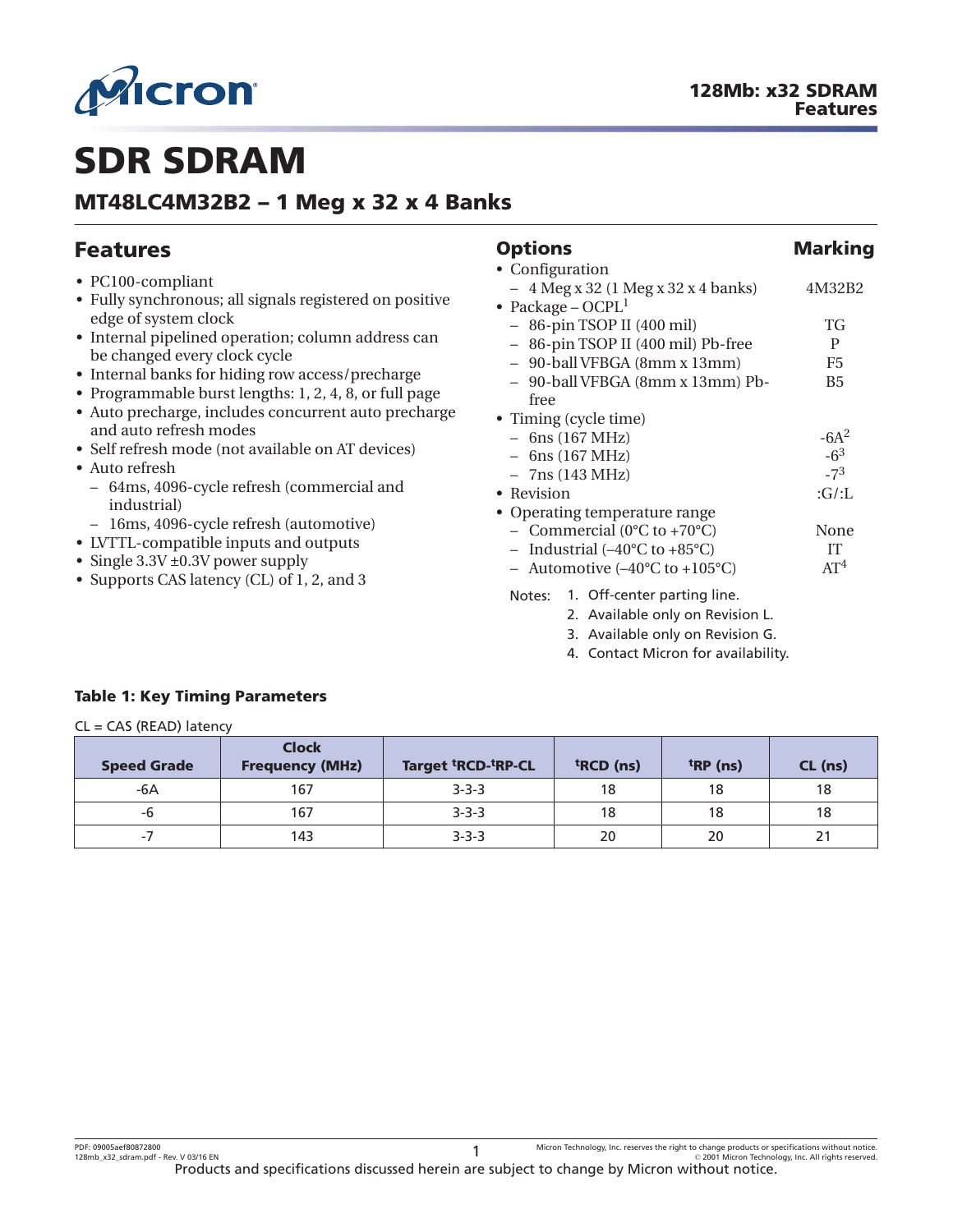<span id="page-1-0"></span>

#### **Table 2: Address Table**

| Parameter              | 4 Meg x 32           |
|------------------------|----------------------|
| Configuration          | 1 Meg x 32 x 4 banks |
| Refresh count          | 4K                   |
| Row addressing         | 4K A[11:0]           |
| <b>Bank addressing</b> | 4 BA[1:0]            |
| Column addressing      | 256 A[7:0]           |

#### **Table 3: 128Mb (x32) SDR Part Numbering**

| <b>Part Numbers</b>         | <b>Architecture</b> |
|-----------------------------|---------------------|
| MT48LC4M32B2TG              | 4 Meg x 32          |
| MT48LC4M32B2P               | 4 Meg x 32          |
| MT48LC4M32B2F5 <sup>1</sup> | 4 Meg x 32          |
| MT48LC4M32B2B5 <sup>1</sup> | 4 Meg x 32          |

Note: 1. FBGA Device Decoder: [www.micron.com/decoder.](http://www.micron.com/decoder)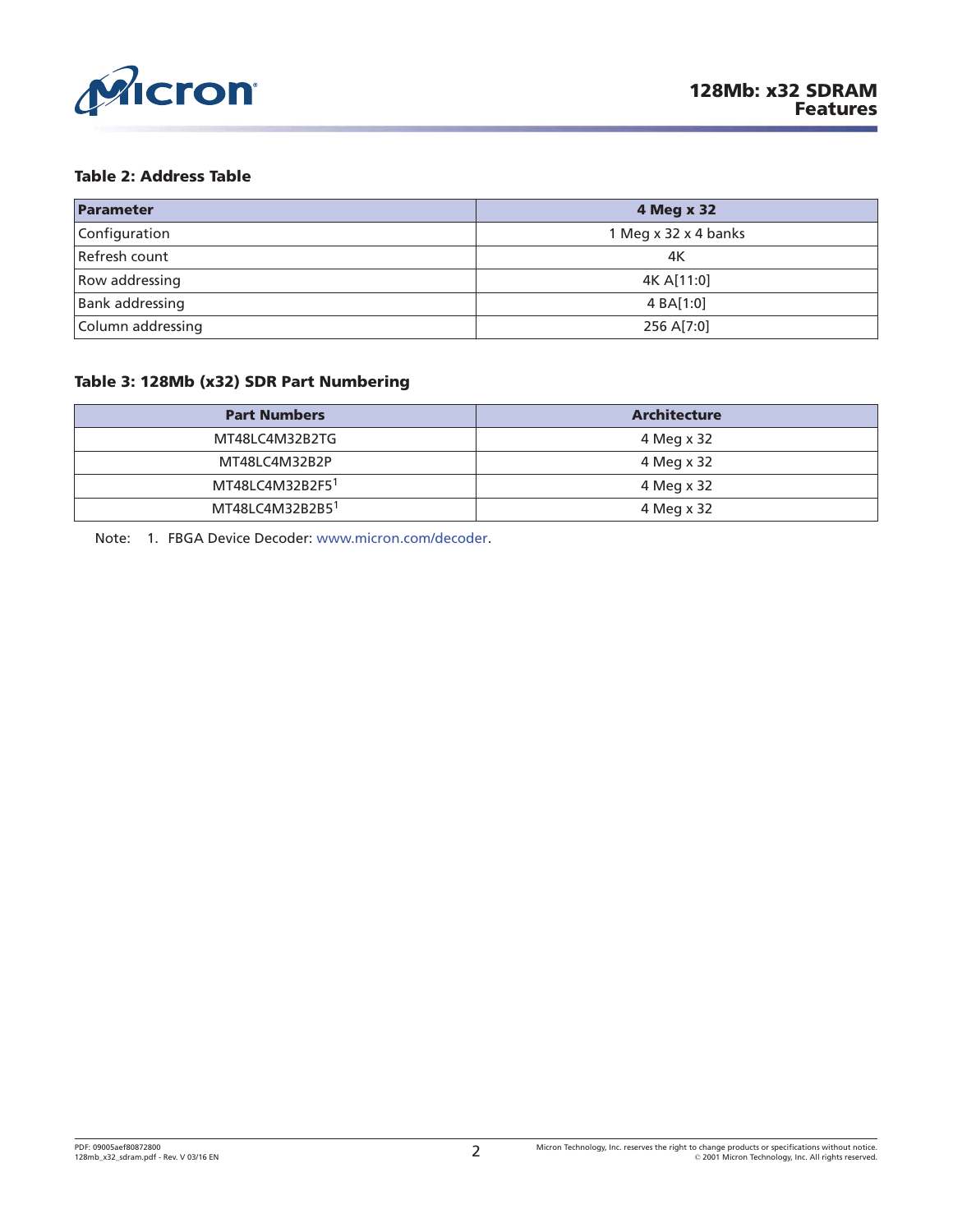

### **Contents**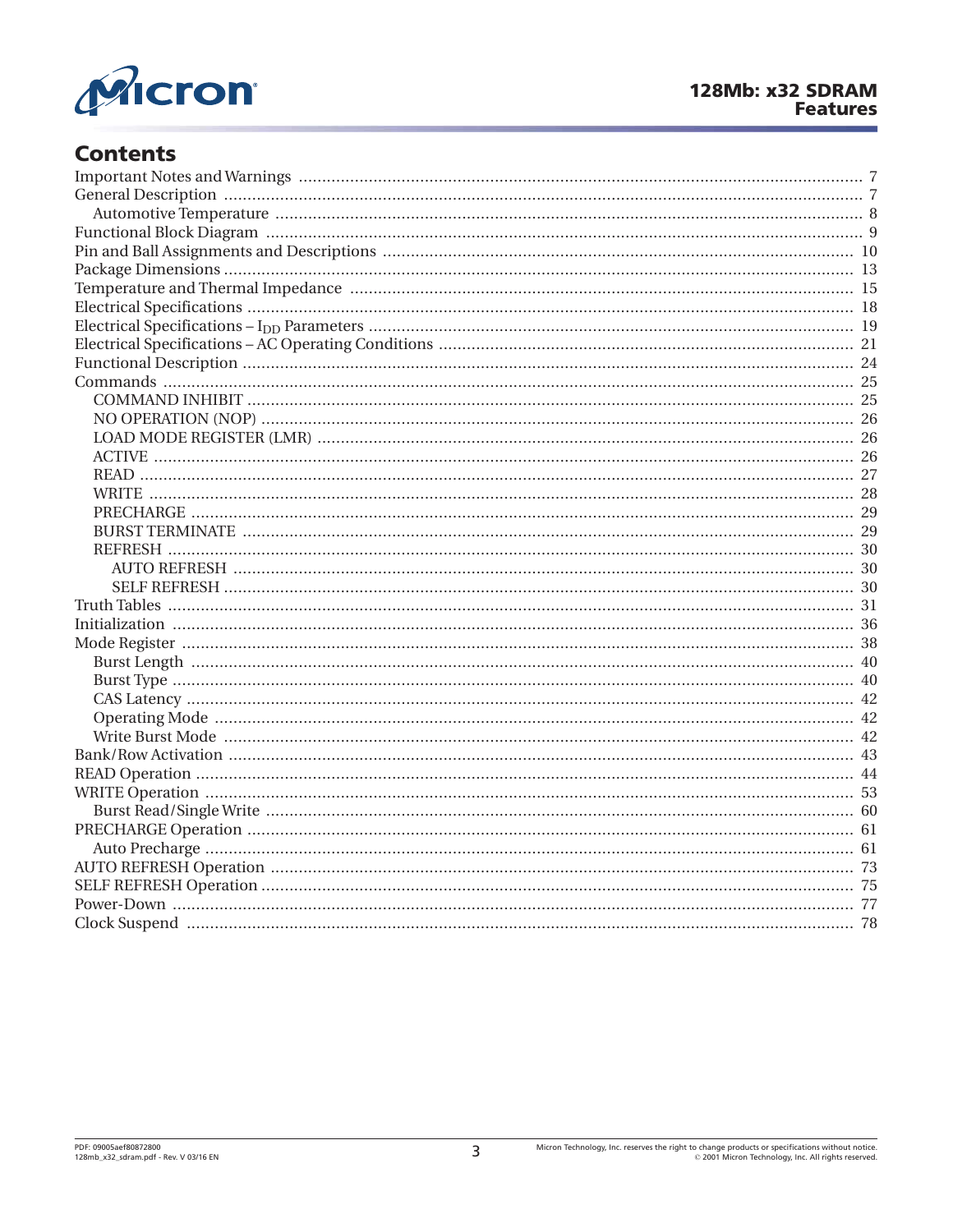

## **List of Figures**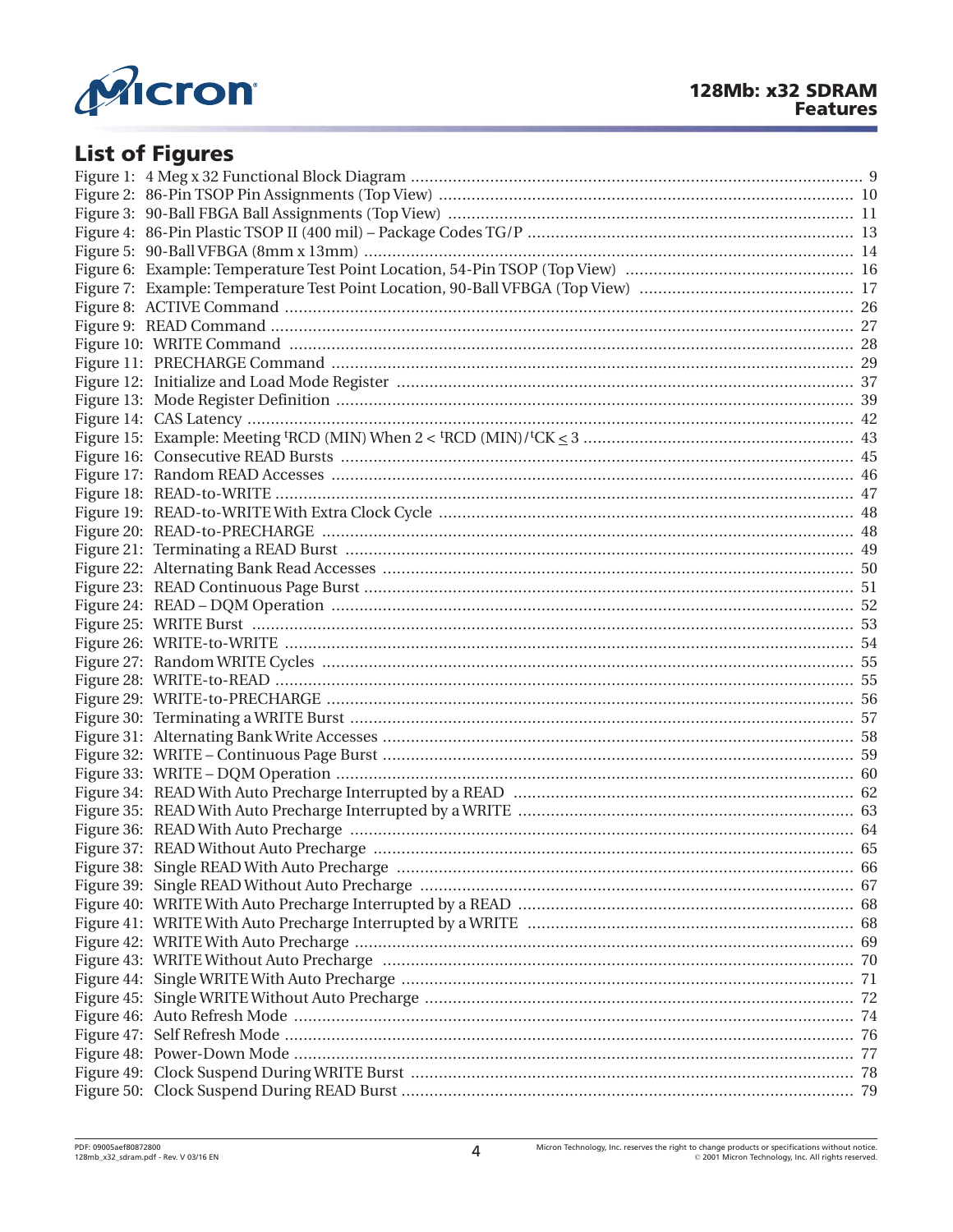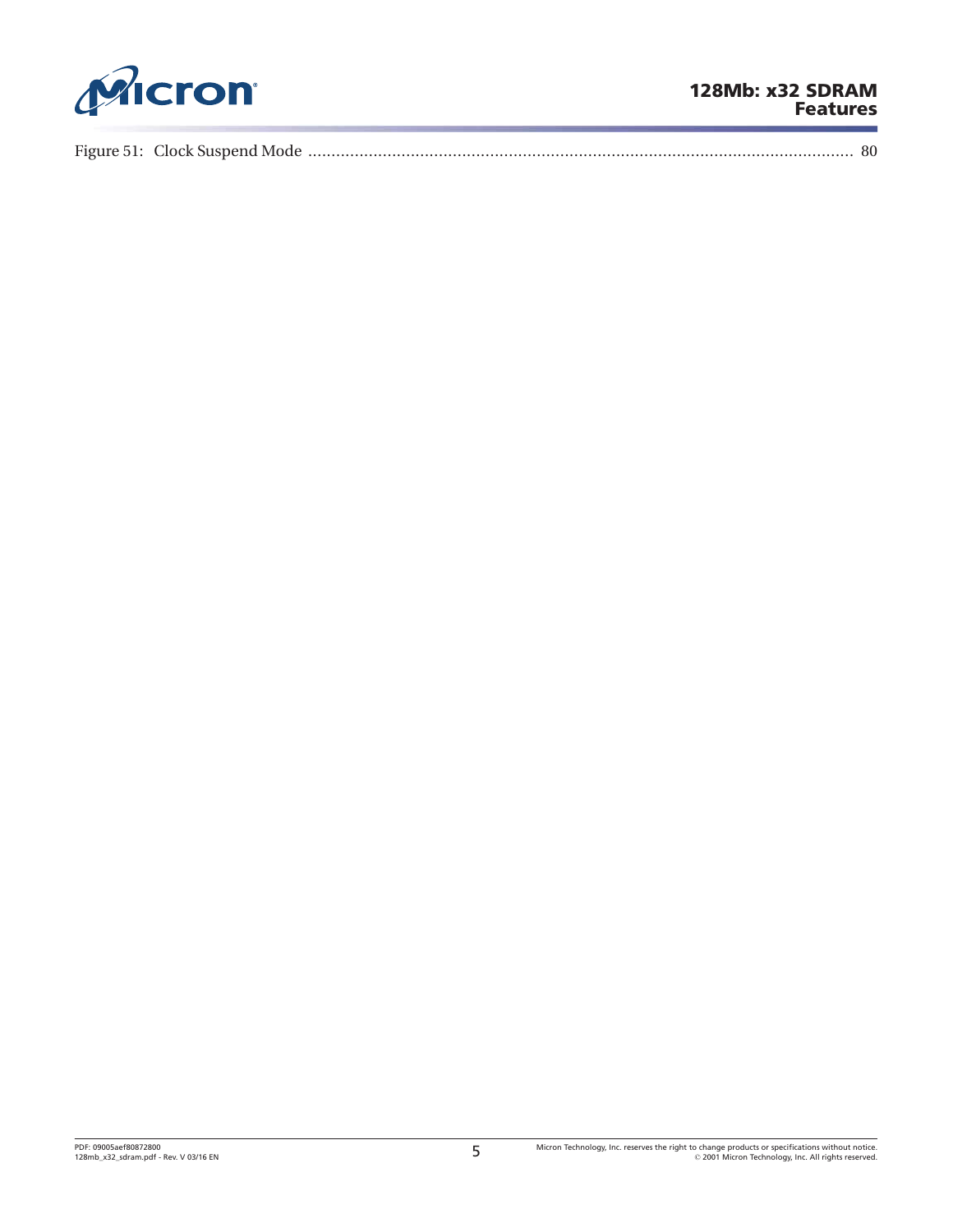

### **List of Tables**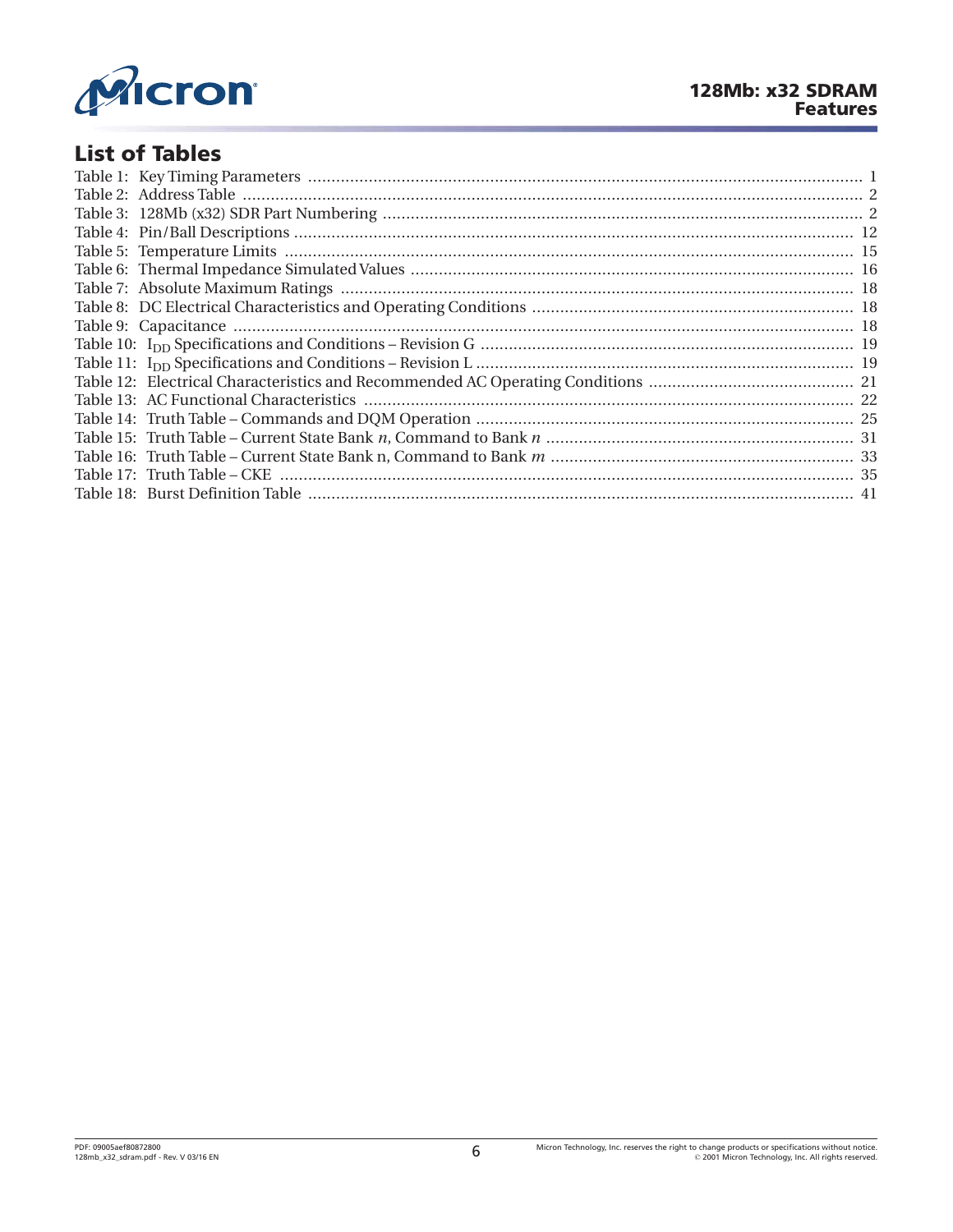<span id="page-6-0"></span>

### **Important Notes and Warnings**

Micron Technology, Inc. ("Micron") reserves the right to make changes to information published in this document, including without limitation specifications and product descriptions. This document supersedes and replaces all information supplied prior to the publication hereof. You may not rely on any information set forth in this document if you obtain the product described herein from any unauthorized distributor or other source not authorized by Micron.

**Automotive Applications.** Products are not designed or intended for use in automotive applications unless specifically designated by Micron as automotive-grade by their respective data sheets. Distributor and customer/distributor shall assume the sole risk and liability for and shall indemnify and hold Micron harmless against all claims, costs, damages, and expenses and reasonable attorneys' fees arising out of, directly or indirectly, any claim of product liability, personal injury, death, or property damage resulting directly or indirectly from any use of nonautomotive-grade products in automotive applications. Customer/distributor shall ensure that the terms and conditions of sale between customer/distributor and any customer of distributor/customer (1) state that Micron products are not designed or intended for use in automotive applications unless specifically designated by Micron as automotive-grade by their respective data sheets and (2) require such customer of distributor/customer to indemnify and hold Micron harmless against all claims, costs, damages, and expenses and reasonable attorneys' fees arising out of, directly or indirectly, any claim of product liability, personal injury, death, or property damage resulting from any use of non-automotive-grade products in automotive applications.

**Critical Applications.** Products are not authorized for use in applications in which failure of the Micron component could result, directly or indirectly in death, personal injury, or severe property or environmental damage ("Critical Applications"). Customer must protect against death, personal injury, and severe property and environmental damage by incorporating safety design measures into customer's applications to ensure that failure of the Micron component will not result in such harms. Should customer or distributor purchase, use, or sell any Micron component for any critical application, customer and distributor shall indemnify and hold harmless Micron and its subsidiaries, subcontractors, and affiliates and the directors, officers, and employees of each against all claims, costs, damages, and expenses and reasonable attorneys' fees arising out of, directly or indirectly, any claim of product liability, personal injury, or death arising in any way out of such critical application, whether or not Micron or its subsidiaries, subcontractors, or affiliates were negligent in the design, manufacture, or warning of the Micron product.

**Customer Responsibility.** Customers are responsible for the design, manufacture, and operation of their systems, applications, and products using Micron products. ALL SEMICONDUCTOR PRODUCTS HAVE INHERENT FAIL-URE RATES AND LIMITED USEFUL LIVES. IT IS THE CUSTOMER'S SOLE RESPONSIBILITY TO DETERMINE WHETHER THE MICRON PRODUCT IS SUITABLE AND FIT FOR THE CUSTOMER'S SYSTEM, APPLICATION, OR PRODUCT. Customers must ensure that adequate design, manufacturing, and operating safeguards are included in customer's applications and products to eliminate the risk that personal injury, death, or severe property or environmental damages will result from failure of any semiconductor component.

**Limited Warranty.** In no event shall Micron be liable for any indirect, incidental, punitive, special or consequential damages (including without limitation lost profits, lost savings, business interruption, costs related to the removal or replacement of any products or rework charges) whether or not such damages are based on tort, warranty, breach of contract or other legal theory, unless explicitly stated in a written agreement executed by Micron's duly authorized representative.

### **General Description**

The 64Mb SDRAM is a high-speed CMOS, dynamic random-access memory containing 134,217,728 bits. It is internally configured as a quad-bank DRAM with asynchronous interface (all signals are registered on the positive edge of the clock signal, CLK). Each of the 33,554,432-bit banks is organized as 4096 rows by 256 columns by 32 bits.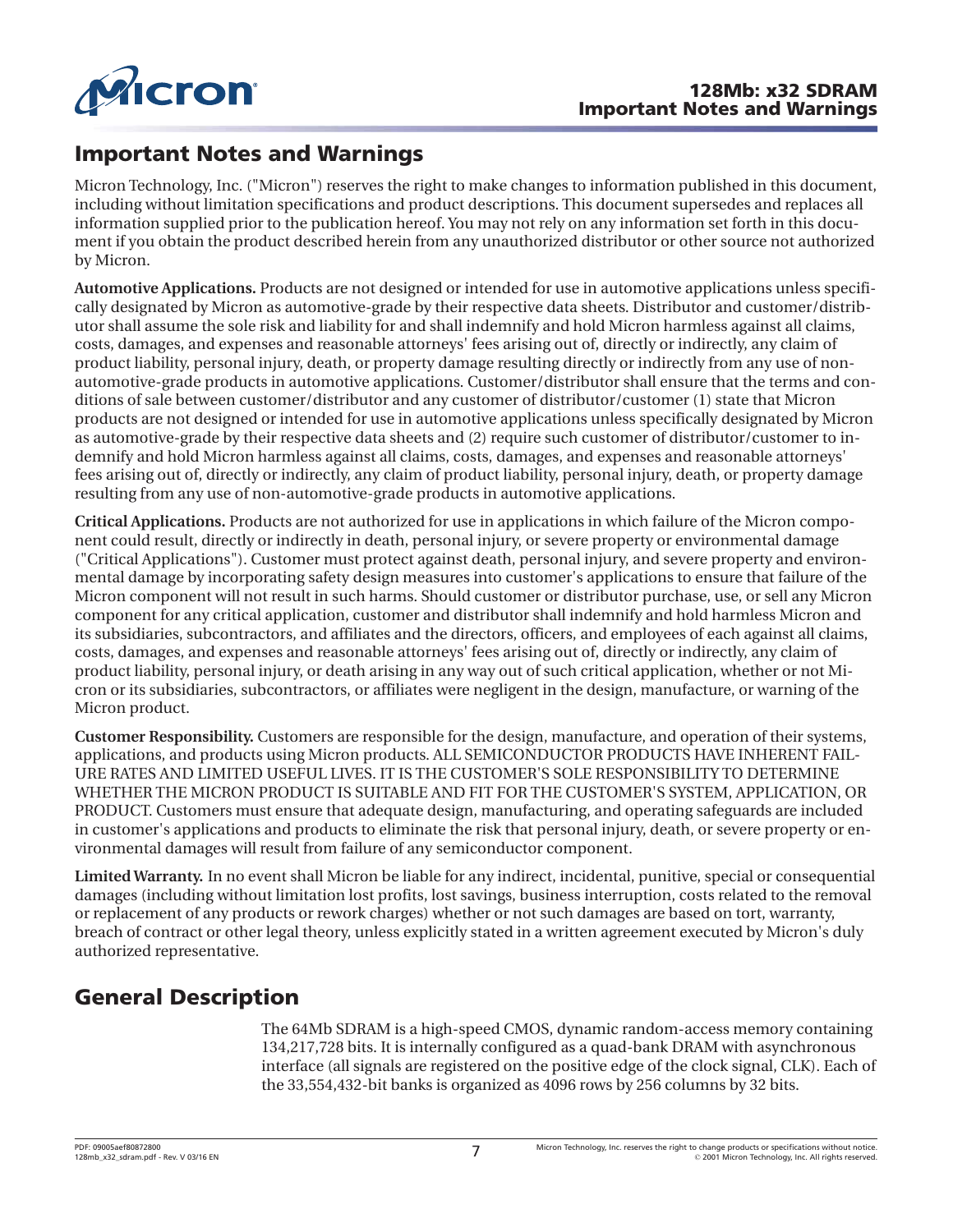<span id="page-7-0"></span>

Read and write accesses to the SDRAM are burst oriented; accesses start at a selected location and continue for a programmed number of locations in a programmed sequence. Accesses begin with the registration of an ACTIVE command, which is then followed by a READ or WRITE command. The address bits registered coincident with the ACTIVE command are used to select the bank and row to be accessed (BA[1:0] select the bank; A[11:0] select the row).The address bits registered coincident with the READ or WRITE command are used to select the starting column location for the burst access.

The SDRAM provides for programmable read or write burst lengths (BL) of 1, 2, 4, or 8 locations, or the full page, with a burst terminate option. An auto precharge function may be enabled to provide a self-timed row precharge that is initiated at the end of the burst sequence.

The 64Mb SDRAM uses an internal pipelined architecture to achieve high-speed operation. This architecture is compatible with the 2*n* rule of prefetch architectures, but it also allows the column address to be changed on every clock cycle to achieve a highspeed, fully random access. Precharging one bank while accessing one of the other three banks will hide the precharge cycles and provide seamless, high-speed, randomaccess operation.

The 64Mb SDRAM is designed to operate in 3.3V memory systems. An auto refresh mode is provided, along with a power-saving, power-down mode. All inputs and outputs are LVTTL-compatible.

The devices offer substantial advances in DRAM operating performance, including the ability to synchronously burst data at a high data rate with automatic column-address generation, the ability to interleave between internal banks to hide precharge time, and the capability to randomly change column addresses on each clock cycle during a burst access.

### **Automotive Temperature**

The automotive temperature (AT) option adheres to the following specifications:

- 16ms refresh rate
- Self refresh not supported
- Ambient and case temperature cannot be less than –40°C or greater than 105°C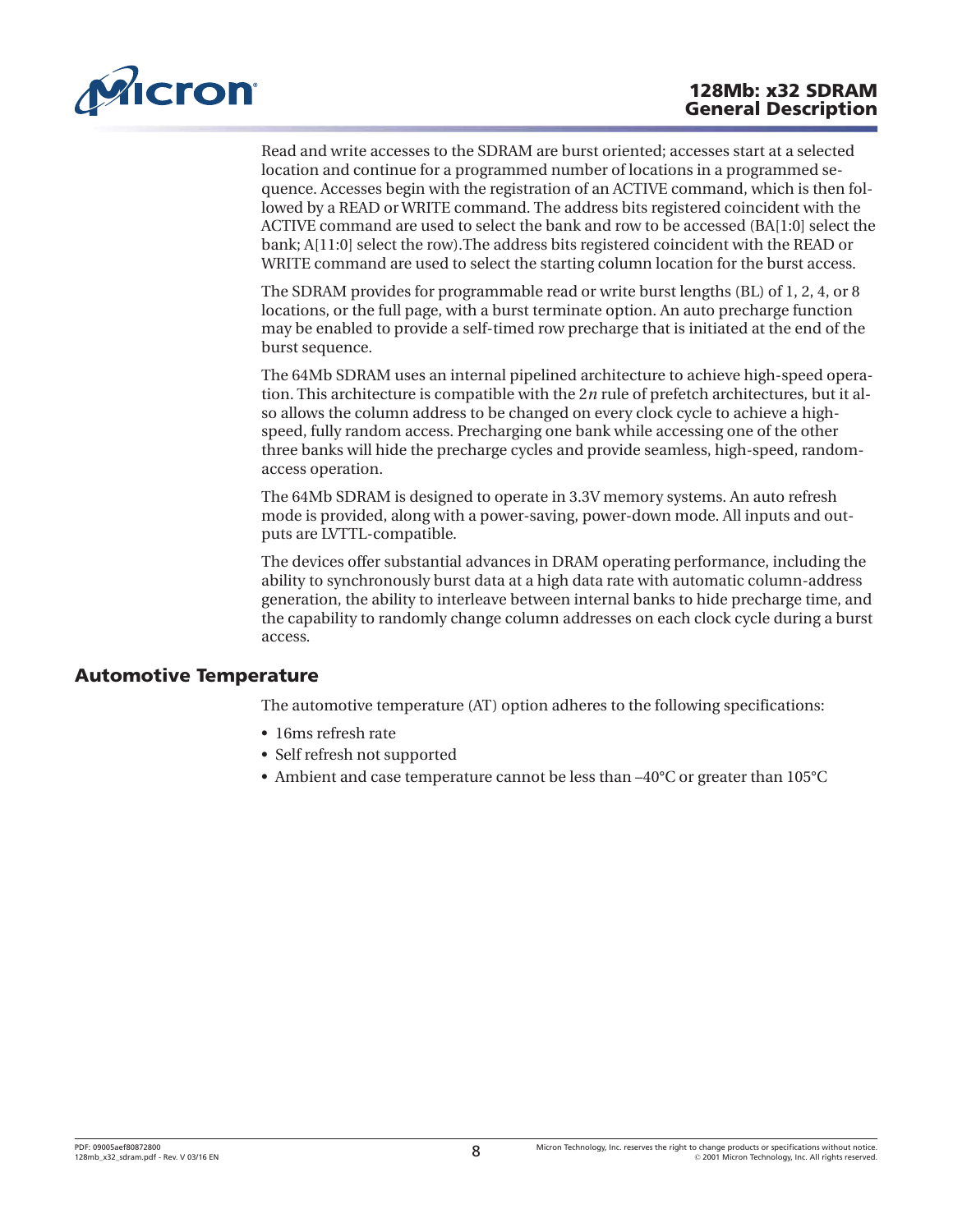<span id="page-8-0"></span>

### **Functional Block Diagram**

### **Figure 1: 4 Meg x 32 Functional Block Diagram**

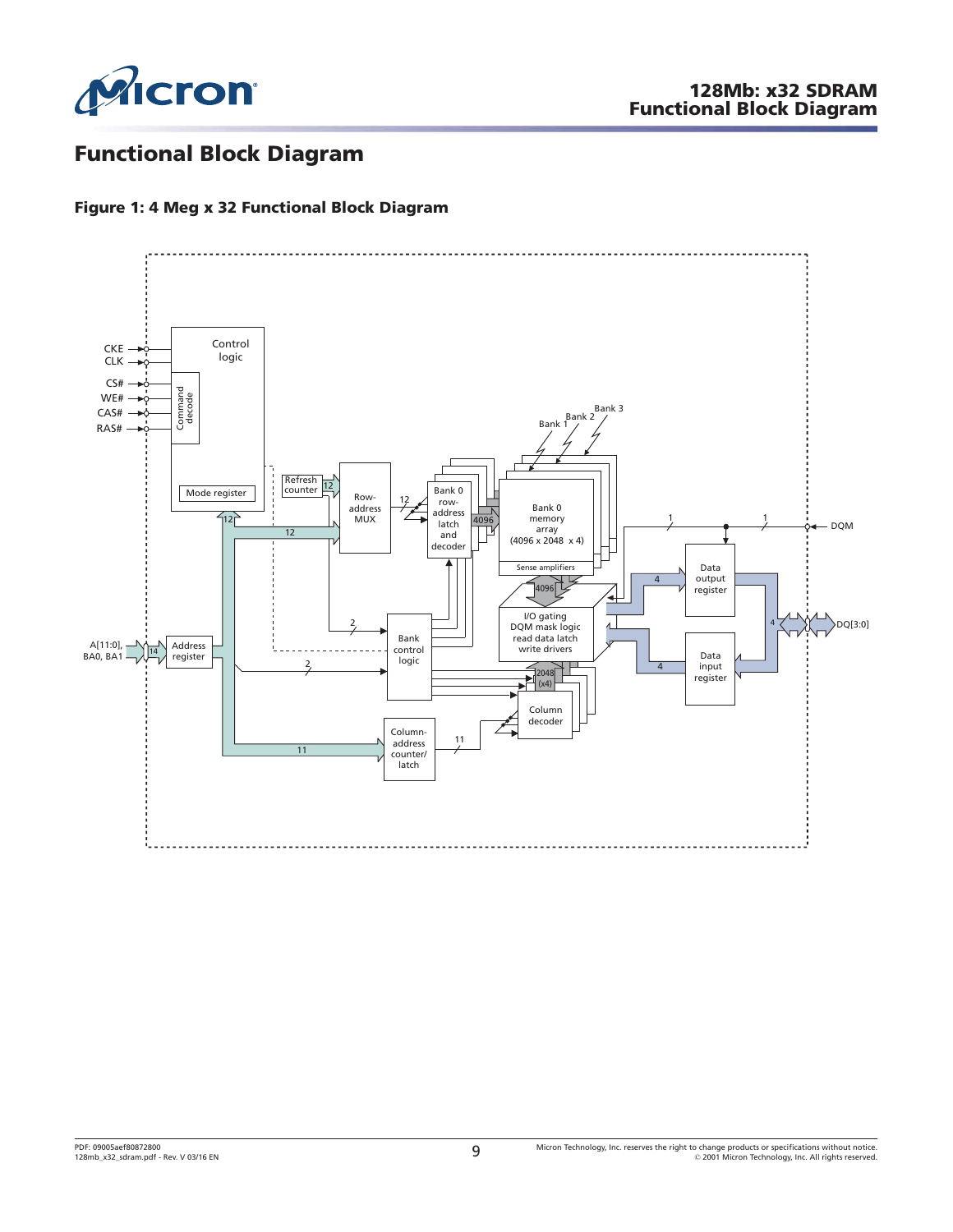<span id="page-9-0"></span>

### **Pin and Ball Assignments and Descriptions**

**Figure 2: 86-Pin TSOP Pin Assignments (Top View)**



Note: 1. Package may or may not be assembled with a location notch.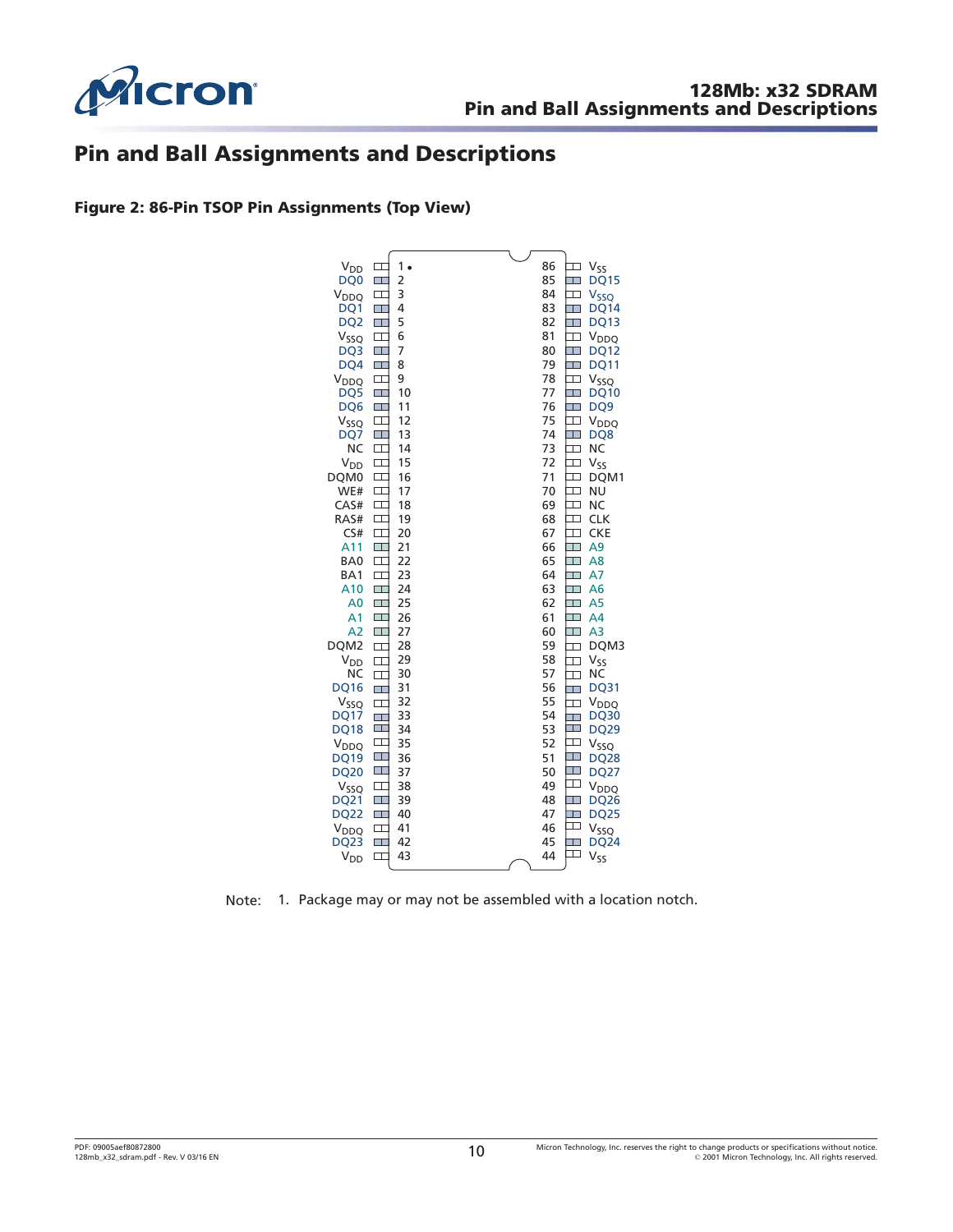<span id="page-10-0"></span>

### **Figure 3: 90-Ball FBGA Ball Assignments (Top View)**

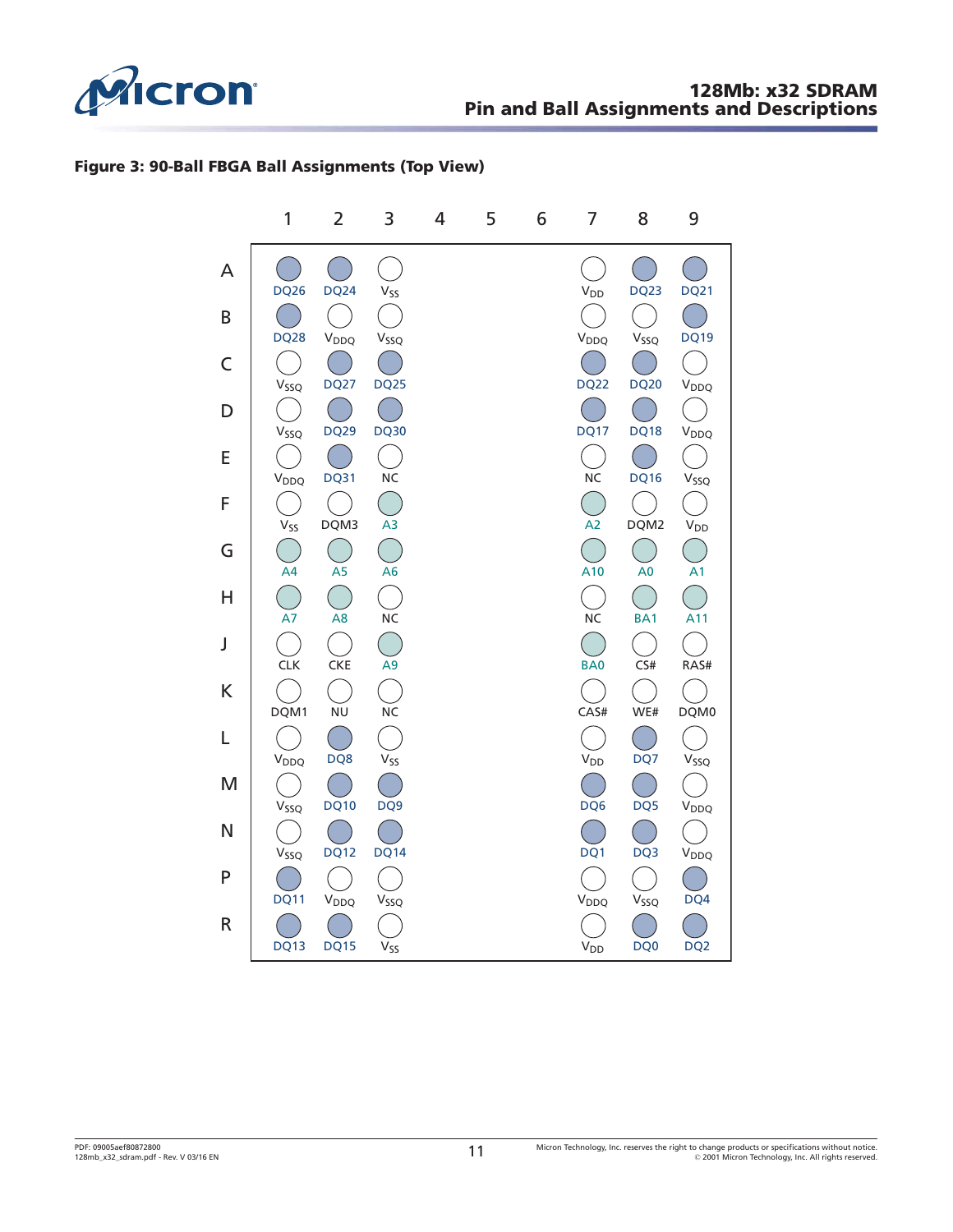<span id="page-11-0"></span>

#### **Table 4: Pin/Ball Descriptions**

| <b>Symbol</b>      | <b>Type</b>      | <b>Description</b>                                                                                                                                                                                                                                                                                                                                                                                                                                                                                                                                                                                     |
|--------------------|------------------|--------------------------------------------------------------------------------------------------------------------------------------------------------------------------------------------------------------------------------------------------------------------------------------------------------------------------------------------------------------------------------------------------------------------------------------------------------------------------------------------------------------------------------------------------------------------------------------------------------|
| <b>CLK</b>         | Input            | Clock: CLK is driven by the system clock. All SDRAM input signals are sampled on the positive<br>edge of CLK. CLK also increments the internal burst counter and controls the output registers.                                                                                                                                                                                                                                                                                                                                                                                                        |
| <b>CKE</b>         | Input            | Clock enable: CKE activates (HIGH) and deactivates (LOW) the CLK signal. Deactivating the<br>clock provides precharge power-down and SELF REFRESH operation (all banks idle), active<br>power-down (row active in any bank), or CLOCK SUSPEND operation (burst/access in pro-<br>gress). CKE is synchronous except after the device enters power-down and self refresh modes,<br>where CKE becomes asynchronous until after exiting the same mode. The input buffers, in-<br>cluding CLK, are disabled during power-down and self refresh modes, providing low standby<br>power. CKE may be tied HIGH. |
| CS#                | Input            | Chip select: CS# enables (registered LOW) and disables (registered HIGH) the command de-<br>coder. All commands are masked when CS# is registered HIGH, but READ/WRITE bursts already<br>in progress will continue, and DQM operation will retain its DQ mask capability while CS# is<br>HIGH. CS# provides for external bank selection on systems with multiple banks. CS# is consid-<br>ered part of the command code.                                                                                                                                                                               |
| CAS#, RAS#,<br>WE# | Input            | <b>Command inputs:</b> CAS#, RAS#, and WE# (along with CS#) define the command being en-<br>tered.                                                                                                                                                                                                                                                                                                                                                                                                                                                                                                     |
| DQM[3:0]           | Input            | Input/output mask: DQM is sampled HIGH and is an input mask signal for write accesses and<br>an output enable signal for read accesses. Input data is masked during a WRITE cycle. The<br>output buffers are High-Z (two-clock latency) during a READ cycle. DQM0 corresponds to<br>DQ[7:0], DQM1 corresponds to DQ[15:8], DQM2 corresponds to DQ[23:16], and DQM3 corre-<br>sponds to DQ[31:24]. DQM[3:0] are considered the same state when referenced as DQM.                                                                                                                                       |
| BA[1:0]            | Input            | Bank address inputs: BA[1:0] define to which bank the ACTIVE, READ, WRITE, or PRE-<br>CHARGE command is being applied.                                                                                                                                                                                                                                                                                                                                                                                                                                                                                 |
| A[11:0]            | Input            | Address inputs: A[11:0] are sampled during the ACTIVE command (row address A[10:0]) and<br>READ or WRITE command (column address A[7:0] with A10 defining auto precharge) to select<br>one location out of the memory array in the respective bank. A10 is sampled during a PRE-<br>CHARGE command to determine if all banks are to be precharged (A10 HIGH) or bank selec-<br>ted by BA[1:0] (LOW). The address inputs also provide the op-code during a LOAD MODE<br>REGISTER command.                                                                                                               |
| DQ[31:0]           | Input/<br>Output | Data input/output: Data bus.                                                                                                                                                                                                                                                                                                                                                                                                                                                                                                                                                                           |
| $NC$               |                  | No connect: These pins should be left unconnected. Pin 70 is reserved for SSTL reference<br>voltage supply.                                                                                                                                                                                                                                                                                                                                                                                                                                                                                            |
| V <sub>DDQ</sub>   | Supply           | DQ power supply: Isolated on the die for improved noise immunity.                                                                                                                                                                                                                                                                                                                                                                                                                                                                                                                                      |
| $V_{SSQ}$          | Supply           | DQ ground: Provides isolated ground to DQs for improved noise immunity.                                                                                                                                                                                                                                                                                                                                                                                                                                                                                                                                |
| $V_{DD}$           | Supply           | Power supply: $3.3V \pm 0.3V$ .                                                                                                                                                                                                                                                                                                                                                                                                                                                                                                                                                                        |
| $V_{SS}$           | Supply           | Ground.                                                                                                                                                                                                                                                                                                                                                                                                                                                                                                                                                                                                |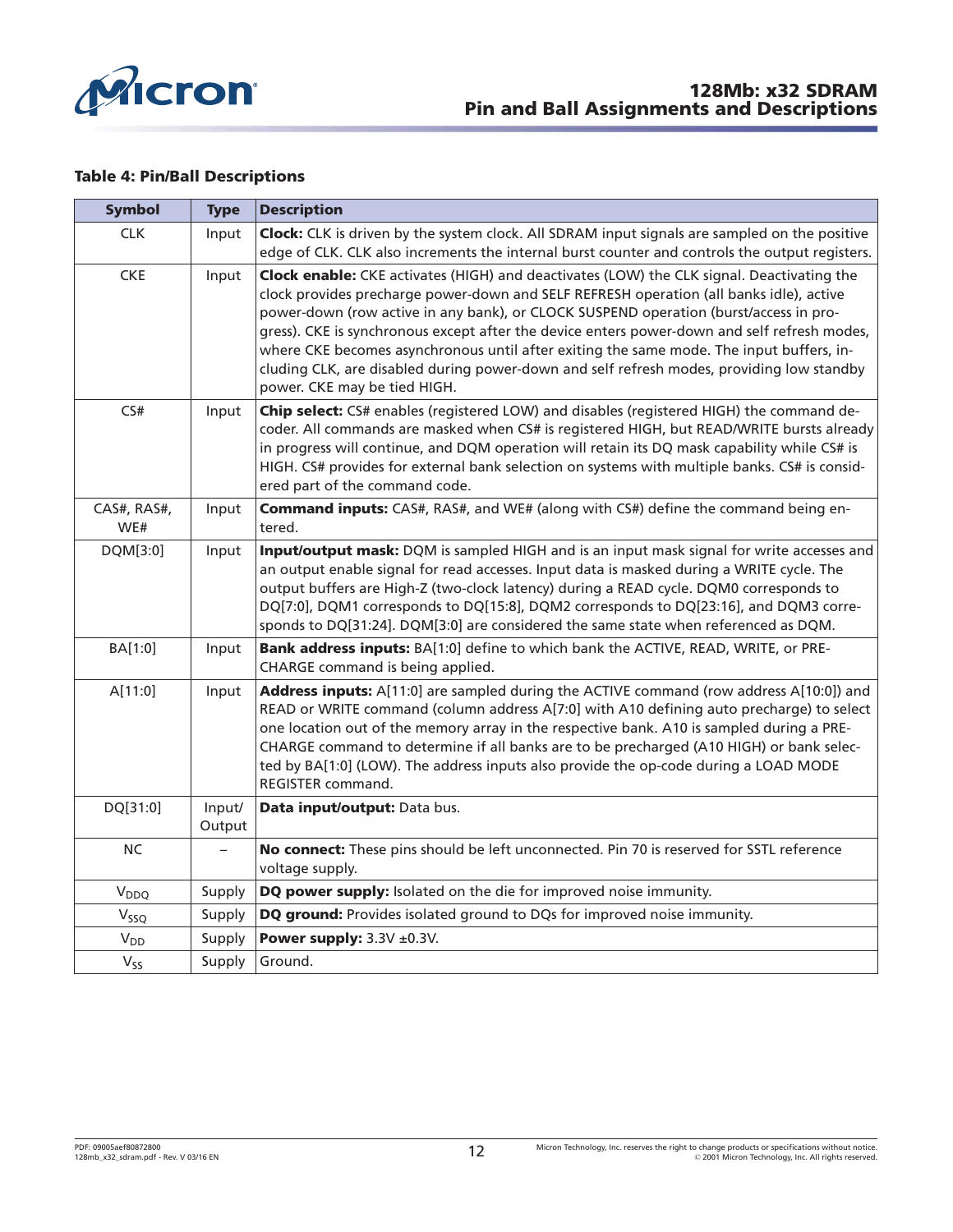<span id="page-12-0"></span>

### **Package Dimensions**

### **Figure 4: 86-Pin Plastic TSOP II (400 mil) – Package Codes TG/P**



Notes: 1. All dimensions are in millimeters.

- 2. Package width and length do not include mold protrusion; allowable mold protrusion is 0.25mm per side.
- 3. "2X" means the notch is present in two locations (both ends of the device).
- 4. Package may or may not be assembled with a location notch.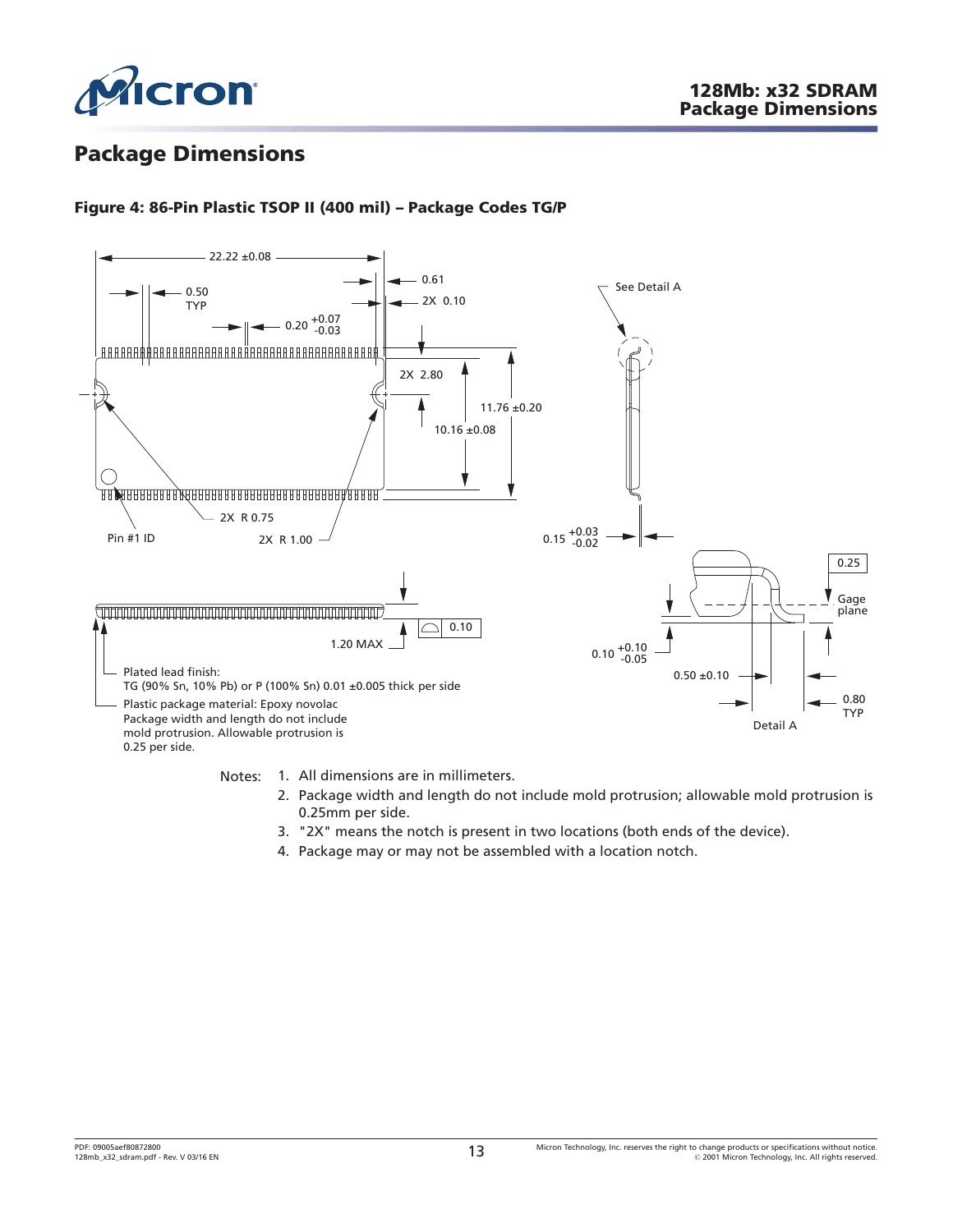<span id="page-13-0"></span>

### **Figure 5: 90-Ball VFBGA (8mm x 13mm)**



Notes: 1. All dimensions are in millimeters.

- 2. Package width and length do not include mold protrusion; allowable mold protrusion is 0.25mm per side.
- 3. Recommended pad size for PCB is 0.33mm ±0.025mm.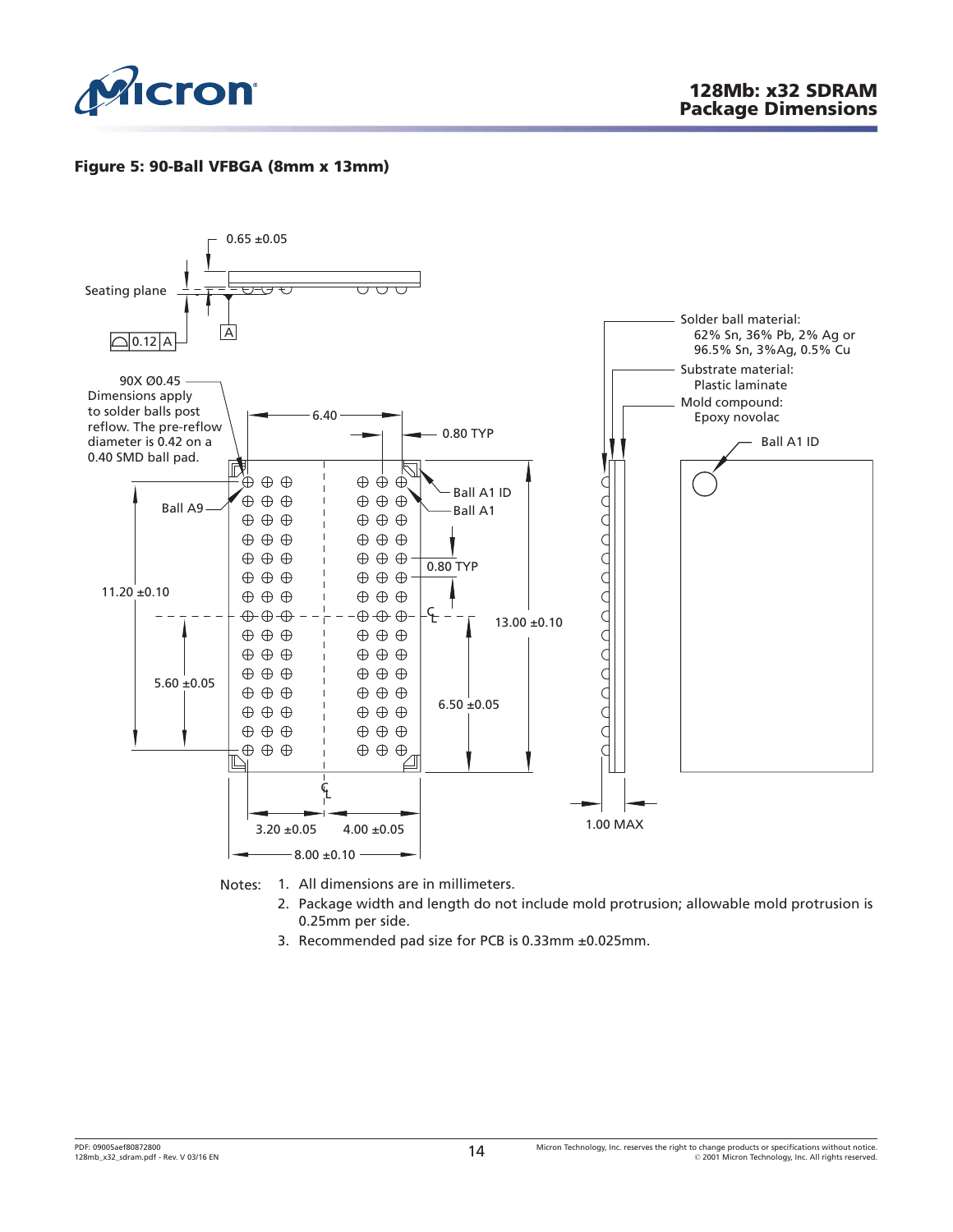<span id="page-14-0"></span>

### **Temperature and Thermal Impedance**

It is imperative that the SDRAM device's temperature specifications, shown in Temperature Limits below, be maintained to ensure the junction temperature is in the proper operating range to meet data sheet specifications. An important step in maintaining the proper junction temperature is using the device's thermal impedances correctly. The thermal impedances are listed in [Table 6](#page-15-0) ([page 16](#page-15-0)) for the applicable die revision and packages being made available. These thermal impedance values vary according to the density, package, and particular design used for each device.

Incorrectly using thermal impedances can produce significant errors. Read Micron technical note TN-00-08, "Thermal Applications" prior to using the thermal impedances listed in [Table 6](#page-15-0) ([page 16](#page-15-0)). To ensure the compatibility of current and future designs, contact Micron Applications Engineering to confirm thermal impedance values.

The SDRAM device's safe junction temperature range can be maintained when the  $T_c$ specification is not exceeded. In applications where the device's ambient temperature is too high, use of forced air and/or heat sinks may be required to satisfy the case temperature specifications.

| Parameter                  |            | <b>Symbol</b>                | <b>Min</b>               | <b>Max</b> | <b>Unit</b> | <b>Notes</b> |
|----------------------------|------------|------------------------------|--------------------------|------------|-------------|--------------|
| Operating case temperature | Commercial | $T_C$                        | 0                        | 80         | °C          | 1, 2, 3, 4   |
|                            | Industrial |                              | $-40$                    | 90         |             |              |
|                            | Automotive |                              | $-40$                    | 105        |             |              |
| Junction temperature       | Commercial | $T_{\rm J}$                  | 0                        | 85         | $^{\circ}C$ | 3            |
|                            | Industrial |                              | $-40$                    | 95         |             |              |
|                            | Automotive |                              | $-40$                    | 110        |             |              |
| Ambient temperature        | Commercial | $T_A$                        | 0                        | 70         | °C          | 3, 5         |
|                            | Industrial |                              | $-40$                    | 85         |             |              |
|                            | Automotive |                              | $-40$                    | 105        |             |              |
| Peak reflow temperature    |            | $\mathsf{T}_{\mathsf{PEAK}}$ | $\overline{\phantom{0}}$ | 260        | °C          |              |

#### **Table 5: Temperature Limits**

Notes: 1. MAX operating case temperature  $T_c$  is measured in the center of the package on the top side of the device, as shown in [Figure 6](#page-15-0) ([page 16](#page-15-0)) and [Figure 7](#page-16-0) ([page 17](#page-16-0)).

2. Device functionality is not quaranteed if the device exceeds maximum  $T_c$  during operation.

- 3. All temperature specifications must be satisfied.
- 4. The case temperature should be measured by gluing a thermocouple to the top-center of the component. This should be done with a 1mm bead of conductive epoxy, as defined by the JEDEC EIA/JESD51 standards. Take care to ensure that the thermocouple bead is touching the case.
- 5. Operating ambient temperature surrounding the package.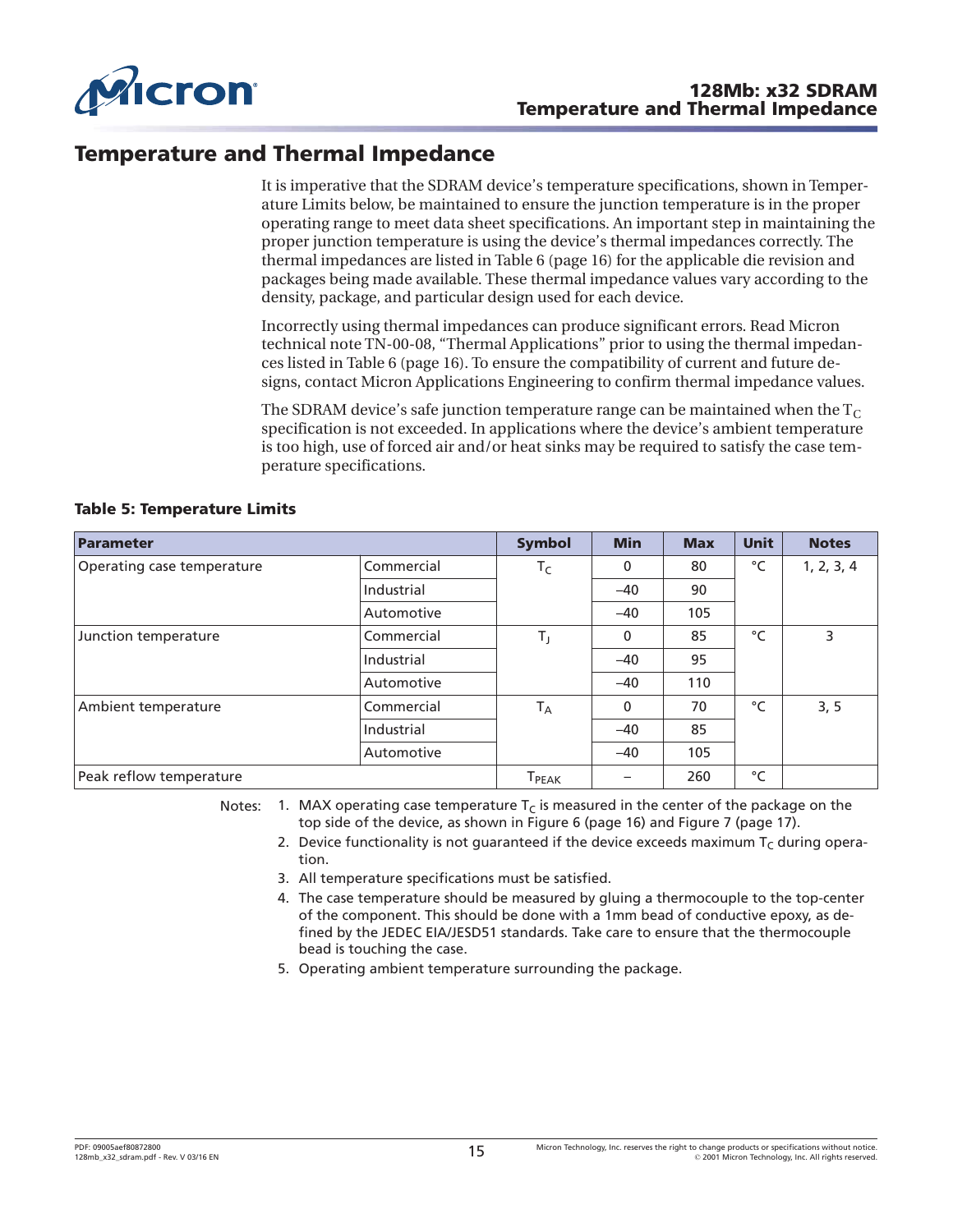<span id="page-15-0"></span>

| <b>Die</b><br><b>Revision</b> | <b>Package</b> | <b>Substrate</b>       | <b>OJA (°C/W)</b><br>$Airflow =$<br>0 <sub>m/s</sub> | <b>OJA (°C/W)</b><br>$Airflow =$<br>1 <sub>m/s</sub> | <b>OJA (°C/W)</b><br>$Airflow =$<br>2 <sub>m/s</sub> | <b>OJB (°C/W)</b> | <b>OJC (°C/W)</b> |
|-------------------------------|----------------|------------------------|------------------------------------------------------|------------------------------------------------------|------------------------------------------------------|-------------------|-------------------|
| G                             | 86-pin TSOP    | Low Con-<br>ductivity  | 82.2                                                 | 65                                                   | 59.7                                                 | 49.4              | 10.3              |
|                               |                | High Con-<br>ductivity | 55                                                   | 47.2                                                 | 45.1                                                 | 40.6              |                   |
|                               | 90-ball VFBGA  | Low Con-<br>ductivity  | 64.6                                                 | 50.8                                                 | 45.3                                                 | 37.5              | 1.8               |
|                               |                | High Con-<br>ductivity | 48.2                                                 | 41.1                                                 | 38.1                                                 | 32.1              |                   |
|                               | 86-pin TSOP    | Low Con-<br>ductivity  | 122.3                                                | 105.6                                                | 98.1                                                 | 89.5              | 20.7              |
|                               |                | High Con-<br>ductivity | 101.9                                                | 93.5                                                 | 88.8                                                 | 87.6              |                   |
|                               | 90-ball VFBGA  | Low Con-<br>ductivity  | 76.8                                                 | 63.1                                                 | 63.1                                                 | 50.1              | 10.4              |
|                               |                | High Con-<br>ductivity | 56.3                                                 | 49.6                                                 | 49.6                                                 | 43.5              |                   |

### **Table 6: Thermal Impedance Simulated Values**

Notes: 1. For designs expected to last beyond the die revision listed, contact Micron Applications Engineering to confirm thermal impedance values.

- 2. Thermal resistance data is sampled from multiple lots, and the values should be viewed as typical.
- 3. These are estimates; actual results may vary.

### **Figure 6: Example: Temperature Test Point Location, 54-Pin TSOP (Top View)**



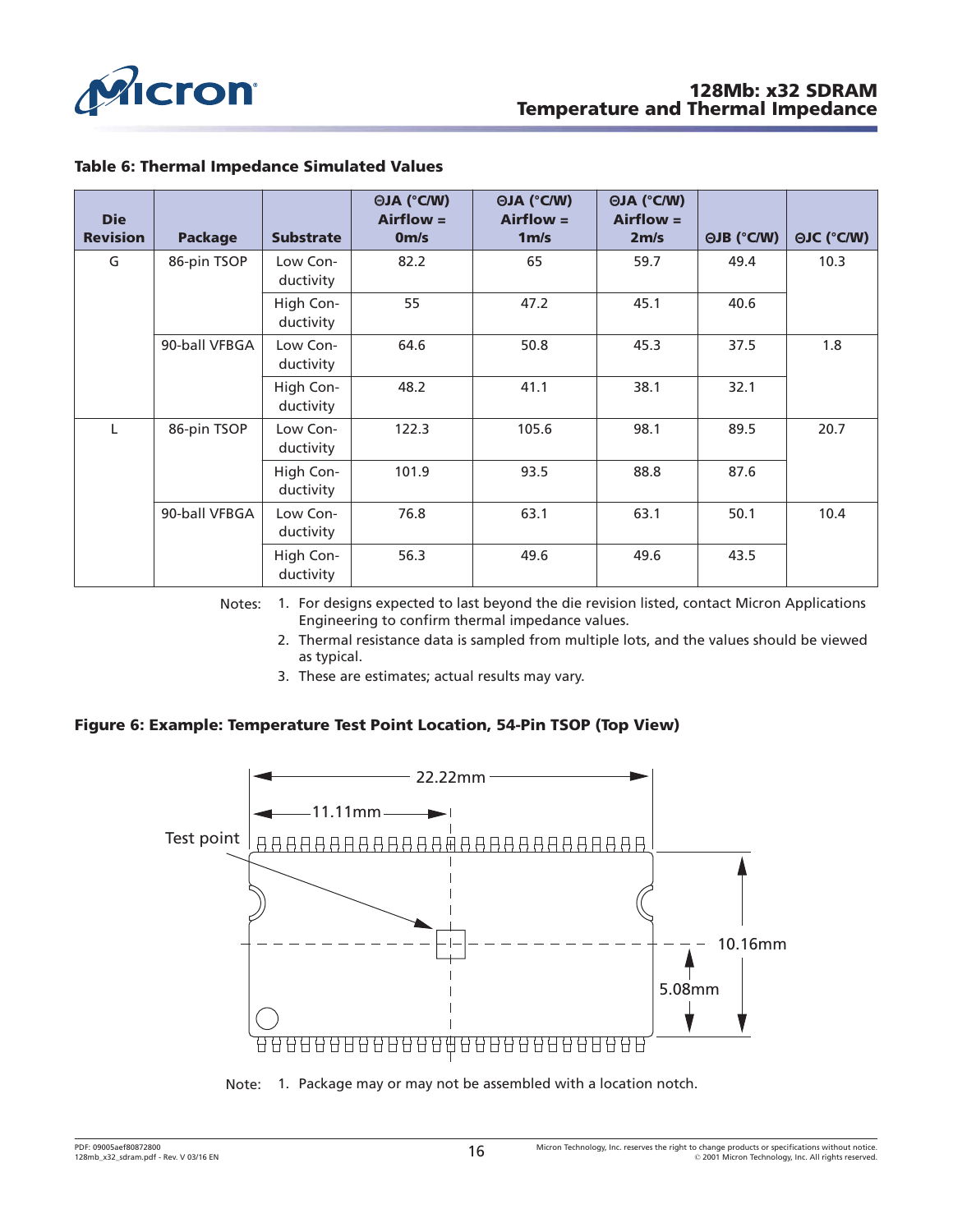<span id="page-16-0"></span>

### **Figure 7: Example: Temperature Test Point Location, 90-Ball VFBGA (Top View)**

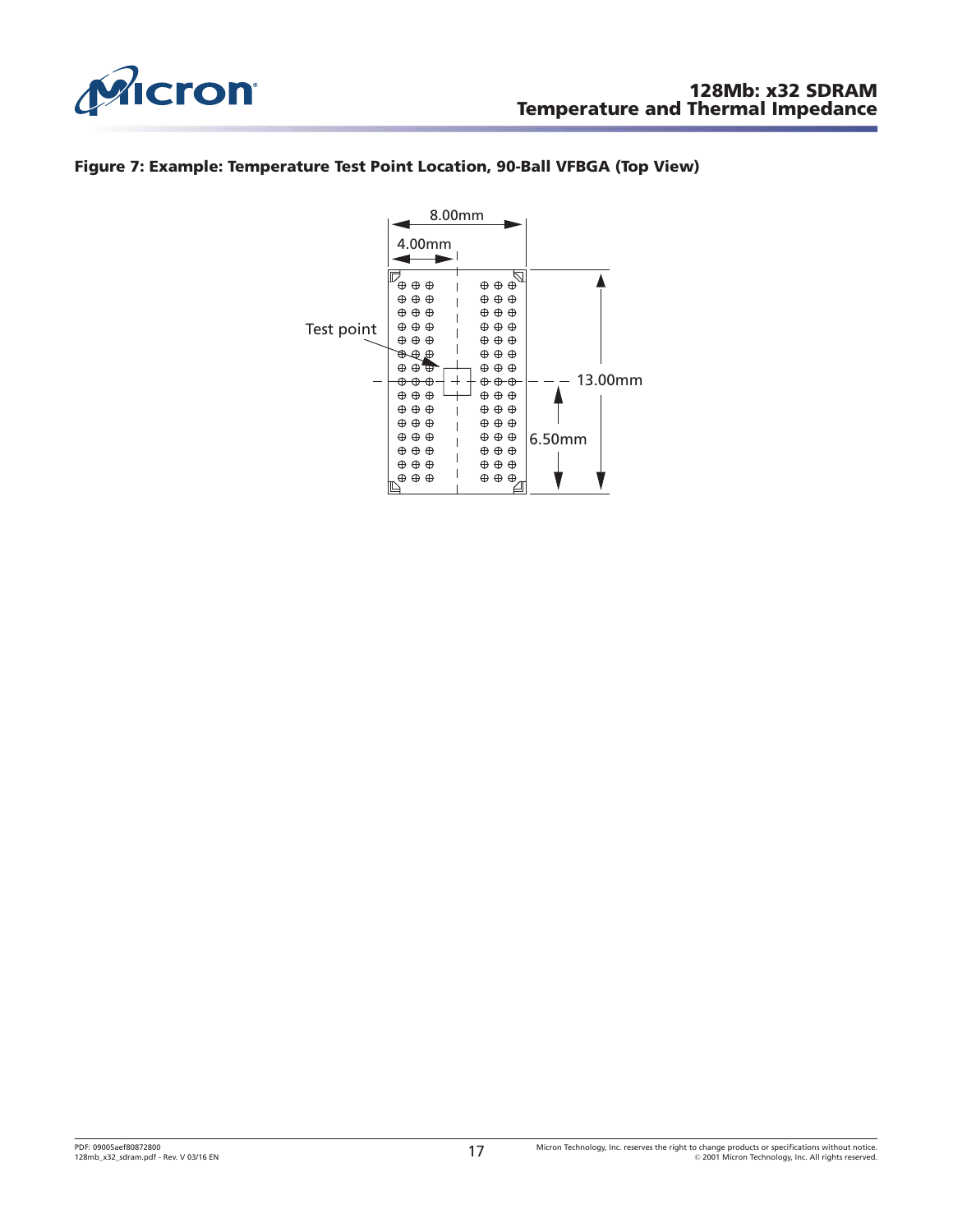<span id="page-17-0"></span>

### **Electrical Specifications**

Stresses greater than those listed may cause permanent damage to the device. This is a stress rating only, and functional operation of the device at these or any other conditions above those indicated in the operational sections of this specification is not implied. Exposure to absolute maximum rating conditions for extended periods may affect reliability.

#### **Table 7: Absolute Maximum Ratings**

| Voltage/Temperature                                                              | Symbol                      | <b>Min</b> | <b>Max</b> | Unit    |
|----------------------------------------------------------------------------------|-----------------------------|------------|------------|---------|
| Voltage on V <sub>DD</sub> , V <sub>DDO</sub> supply relative to V <sub>SS</sub> | $V_{DD}$ , $V_{DDQ}$        | - 1        | 4.6        |         |
| Voltage on inputs, NC, or I/O pins relative to $V_{ss}$                          | $V_{IN}$                    | —          | 4.6        |         |
| Storage temperature (plastic)                                                    | $\mathsf{r}_{\mathsf{STG}}$ | $-55$      | 150        | $\circ$ |
| Power dissipation                                                                |                             |            |            | W       |

### **Table 8: DC Electrical Characteristics and Operating Conditions**

| <b>Parameter/Condition</b>                                                                                 | <b>Symbol</b> | <b>Min</b>              | <b>Max</b>   | <b>Unit</b>    | <b>Notes</b> |   |
|------------------------------------------------------------------------------------------------------------|---------------|-------------------------|--------------|----------------|--------------|---|
| Supply voltage                                                                                             |               | $V_{DD}$ , $V_{DDQ}$    | 3            | 3.6            | V            |   |
| Input high voltage: Logic 1; All inputs                                                                    |               | $V_{\text{IH}}$         | 2            | $V_{DD}$ + 0.3 | $\vee$       | 3 |
| Input low voltage: Logic 0; All inputs                                                                     |               | $V_{IL}$                | $-0.3$       | 0.8            | $\vee$       | 3 |
| Output high voltage: $I_{\text{OUT}} = -4 \text{mA}$                                                       | $V_{OH}$      | 2.4                     |              | V              |              |   |
| Output low voltage: $I_{\text{OUT}} = 4 \text{mA}$                                                         | $V_{OL}$      |                         | 0.4          | $\vee$         |              |   |
| Input leakage current: Any input $0 \vee \leq V_{1N} \leq V_{DD}$ (All other pins<br>$not under test = 0V$ |               | Ь.                      | $-5$         | 5              | μA           |   |
| Output leakage current: DQs are disabled; $0 \vee \leq V_{\text{OUT}} \leq V_{\text{DDO}}$                 |               | $I_{OZ}$                | $-5$         | 5              | μA           |   |
| Operating temperature:                                                                                     | Commercial    | $T_A$                   | $\mathbf{0}$ | 70             | °C           |   |
|                                                                                                            | Industrial    | $T_A$                   | $-40$        | 85             | $^{\circ}C$  |   |
|                                                                                                            | Automotive    | $\mathsf{T}_\mathsf{A}$ | $-40$        | 105            | °C           |   |

Notes 1, 2 apply to all parameters and conditions;  $V_{DD}$ ,  $V_{DDQ} = 3.3V + 0.3V$ 

Notes: 1. All voltages referenced to  $V_{SS}$ .

2. The minimum specifications are used only to indicate cycle time at which proper operation over the full temperature range is ensured:  $0^{\circ}C \leq T_A \leq +70^{\circ}C$  (commercial)

–40°C ≤ T<sub>A</sub> ≤ +85°C (industrial)

–40°C ≤ T<sub>A</sub> ≤ +105°C (automotive)

3. Based on  ${}^{t}CK = 143$  MHz for -7, 167 MHz for -6/6A.

### **Table 9: Capacitance**

| Parameter                                    | <b>Symbol</b> | <b>Min</b> | <b>Max</b> | <b>Unit</b> |
|----------------------------------------------|---------------|------------|------------|-------------|
| Input capacitance: CLK                       | ∪1            | 2.5        | 3.5        | pF          |
| Input capacitance: All other input-only pins | ֊լշ           | 2.5        | 3.8        | pF          |
| Input/output capacitance: DQs                | ⊂ıo           |            |            | pF          |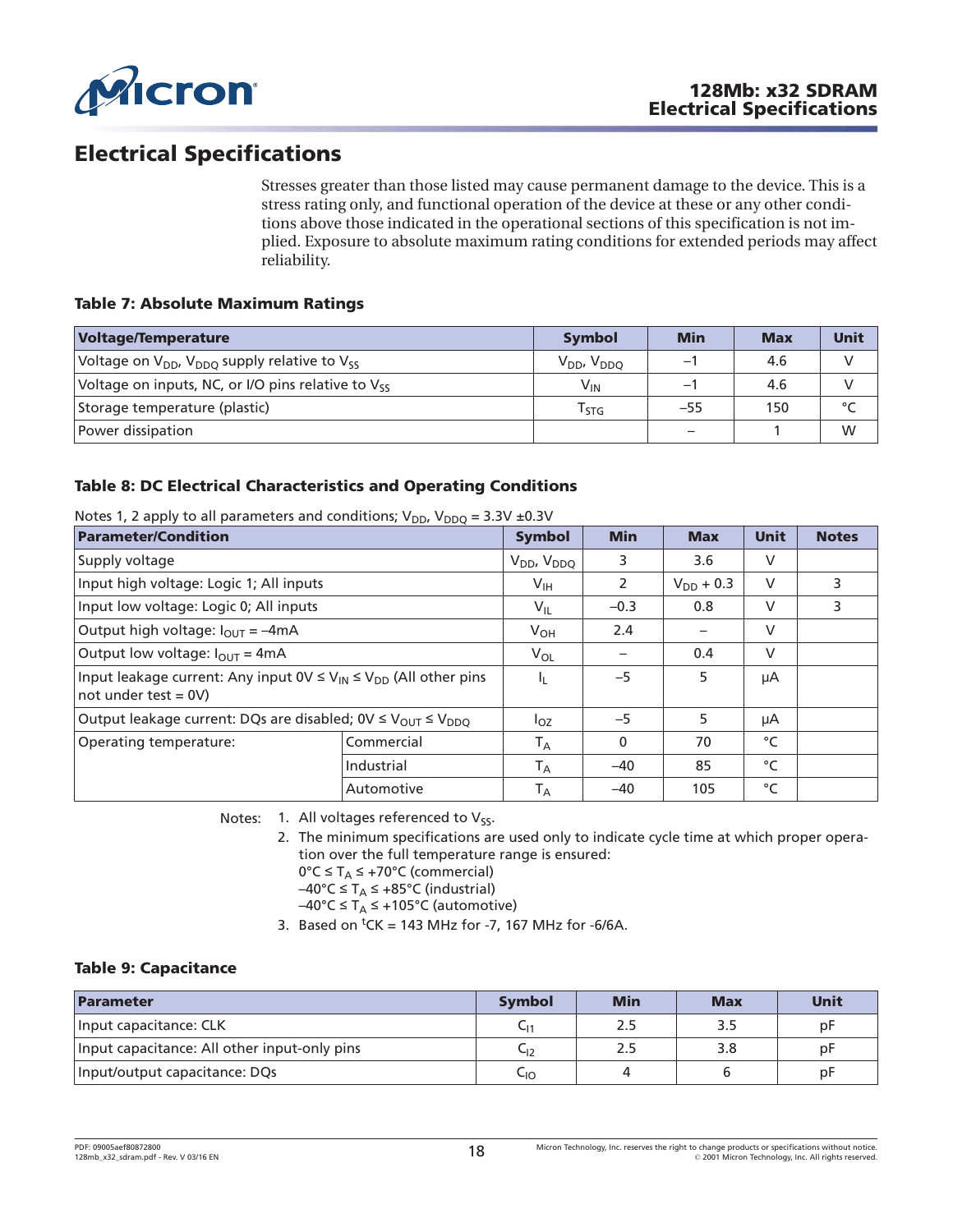<span id="page-18-0"></span>

### **Electrical Specifications – I<sub>DD</sub> Parameters**

### Table 10: I<sub>DD</sub> Specifications and Conditions - Revision G

Notes 1–5 apply to all parameters and conditions;  $V_{DD}$ ,  $V_{DDQ} = 3.3V \pm 0.3V$ 

|                                                                                                                                   |                  | <b>Max</b>    |               |             |                |
|-----------------------------------------------------------------------------------------------------------------------------------|------------------|---------------|---------------|-------------|----------------|
| <b>Parameter/Condition</b>                                                                                                        | <b>Symbol</b>    | -6            | $-7$          | <b>Unit</b> | <b>Notes</b>   |
| Operating current: Active mode; Burst = 2; READ or WRITE; <sup>t</sup> RC =<br>$\text{[tRC (MIN); CL = 3]}$                       | I <sub>DD1</sub> | 190           | 165           | mA          | 6, 7, 8, 9     |
| Standby current: Power-down mode; CKE = LOW; All banks idle                                                                       | I <sub>DD2</sub> |               |               | mA          |                |
| Standby current: Active mode; $CS#$ = HIGH; $CKE$ = HIGH; All banks<br>active after <sup>t</sup> RCD met; No accesses in progress | I <sub>DD3</sub> | 65            | 55            | mA          | 8, 9           |
| Operating current: Burst mode; Continuous burst; READ or WRITE;<br>All banks active; $CL = 3$                                     | I <sub>DD4</sub> | 195           | 175           | mA          | 6, 7, 8, 9     |
| Auto refresh current: $CS# = HIGH$ ; $CKE =  $ <sup>t</sup> RFC = <sup>t</sup> RFC (MIN)<br>$HIGH$ ; $CL = 3$                     | $I_{DD5}$        | 320           | 320           | mA          | 6, 7, 8, 9, 10 |
| Self refresh current: CKE ≤ 0.2V                                                                                                  | <b>PDD6</b>      | $\mathcal{P}$ | $\mathcal{P}$ | mA          | 11, 12         |

### Table 11: I<sub>DD</sub> Specifications and Conditions – Revision L

Notes 1–5 apply to all parameters and conditions;  $V_{DD}$ ,  $V_{DDQ} = 3.3V \pm 0.3V$ 

| <b>Parameter/Condition</b>                                                                                                        | <b>Symbol</b>    | $-6A$       | <b>Unit</b> | <b>Notes</b>   |       |  |  |
|-----------------------------------------------------------------------------------------------------------------------------------|------------------|-------------|-------------|----------------|-------|--|--|
| Operating current: Active mode; Burst = 2; READ or WRITE; <sup>t</sup> RC = <sup>t</sup> RC<br>$(MIN)$ ; CL = 3                   | I <sub>DD1</sub> | 120         | mA          | 6, 7, 8, 9     |       |  |  |
| Standby current: Power-down mode; CKE = LOW; All banks idle                                                                       | $I_{DD2}$        | 2.5         | mA          |                |       |  |  |
| Standby current: Active mode; $CS#$ = HIGH; $CKE$ = HIGH; All banks active<br>after <sup>t</sup> RCD met; No accesses in progress | I <sub>DD3</sub> | 45          | mA          | 8, 9           |       |  |  |
| Operating current: Burst mode; Continuous burst; READ or WRITE; All<br>banks active; $CL = 3$                                     | I <sub>DD4</sub> | 120         | mA          | 6, 7, 8, 9     |       |  |  |
| Auto refresh current: $CS# = HIGH$ ; $CKE =$<br>$HIGH$ ; $CL = 3$                                                                 | $I_{\text{DD5}}$ | 180         | mA          | 6, 7, 8, 9, 10 |       |  |  |
| Self refresh current: CKE ≤ 0.2V                                                                                                  |                  | <b>PDD6</b> | 3           | mA             | 11.12 |  |  |

Notes: 1. All voltages referenced to  $V_{SS}$ .

- 2.  $I_{DD}$  specifications are tested after the device is properly initialized.
- 3. The minimum specifications are used only to indicate cycle time at which proper operation over the full temperature range is ensured for IT parts:  $0^{\circ}C \leq T_A \leq +70^{\circ}C$

–40°C ≤ T<sub>A</sub> ≤ +85°C.

- 4. <sup>t</sup>HZ defines the time at which the output achieves the open circuit condition; it is not a reference to V<sub>OH</sub> or V<sub>OL</sub>. The last valid data element will meet <sup>t</sup>OH before going High-Z.
- 5. Other input signals are allowed to transition no more than once in any two-clock period and are otherwise at valid  $V_{\text{IH}}$  or  $V_{\text{IL}}$  levels.
- 6.  $I_{DD}$  is dependent on output loading and cycle rates. Specified values are obtained with minimum cycle time and the outputs open.
- 7. Required clocks are specified by JEDEC functionality and are not dependent on any timing parameter.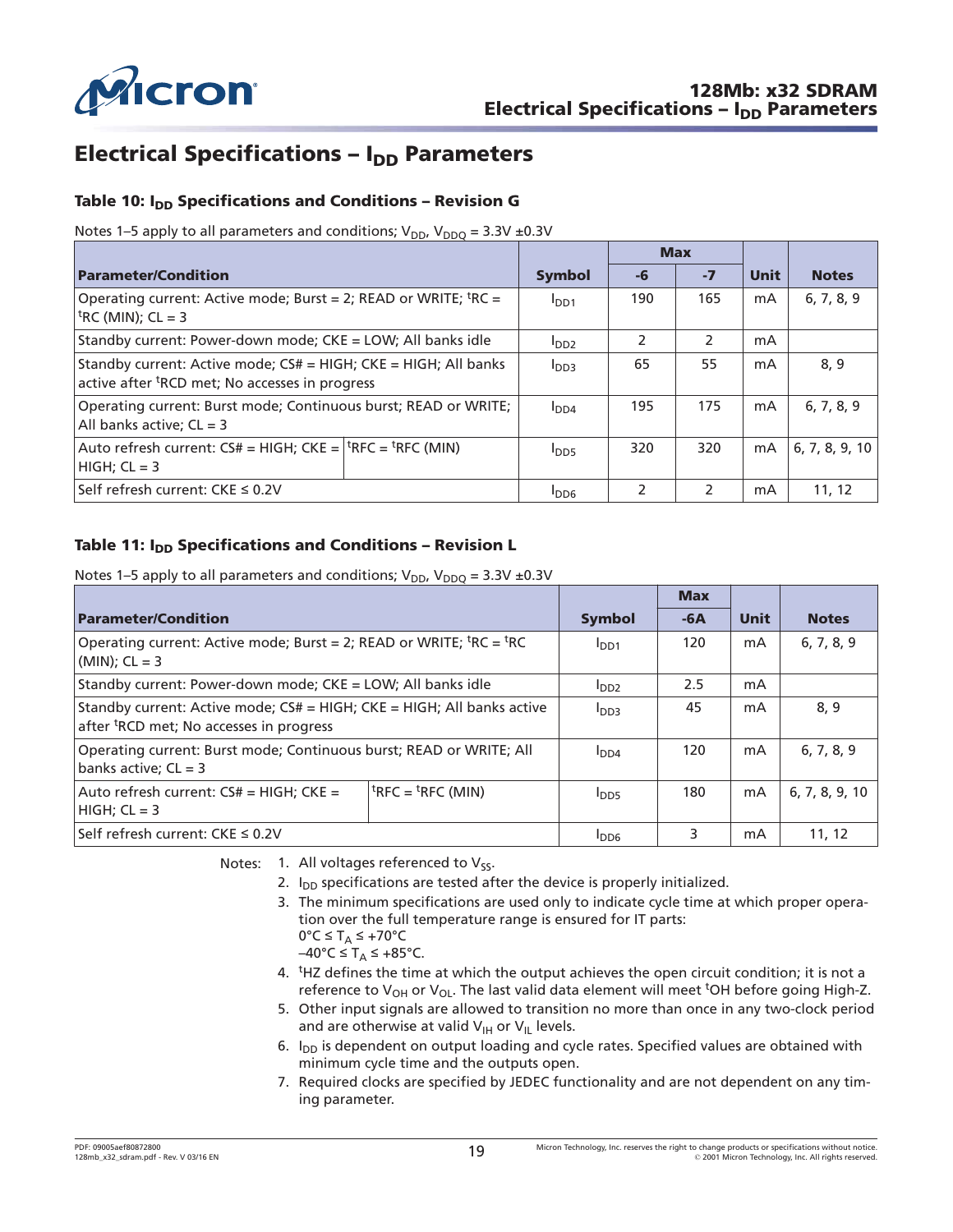<span id="page-19-0"></span>

- 8. The  $I_{DD}$  current will decrease as CL is reduced. This is due to the fact that the maximum cycle rate is slower as CL is reduced.
- 9. JEDEC and PC100 specify three clocks.
- 10. AC timing and  $I_{DD}$  tests have V<sub>IL</sub> = 0.25 and V<sub>IH</sub> = 2.75, with timing referenced to the 1.5V crossover point.
- 11. Enables on-chip refresh and address counters.
- 12. CKE is HIGH during refresh command period <sup>t</sup>RFC (MIN), or else CKE is LOW. The I<sub>DD6</sub> limit is actually a nominal value and does not result in a fail value.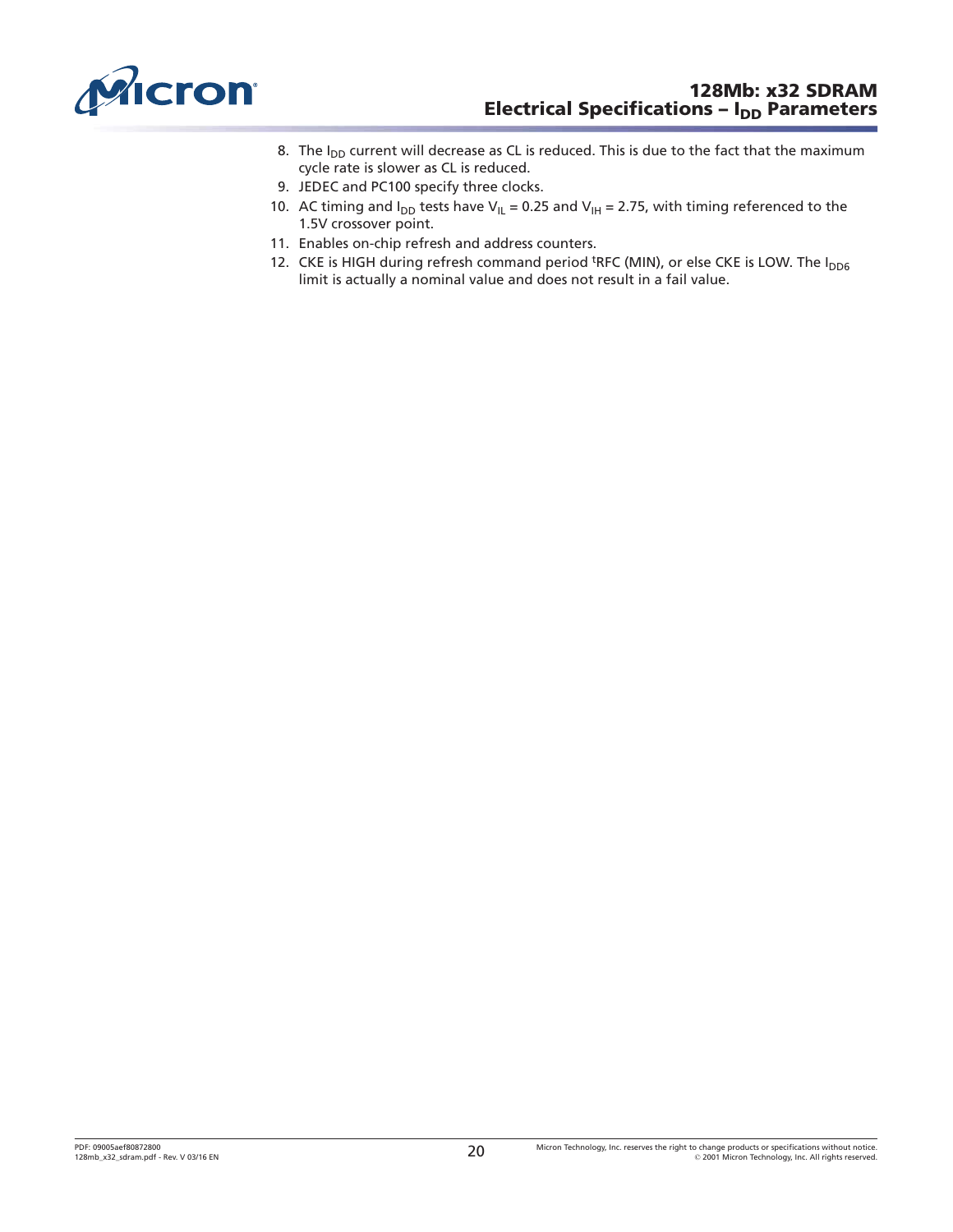<span id="page-20-0"></span>

### **Electrical Specifications – AC Operating Conditions**

### **Table 12: Electrical Characteristics and Recommended AC Operating Conditions**

Notes 1–6 apply to all parameters and conditions

|                                         |                                 |                          |                           | $-6A9$                   |                                      | -6                       |                                     | $-7$                     |      |                |
|-----------------------------------------|---------------------------------|--------------------------|---------------------------|--------------------------|--------------------------------------|--------------------------|-------------------------------------|--------------------------|------|----------------|
| <b>Parameter</b>                        |                                 | <b>Symbol</b>            | <b>Min</b>                | <b>Max</b>               | <b>Min</b>                           | <b>Max</b>               | <b>Min</b>                          | <b>Max</b>               | Unit | <b>Notes</b>   |
| Access time from CLK (positive edge)    | $CL = 3$                        | $tAC(3)$                 | $\overline{\phantom{0}}$  | 5.4                      | $\overline{\phantom{0}}$             | 5.5                      | $\overline{\phantom{0}}$            | 5.5                      | ns   |                |
|                                         | $CL = 2$                        | tAC(2)                   | $\qquad \qquad -$         | 7.5                      | $\qquad \qquad -$                    | 7.5                      |                                     | 8                        | ns   |                |
|                                         | $CL = 1$                        | $tAC(1)$                 | $\overline{\phantom{0}}$  | 17                       | $\overline{\phantom{0}}$             | 17                       | $\overline{\phantom{0}}$            | 17                       | ns   |                |
| Address hold time                       |                                 | <sup>t</sup> AH          | 0.8                       | $\qquad \qquad -$        | 1.0                                  | $\qquad \qquad -$        | 1.0                                 | $\qquad \qquad -$        | ns   |                |
| Address setup time                      |                                 | t <sub>AS</sub>          | 1.5                       | $\overline{\phantom{0}}$ | 1.5                                  | $\overline{\phantom{0}}$ | 2                                   |                          | ns   |                |
| CLK high-level width                    |                                 | tCH                      | 2.5                       | $\qquad \qquad -$        | 2.5                                  | $\qquad \qquad -$        | 2.75                                | $\qquad \qquad -$        | ns   |                |
| CLK low-level width                     |                                 | tCL                      | 2.5                       | $\overline{\phantom{0}}$ | 2.5                                  | $\overline{\phantom{0}}$ | 2.75                                | $\qquad \qquad -$        | ns   |                |
| Clock cycle time                        | $CL = 3$                        | tCK(3)                   | 6                         | $\overline{\phantom{0}}$ | 6                                    | $\overline{\phantom{0}}$ | $\overline{7}$                      | $\qquad \qquad -$        | ns   | 10             |
|                                         | $CL = 2$                        | tCK(2)                   | 10                        | $\overline{\phantom{0}}$ | 10 <sup>9</sup>                      | $\overline{\phantom{0}}$ | 10                                  |                          | ns   | 10             |
|                                         | $CL = 1$                        | tCK(1)                   | 20                        | $\qquad \qquad -$        | 20 <sup>9</sup>                      | $\qquad \qquad -$        | 20                                  | $\qquad \qquad -$        | ns   | 10             |
| <b>CKE</b> hold time                    |                                 | <sup>t</sup> CKH         | 0.8                       | $\overline{\phantom{0}}$ | 1.0                                  | $\overline{\phantom{0}}$ | 1.0                                 |                          | ns   |                |
| CKE setup time                          |                                 | tCKS                     | 1.5                       | $\qquad \qquad -$        | 1.5                                  | $\overline{\phantom{0}}$ | 2                                   | $\qquad \qquad -$        | ns   |                |
| CS#, RAS#, CAS#, WE#, DQM hold time     |                                 | <sup>t</sup> CMH         | 0.8                       | $\overline{\phantom{0}}$ | 1.0                                  | $\overline{\phantom{0}}$ | 1.0                                 |                          | ns   |                |
| CS#, RAS#, CAS#, WE#, DQM setup time    |                                 | <sup>t</sup> CMS         | 1.5                       | $\qquad \qquad -$        | 1.5                                  | $\overline{\phantom{0}}$ | $\overline{2}$                      | $\qquad \qquad -$        | ns   |                |
| Data-in hold time                       | <sup>t</sup> DH                 | 0.8                      | $\overline{\phantom{0}}$  | 1.0                      | $\overline{\phantom{0}}$             | 1.0                      |                                     | ns                       |      |                |
| Data-in setup time                      | t <sub>DS</sub>                 | 1.5                      | $\overline{\phantom{0}}$  | 1.5                      | $\overline{\phantom{0}}$             | $\overline{2}$           |                                     | ns                       |      |                |
| Data-out High-Z time                    | $CL = 3$                        | $t$ HZ(3)                | $\overline{\phantom{0}}$  | 5.4                      | $\overline{\phantom{0}}$             | 5.5                      | $\overline{\phantom{0}}$            | 5.5                      | ns   | 8              |
|                                         | $CL = 2$                        | HZ(2)                    | $\qquad \qquad -$         | 7.5                      | $\qquad \qquad -$                    | 7.5                      | $\qquad \qquad -$                   | 8                        | ns   | 8              |
|                                         | $CL = 1$                        | $t$ HZ(1)                | $\overline{\phantom{0}}$  | 17                       | $\overline{\phantom{0}}$             | 17                       | $\overline{\phantom{0}}$            | 17                       | ns   | 8              |
| Data-out Low-Z time                     |                                 | t <sub>LZ</sub>          | 1                         | $\overline{\phantom{0}}$ | 1                                    | $\overline{\phantom{0}}$ | 1                                   | $\qquad \qquad -$        | ns   |                |
| Data-out hold time (load)               |                                 | <sup>t</sup> OH          | 3                         | $\overline{\phantom{0}}$ | 2                                    | $\overline{\phantom{0}}$ | 2.5                                 |                          | ns   |                |
| Data-out hold time (no load)            |                                 | $tOHn$                   | 1.8                       |                          | 1.8                                  | $\qquad \qquad -$        | 1.8                                 | $\overline{\phantom{0}}$ | ns   | $\overline{7}$ |
| ACTIVE-to-PRECHARGE command             |                                 | <sup>t</sup> RAS         | 42                        | 120,0<br>00              | 42                                   | 120,0<br>00              | 42                                  | 120,0<br>00              | ns   |                |
| ACTIVE-to-ACTIVE command period         |                                 | t <sub>RC</sub>          | 60                        | $\qquad \qquad -$        | 60                                   | $\qquad \qquad -$        | 70                                  | $\qquad \qquad -$        | ns   | 11             |
| <b>AUTO REFRESH period</b>              |                                 | <sup>t</sup> RFC         | 60                        | $\overline{\phantom{0}}$ | 60                                   | $\overline{\phantom{0}}$ | 70                                  |                          | ns   |                |
| ACTIVE-to-READ or WRITE delay           |                                 | <sup>t</sup> RCD         | 18                        | $\overline{\phantom{0}}$ | 18                                   | $\overline{\phantom{0}}$ | 20                                  | $\qquad \qquad -$        | ns   |                |
| Refresh period (4096 rows)              |                                 | <sup>t</sup> REF         | $\overline{\phantom{0}}$  | 64                       | $\overline{\phantom{0}}$             | 64                       | $\overline{\phantom{0}}$            | 64                       | ms   |                |
| Refresh period - automotive (4096 rows) | $^{\text{t}}$ REF <sub>AT</sub> | $\overline{\phantom{0}}$ | 16                        | $\qquad \qquad -$        | 16                                   | $\qquad \qquad -$        | 16                                  | ms                       |      |                |
| PRECHARGE command period                | <sup>t</sup> RP                 | 18                       | $\overline{\phantom{0}}$  | 18                       | $\overline{\phantom{0}}$             | 20                       |                                     | ns                       |      |                |
| ACTIVE bank a to ACTIVE bank b command  | <sup>t</sup> RRD                | 12                       | $\qquad \qquad -$         | 12                       | $\qquad \qquad -$                    | 15                       | $\qquad \qquad -$                   | ns                       | 12   |                |
| <b>Transition time</b>                  | tr                              | 0.3                      | 1.2                       | 0.3                      | 1.2                                  | 0.3                      | 1.2                                 | ns                       | 3    |                |
| WRITE recovery time                     |                                 | twr                      | 1<br><b>CLK</b><br>$+7ns$ | $\qquad \qquad -$        | $\mathbf{1}$<br><b>CLK</b><br>$+6ns$ | $\qquad \qquad -$        | $\mathbf{1}$<br><b>CLK</b><br>+ 7ns | $\overline{\phantom{m}}$ | tCK  | 13             |
|                                         |                                 |                          | 12                        | $\qquad \qquad -$        | 12                                   | $\qquad \qquad -$        | 14                                  | $\qquad \qquad -$        | ns   | 14             |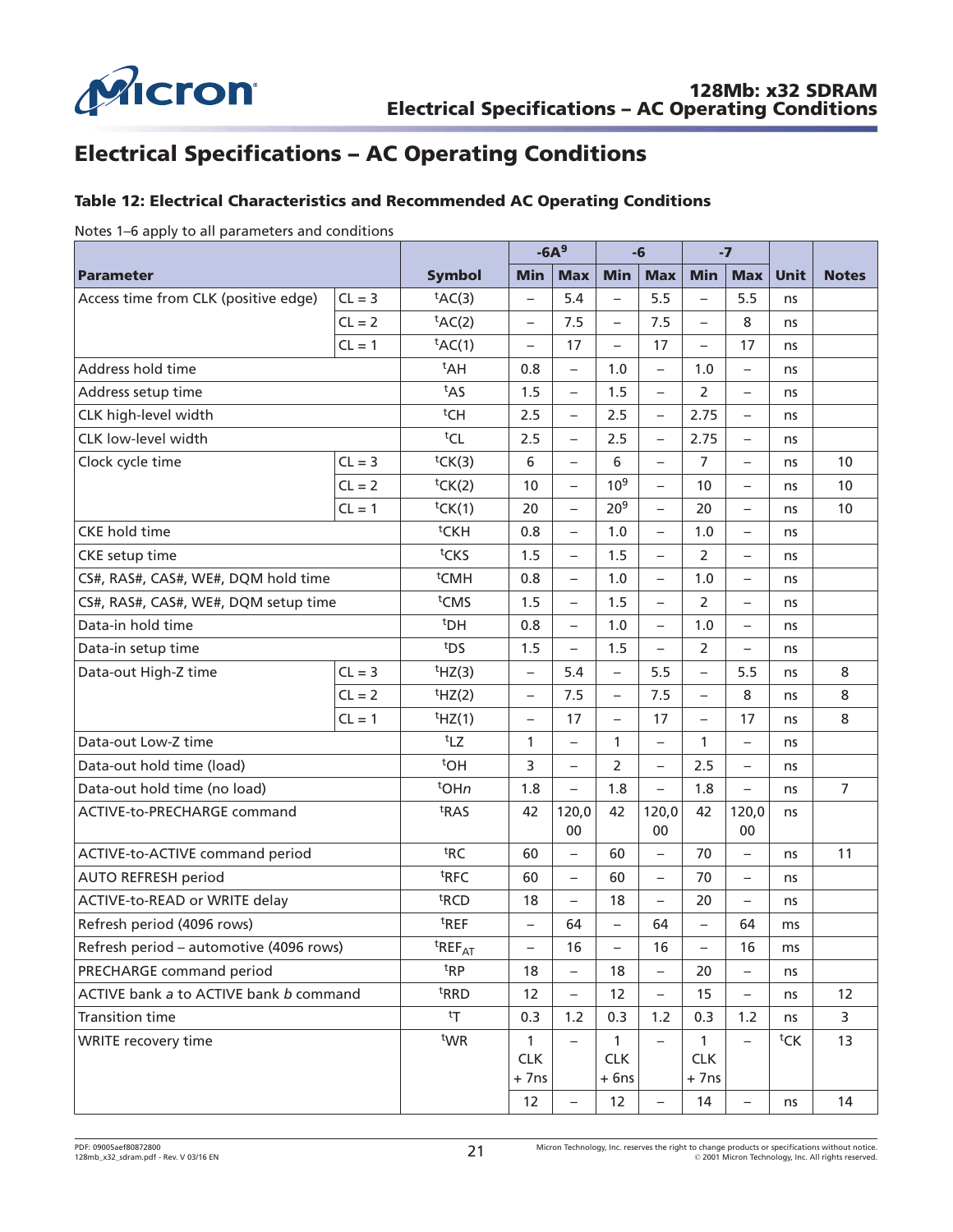<span id="page-21-0"></span>

### **Table 12: Electrical Characteristics and Recommended AC Operating Conditions (Continued)**

Notes 1–6 apply to all parameters and conditions

|                                     |               | $-6A9$ |  |    |                       |    |            | -6<br>Ξ, |              |  |  |  |
|-------------------------------------|---------------|--------|--|----|-----------------------|----|------------|----------|--------------|--|--|--|
| Parameter                           | <b>Symbol</b> | Min    |  |    | Max   Min   Max   Min |    | Max   Unit |          | <b>Notes</b> |  |  |  |
| Exit SELF REFRESH-to-ACTIVE command | txsr          | 67     |  | 70 |                       | 70 |            | ns       |              |  |  |  |

#### **Table 13: AC Functional Characteristics**

Notes 1–6 apply to all parameters and conditions

| <b>Parameter</b>                                     | <b>Symbol</b>    | $-6$              | $-6A$          | $-7$           | <b>Unit</b>    | <b>Notes</b>       |    |
|------------------------------------------------------|------------------|-------------------|----------------|----------------|----------------|--------------------|----|
| READ/WRITE command to READ/WRITE command             | <sup>t</sup> CCD | 1                 | 1              | 1              | tCK            |                    |    |
| CKE to clock disable or power-down entry mode        |                  | <sup>t</sup> CKED | 1              | 1              | 1              | tCK                | 16 |
| CKE to clock enable or power-down exit setup mode    |                  | <sup>t</sup> PED  | 1              |                | 1              | tCK                |    |
| DQM to input data delay                              |                  | <sup>t</sup> DQD  | $\Omega$       | $\Omega$       | $\Omega$       | tCK                |    |
| DQM to data mask during WRITEs                       |                  | <sup>t</sup> DQM  | $\Omega$       | $\Omega$       | $\Omega$       | tCK                |    |
| DQM to data High-Z during READs                      |                  | <sup>t</sup> DQZ  | $\overline{2}$ | $\overline{2}$ | 2              | tCK                |    |
| WRITE command to input data delay                    | <sup>t</sup> DWD | $\Omega$          | 0              | $\Omega$       | tCK            |                    |    |
| Data-in to ACTIVE command                            | $CL = 3$         | $tDAL(3)$         | 5              | 4              | 5              | tCK                | 17 |
|                                                      | $CL = 2$         | $t$ DAL(2)        | 4              | 4              | 4              | tCK                | 17 |
|                                                      | $CL = 1$         | $tDAL(1)$         | 3              | 3              | 3              | tCK                | 17 |
| Data-in to PRECHARGE command                         |                  | <sup>t</sup> DPL  | 3              | 3              | 3              | ${}^{\text{t}}$ CK | 18 |
| Last data-in to burst STOP command                   |                  | <sup>t</sup> BDL  | 1              |                | 1              | tCK                |    |
| Last data-in to new READ/WRITE command               |                  | <sup>t</sup> CDL  | 1              | $\mathbf{1}$   | 1              | tCK                |    |
| Last data-in to burst PRECHARGE command              |                  | <sup>t</sup> RDL  | $\mathcal{P}$  | $\mathcal{P}$  | $\overline{2}$ | tCK                | 18 |
| LOAD MODE REGISTER command to ACTIVE or REFRESH com- |                  | <sup>t</sup> MRD  | $\overline{2}$ | 2              | $\mathcal{P}$  | tCK                |    |
| mand                                                 |                  |                   |                |                |                |                    |    |
| Data-out to High-Z from PRECHARGE command            | $CL = 3$         | $t$ ROH(3)        | 3              | 3              | 3              | tCK                |    |
|                                                      | $t$ ROH(2)       | 2                 | $\overline{2}$ | 2              | tCK            |                    |    |
|                                                      | $CL = 1$         | $t$ ROH(1)        | 1              | 1              | 1              |                    |    |

Notes: 1. Minimum specifications are used only to indicate the cycle time at which proper operation over the full temperature range is ensured:

 $0°C \leq T_A \leq +70°C$  (commercial)

 $-40^{\circ}$ C  $\leq$  T<sub>A</sub>  $\leq$  +85 $^{\circ}$ C (industrial)

 $-40^{\circ}$ C  $\leq$  T<sub>A</sub>  $\leq$  +105 $^{\circ}$ C (automotive)

2. Minimum specifications are used only to indicate the cycle time at which proper operation over the full temperature range is ensured for IT parts:  $0^{\circ}C \leq T_A \leq +70^{\circ}C$ 

 $-40^{\circ}$ C  $\leq$  T<sub>A</sub>  $\leq$  +85 $^{\circ}$ C

- 3. An initial pause of 100µs is required after power-up, followed by two AUTO REFRESH commands, before proper device operation is ensured. ( $V_{DD}$  and  $V_{DDQ}$  must be powered up simultaneously.  $V_{SS}$  and  $V_{SSQ}$  must be at same potential.) The two AUTO REFRESH command wake-ups should be repeated any time the <sup>t</sup>REF refresh requirement is exceeded.
- 4. AC characteristics assume  $<sup>t</sup>T = 1$ ns.</sup>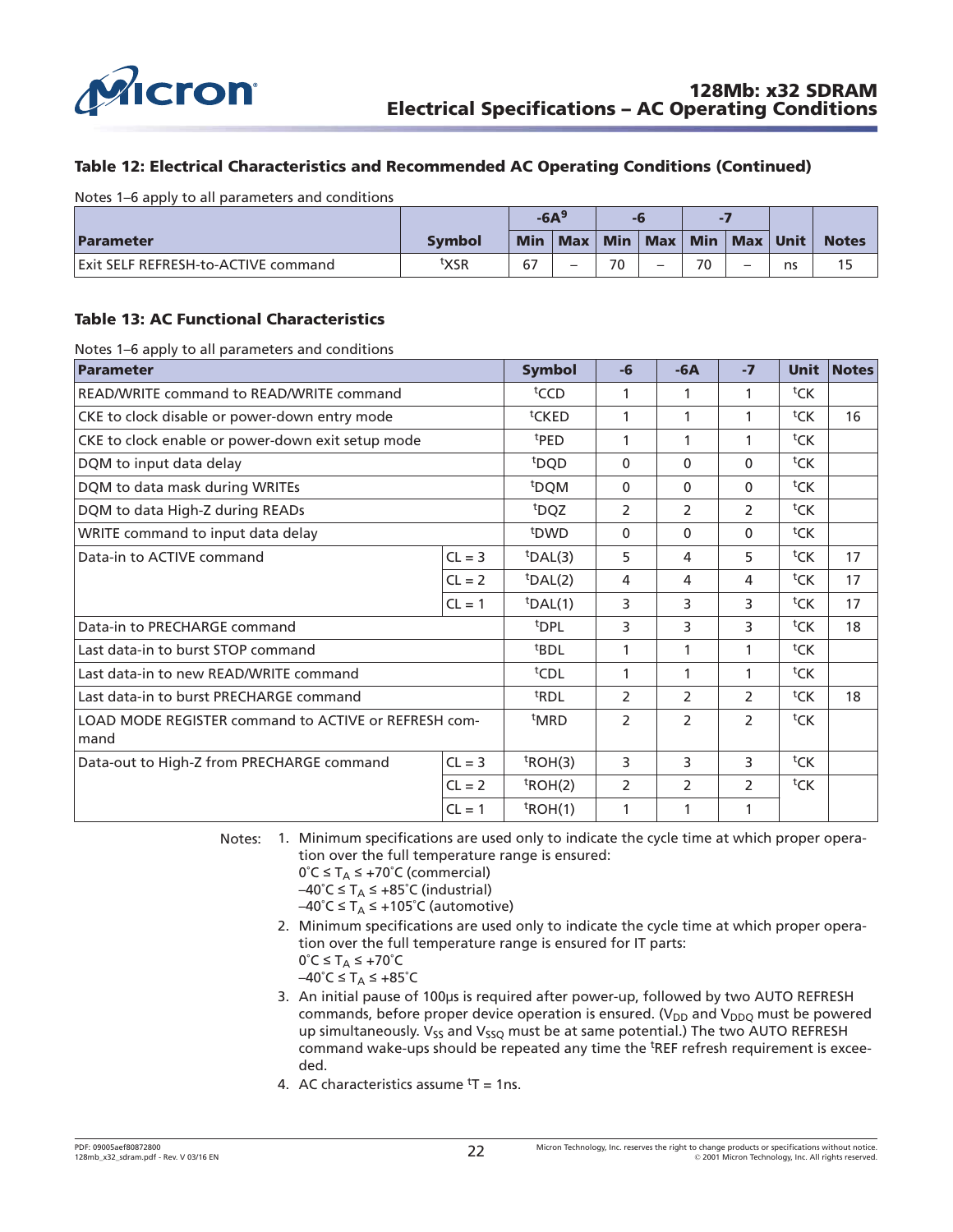<span id="page-22-0"></span>

- 5. In addition to meeting the transition rate specification, the clock and CKE must transit between  $V_{\text{IH}}$  and  $V_{\text{IL}}$  (or between  $V_{\text{IL}}$  and  $V_{\text{IH}}$ ) in a monotonic manner.
- 6. Outputs measured at 1.5V with equivalent load:



- 7. Parameter guaranteed by design. Note 6 does not apply to <sup>t</sup>OHn.
- 8. <sup>t</sup>HZ defines the time at which the output achieves the open circuit condition; it is not a reference to V<sub>OH</sub> or V<sub>OL</sub>. The last valid data element will meet <sup>t</sup>OH before going High-Z.
- 9. Not applicable for Revision G.
- 10.  $V_{IH}$  overshoot:  $V_{IH,max} = V_{DDQ} + 1.2V$  for a pulse width  $\leq$ 3ns, and the pulse width cannot be greater than one third of the cycle rate.  $V_{IL}$  undershoot:  $V_{IL,min} = -1.2V$  for a pulse width  $\leq$ 3ns, and the pulse width cannot be greater than one third of the cycle rate.
- 11. DRAM devices should be evenly addressed when being accessed. Disproportionate accesses to a particular row address may result in reduction of the product lifetime.
- 12. Auto precharge mode only.
- 13. The clock frequency must remain constant (stable clock is defined as a signal cycling within timing constraints specified for the clock pin) during access or precharge states (READ, WRITE, including <sup>t</sup>WR, and PRECHARGE commands). CKE may be used to reduce the data rate.
- 14.  ${}^tCK = 7$ ns for -7, 6ns for -6/6A.
- 15. Address transitions average on transition every two clocks.
- 16. Timing is specified by <sup>t</sup>CKS. Clock(s) specified as a reference only at minimum cycle rate.
- 17. Timing is specified by <sup>t</sup>WR plus <sup>t</sup>RP. Clock(s) specified as a reference only at minimum cycle rate.
- 18. Timing is specified by <sup>t</sup>WR.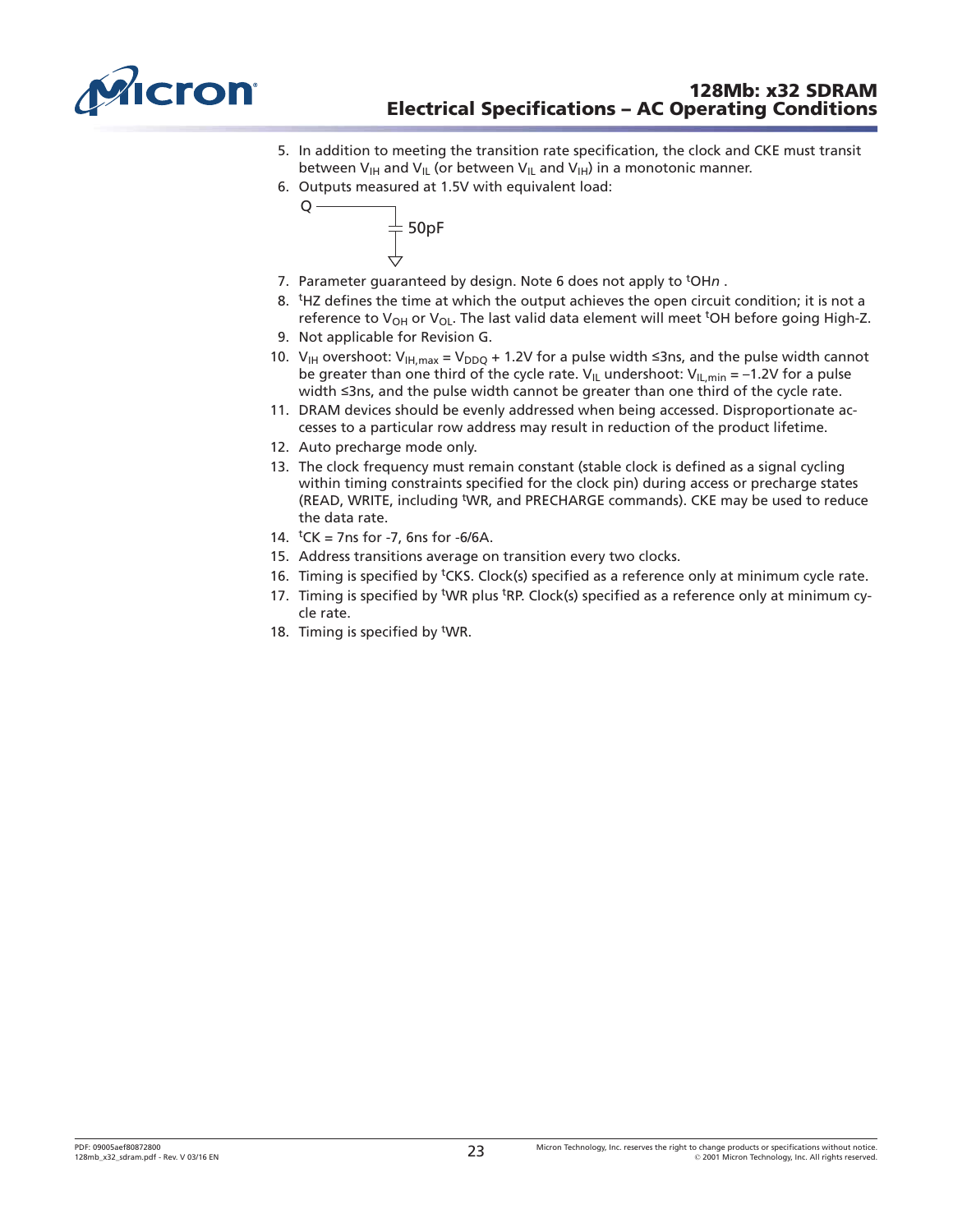<span id="page-23-0"></span>

### **Functional Description**

In general, 128Mb SDRAM devices (1 Meg x 32 x 4 banks) are quad-bank DRAM that operate at 3.3V and include a synchronous interface (all signals are registered on the positive edge of the clock signal, CLK). Each of the 33,554,432-bit banks is organized as 4096 rows by 256 columns by 32 bits.

Read and write accesses to the SDRAM are burst-oriented; accesses start at a selected location and continue for a programmed number of locations in a programmed sequence. Accesses begin with the registration of an ACTIVE command, followed by a READ or WRITE command. The address bits registered coincident with the ACTIVE command are used to select the bank and row to be accessed (BA[1:0] select the bank; A[11:0] select the row). The address bits (A[7:0]) registered coincident with the READ or WRITE command are used to select the starting column location for the burst access.

Prior to normal operation, the SDRAM must be initialized. The following sections provide detailed information covering device initialization, register definition, command descriptions, and device operation.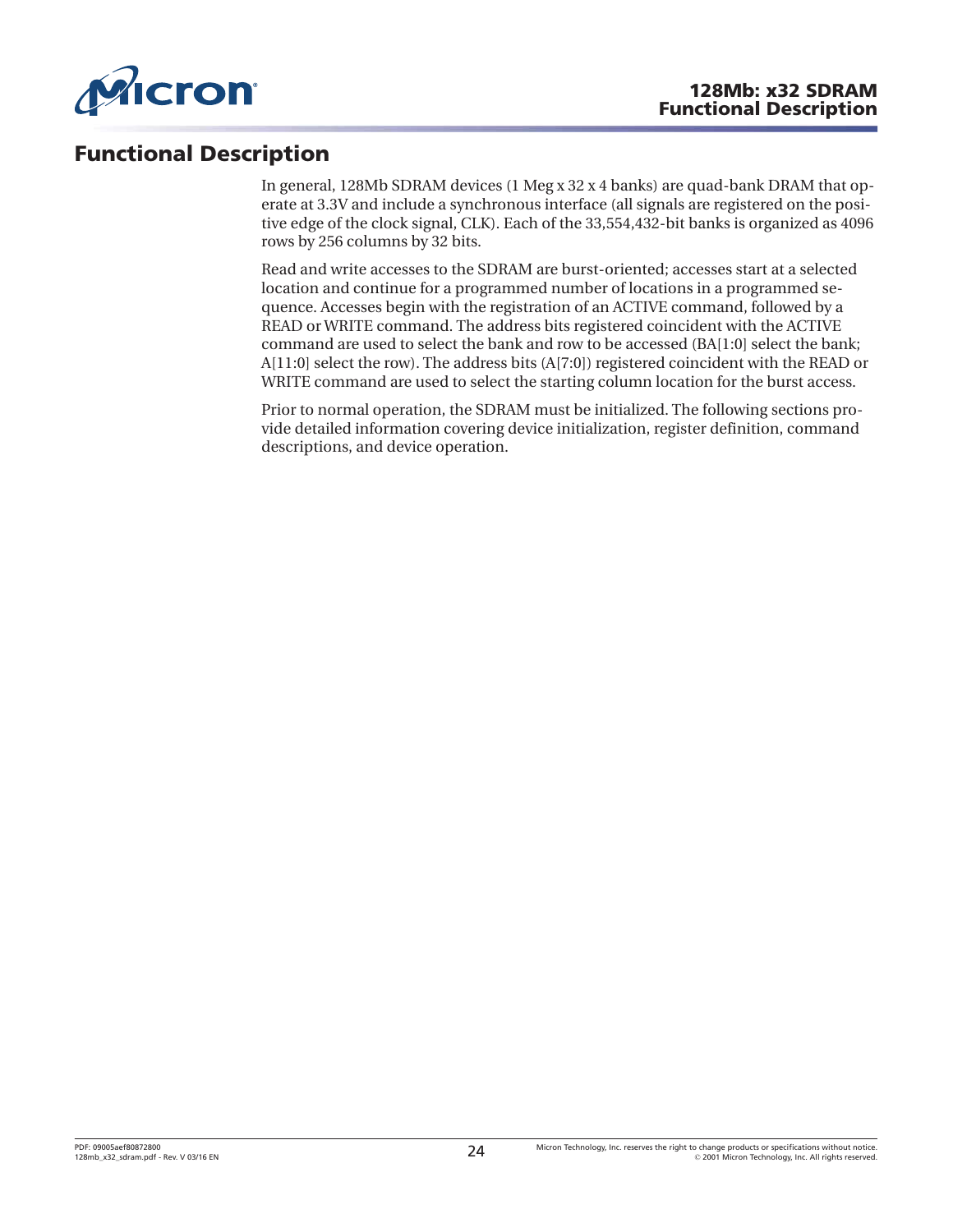<span id="page-24-0"></span>

### **Commands**

The following table provides a quick reference of available commands, followed by a written description of each command. Additional Truth Tables ([Table 15](#page-30-0) ([page 31](#page-30-0)), [Ta](#page-32-0)[ble 16](#page-32-0) ([page 33](#page-32-0)), and [Table 17](#page-34-0) [\(page 35\)](#page-34-0)) provide current state/next state information.

### **Table 14: Truth Table – Commands and DQM Operation**

Note 1 applies to all parameters and conditions

| <b>Name (Function)</b>                                 | CS# | RAS# | CAS# | WE# | <b>DOM</b> | <b>ADDR</b> | <b>DQ</b> | <b>Notes</b> |
|--------------------------------------------------------|-----|------|------|-----|------------|-------------|-----------|--------------|
| <b>COMMAND INHIBIT (NOP)</b>                           | н   | X    | X    | X   | X          | X           | X         |              |
| NO OPERATION (NOP)                                     |     | H    | н    | н   | X          | X           | X         |              |
| ACTIVE (select bank and activate row)                  |     | L    | Н    | н   | X          | Bank/row    | X         | 2            |
| READ (select bank and column, and start READ burst)    |     | H    |      | н   | L/H        | Bank/col    | X         | 3            |
| WRITE (select bank and column, and start WRITE burst)  |     | H    |      |     | L/H        | Bank/col    | Valid     | 3            |
| <b>BURST TERMINATE</b>                                 |     | H    | Н    |     | X          | X           | Active    | 4            |
| PRECHARGE (Deactivate row in bank or banks)            |     |      | н    |     | X          | Code        | X         | 5            |
| AUTO REFRESH or SELF REFRESH (enter self refresh mode) |     |      |      | н   | X          | X           | X         | 6, 7         |
| <b>LOAD MODE REGISTER</b>                              |     | L    |      |     | X          | Op-code     | X         | 8            |
| Write enable/output enable                             | X   | X    | X    | X   |            | X           | Active    | 9            |
| Write inhibit/output High-Z                            | X   | X    | X    | X   | н          | X           | High-Z    | 9            |

Notes: 1. CKE is HIGH for all commands shown except SELF REFRESH.

- 2. A[0*:n*] provide row address (where A*n* is the most significant address bit), BA0 and BA1 determine which bank is made active.
- 3.  $A[0:j]$  provide column address (where  $i =$  the most significant column address for a given device configuration). A10 HIGH enables the auto precharge feature (nonpersistent), while A10 LOW disables the auto precharge feature. BA0 and BA1 determine which bank is being read from or written to.
- 4. The purpose of the BURST TERMINATE command is to stop a data burst, thus the command could coincide with data on the bus. However, the DQ column reads a "Don't Care" state to illustrate that the BURST TERMINATE command can occur when there is no data present.
- 5. A10 LOW: BA0, BA1 determine the bank being precharged. A10 HIGH: all banks precharged and BA0, BA1 are "Don't Care."
- 6. This command is AUTO REFRESH if CKE is HIGH, SELF REFRESH if CKE is LOW.
- 7. Internal refresh counter controls row addressing; all inputs and I/Os are "Don't Care" except for CKE.
- 8. A[11:0] define the op-code written to the mode register.
- 9. Activates or deactivates the DQ during WRITEs (zero-clock delay) and READs (two-clock delay).

### **COMMAND INHIBIT**

The COMMAND INHIBIT function prevents new commands from being executed by the device, regardless of whether the CLK signal is enabled. The device is effectively deselected. Operations already in progress are not affected.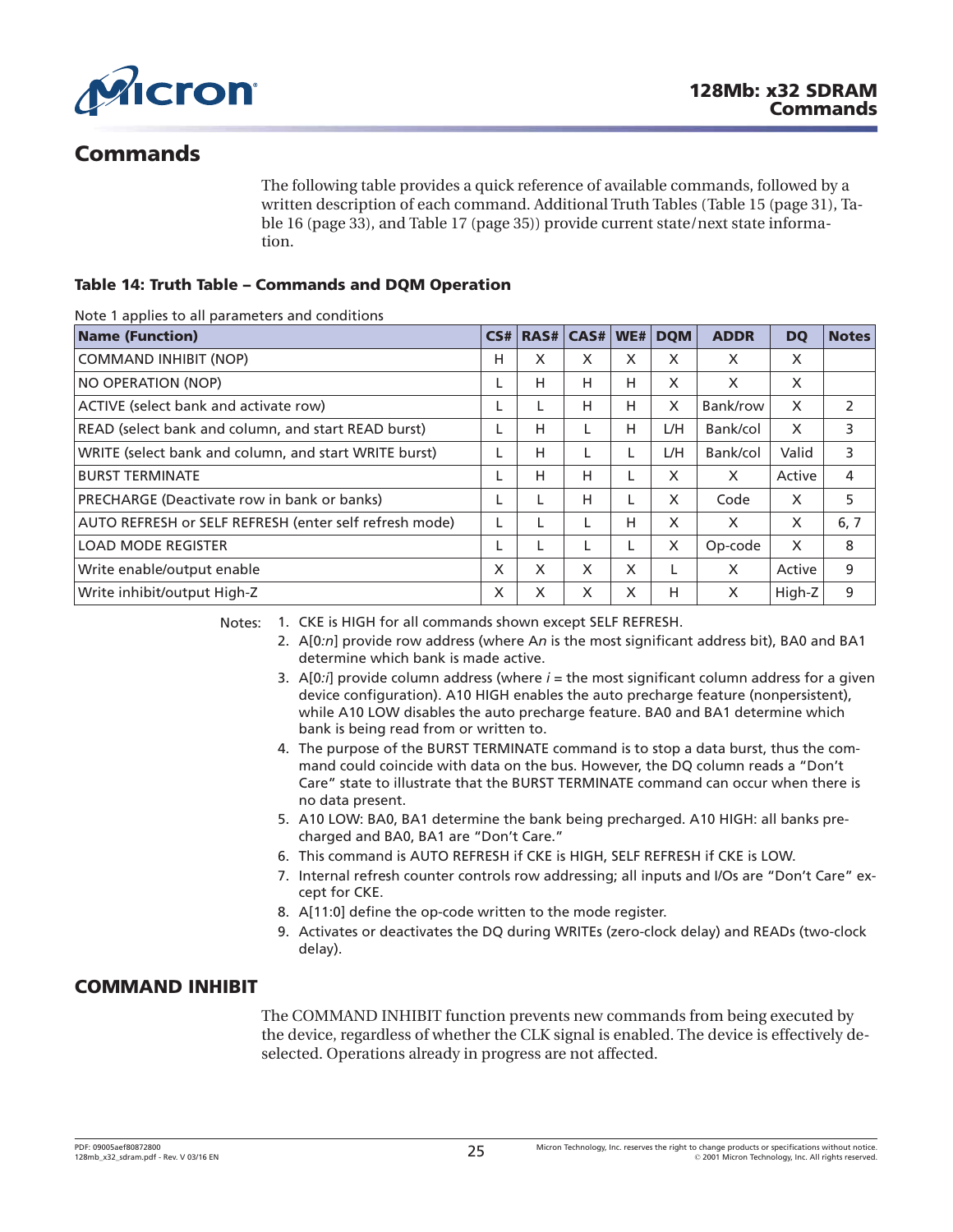<span id="page-25-0"></span>

### **NO OPERATION (NOP)**

The NO OPERATION (NOP) command is used to perform a NOP to the selected device (CS# is LOW). This prevents unwanted commands from being registered during idle or wait states. Operations already in progress are not affected.

### **LOAD MODE REGISTER (LMR)**

The mode registers are loaded via inputs A[*n:0]* (where A*n* is the most significant address term), BA0, and BA1(see [Mode Register \(page 38\)](#page-37-0)). The LOAD MODE REGISTER command can only be issued when all banks are idle and a subsequent executable command cannot be issued until <sup>t</sup>MRD is met.

### **ACTIVE**

The ACTIVE command is used to activate a row in a particular bank for a subsequent access. The value on the BA0, BA1 inputs selects the bank, and the address provided selects the row. This row remains active for accesses until a PRECHARGE command is issued to that bank. A PRECHARGE command must be issued before opening a different row in the same bank.

### **Figure 8: ACTIVE Command**

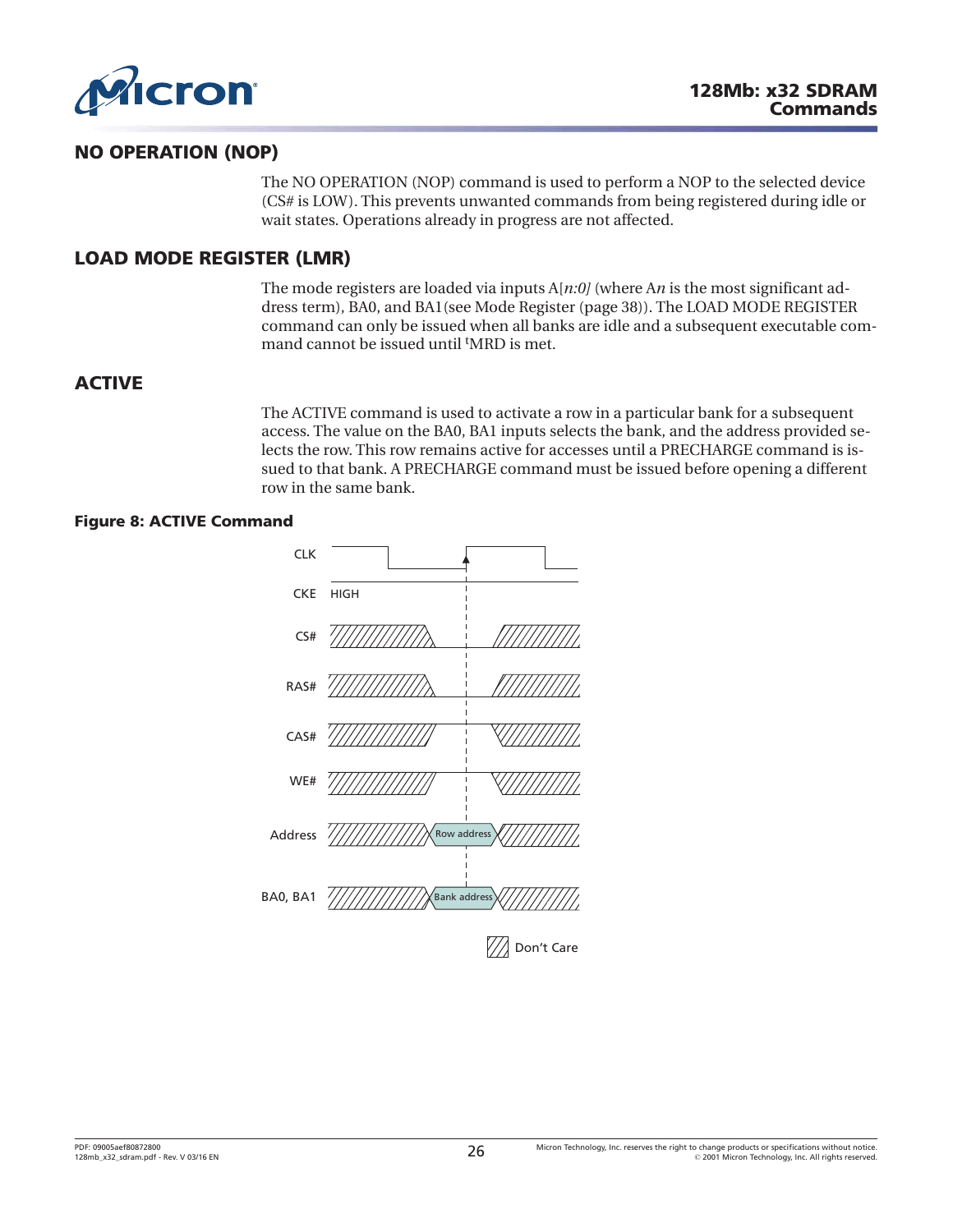<span id="page-26-0"></span>

### **READ**

The READ command is used to initiate a burst read access to an active row. The values on the BA0 and BA1 inputs select the bank; the address provided selects the starting column location. The value on input A10 determines whether auto precharge is used. If auto precharge is selected, the row being accessed is precharged at the end of the READ burst; if auto precharge is not selected, the row remains open for subsequent accesses. Read data appears on the DQ subject to the logic level on the DQM inputs two clocks earlier. If a given DQM signal was registered HIGH, the corresponding DQ will be High-Z two clocks later; if the DQM signal was registered LOW, the DQ will provide valid data.

### **Figure 9: READ Command**



Note: 1. EN AP = enable auto precharge, DIS AP = disable auto precharge.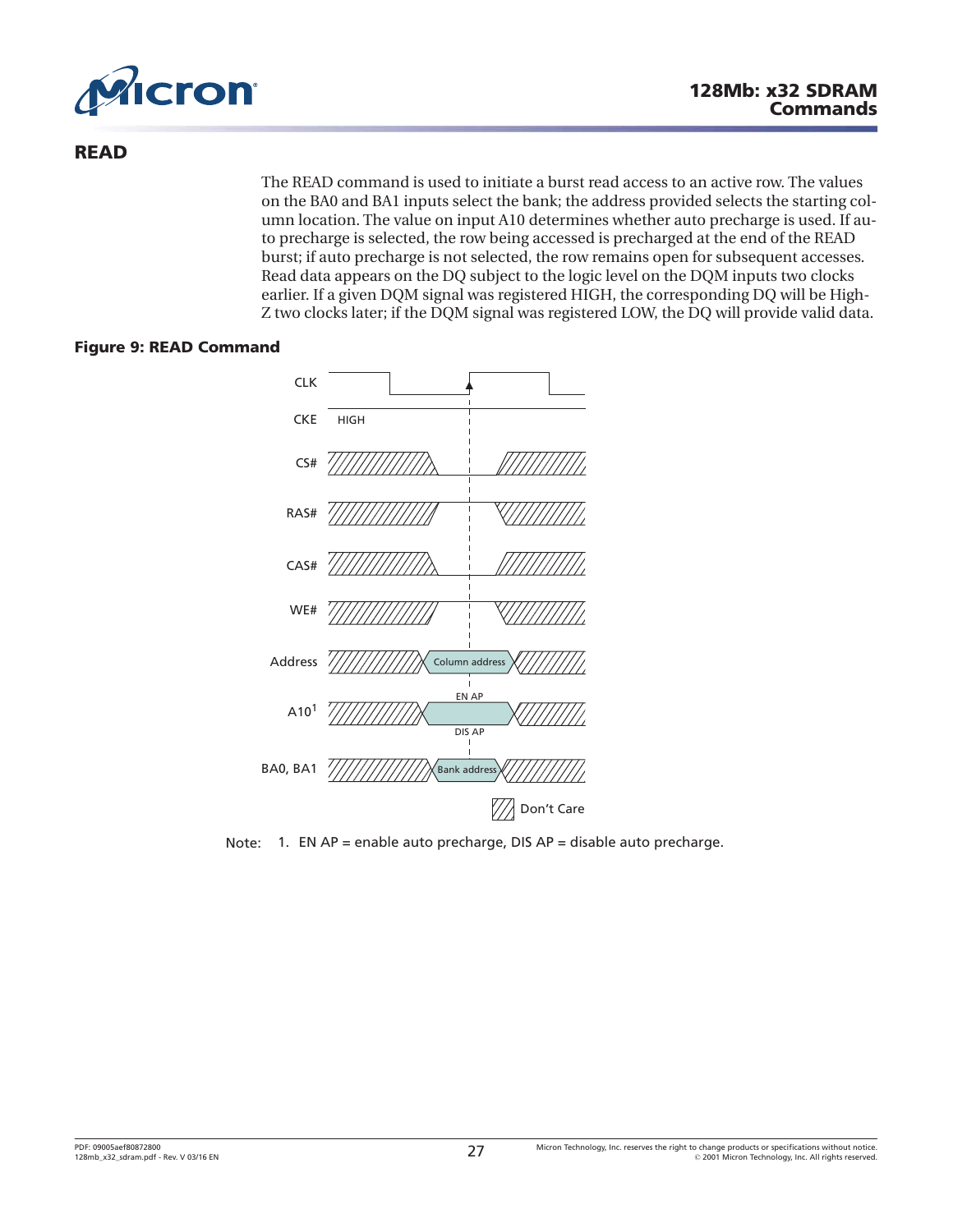<span id="page-27-0"></span>

### **WRITE**

The WRITE command is used to initiate a burst write access to an active row. The values on the BA0 and BA1 inputs select the bank; the address provided selects the starting column location. The value on input A10 determines whether auto precharge is used. If auto precharge is selected, the row being accessed is precharged at the end of the write burst; if auto precharge is not selected, the row remains open for subsequent accesses. Input data appearing on the DQ is written to the memory array, subject to the DQM input logic level appearing coincident with the data. If a given DQM signal is registered LOW, the corresponding data is written to memory; if the DQM signal is registered HIGH, the corresponding data inputs are ignored and a WRITE is not executed to that byte/column location.

### **Figure 10: WRITE Command**



Note: 1. EN AP = enable auto precharge, DIS AP = disable auto precharge.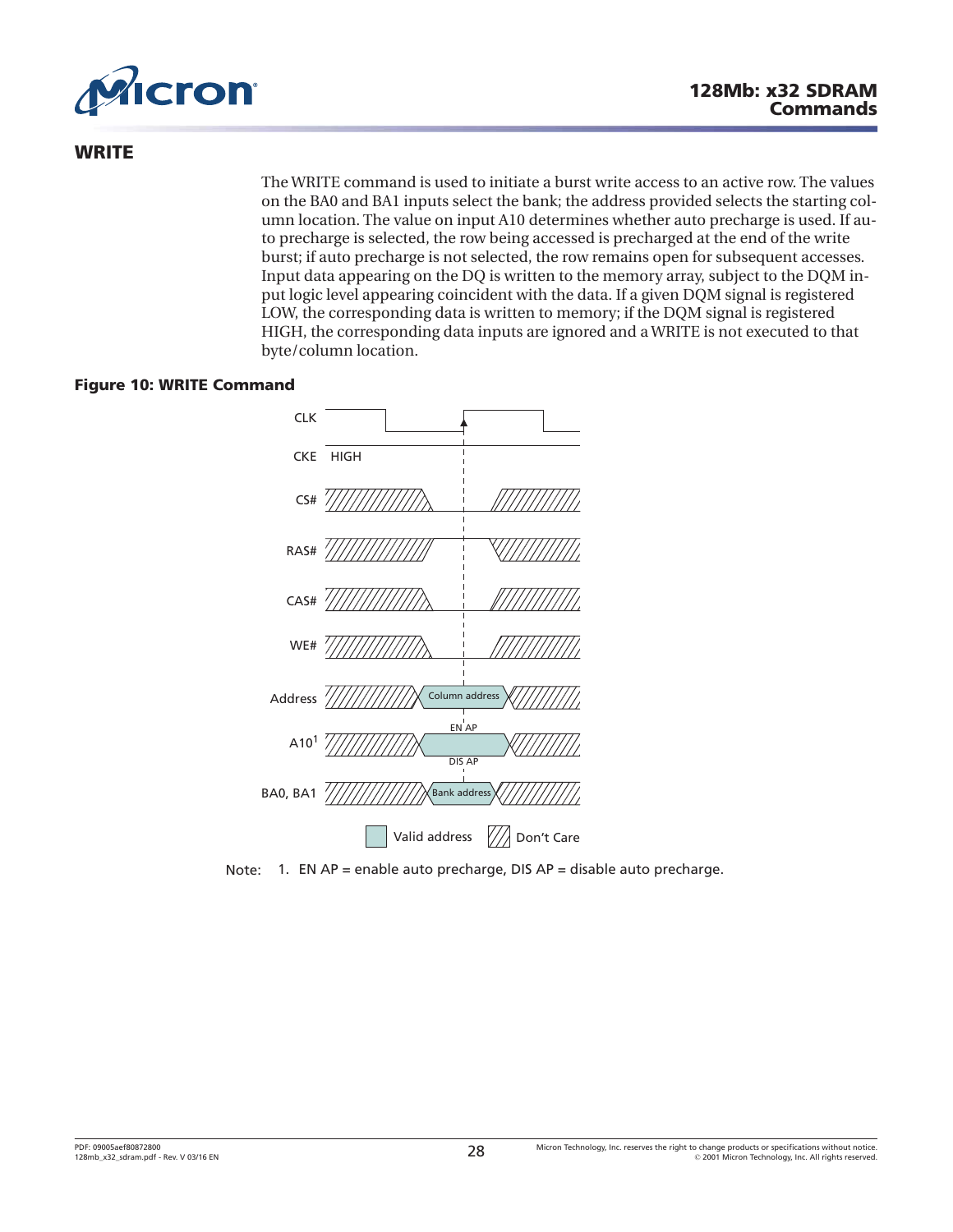<span id="page-28-0"></span>

### **PRECHARGE**

The PRECHARGE command is used to deactivate the open row in a particular bank or the open row in all banks. The bank(s) will be available for a subsequent row access a specified time ('RP) after the PRECHARGE command is issued. Input A10 determines whether one or all banks are to be precharged, and in the case where only one bank is precharged, inputs BA0 and BA1 select the bank. Otherwise BA0 and BA1 are treated as "Don't Care." After a bank has been precharged, it is in the idle state and must be activated prior to any READ or WRITE commands are issued to that bank.

### **Figure 11: PRECHARGE Command**



### **BURST TERMINATE**

The BURST TERMINATE command is used to truncate either fixed-length or continuous page bursts. The most recently registered READ or WRITE command prior to the BURST TERMINATE command is truncated.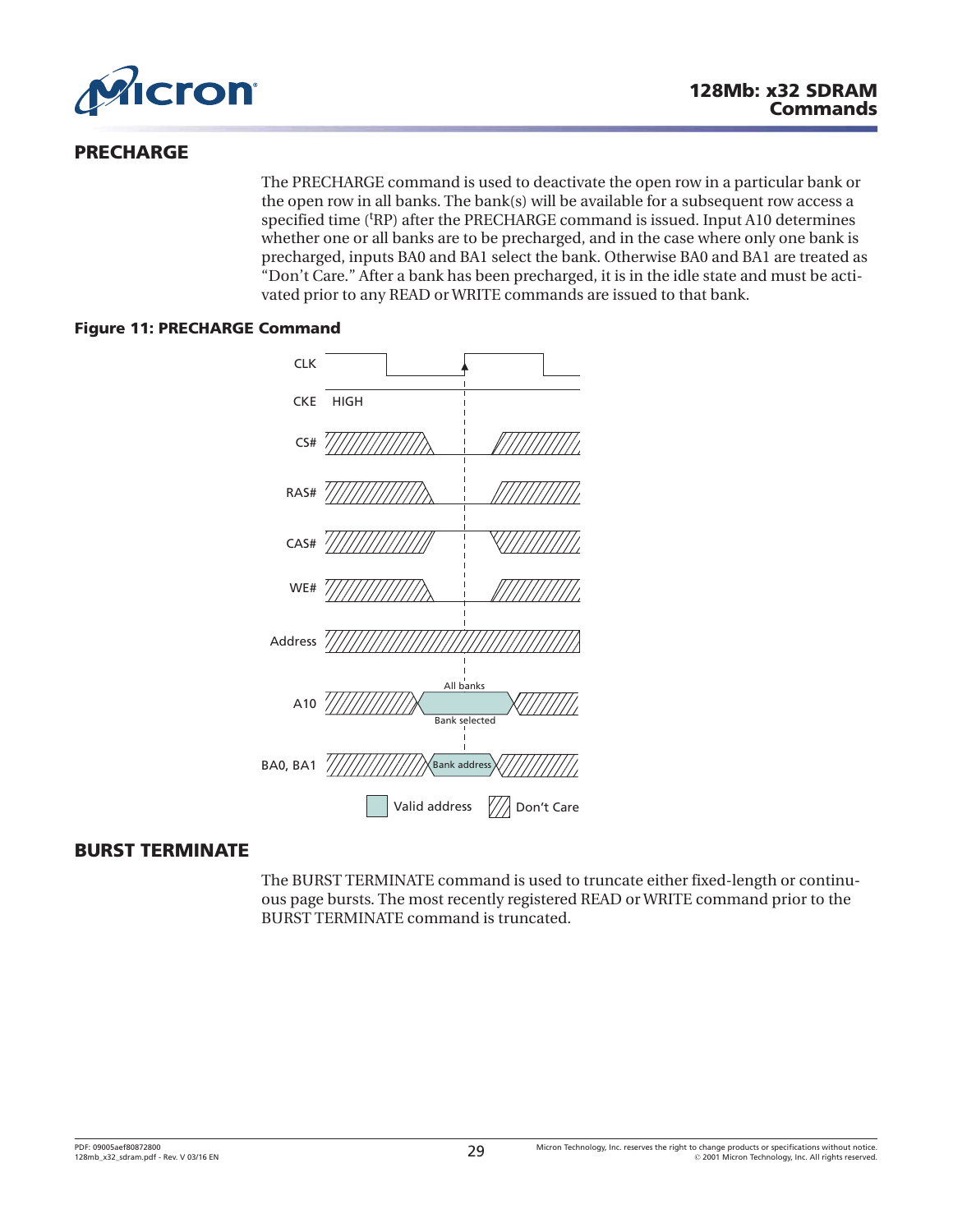<span id="page-29-0"></span>

### **REFRESH**

#### **AUTO REFRESH**

AUTO REFRESH is used during normal operation of the SDRAM and is analogous to CAS#-BEFORE-RAS# (CBR) refresh in conventional DRAMs. This command is nonpersistent, so it must be issued each time a refresh is required. All active banks must be precharged prior to issuing an AUTO REFRESH command. The AUTO REFRESH command should not be issued until the minimum <sup>t</sup> RP has been met after the PRECHARGE command, as shown in [Bank/Row Activation](#page-42-0) ([page 43](#page-42-0)).

The addressing is generated by the internal refresh controller. This makes the address bits a "Don't Care" during an AUTO REFRESH command. Regardless of device width, the 128Mb SDRAM requires 4096 AUTO REFRESH cycles every 64ms (commercial and industrial) or 16ms (automotive). Providing a distributed AUTO REFRESH command every 15.625µs (commercial and industrial) or 3.906µs (automotive) will meet the refresh requirement and ensure that each row is refreshed. Alternatively, 4096 AUTO RE-FRESH commands can be issued in a burst at the minimum cycle rate ('RFC), once every 64ms (commercial and industrial) or 16ms (automotive).

#### **SELF REFRESH**

The SELF REFRESH command can be used to retain data in the SDRAM, even if the rest of the system is powered-down. When in the self refresh mode, the SDRAM retains data without external clocking.

The SELF REFRESH command is initiated like an AUTO REFRESH command except CKE is disabled (LOW). After the SELF REFRESH command is registered, all the inputs to the SDRAM become a "Don't Care" with the exception of CKE, which must remain LOW.

After self refresh mode is engaged, the SDRAM provides its own internal clocking, causing it to perform its own AUTO REFRESH cycles. The SDRAM must remain in self refresh mode for a minimum period equal to <sup>t</sup>RAS and may remain in self refresh mode for an indefinite period beyond that.

The procedure for exiting self refresh requires a sequence of commands. First, CLK must be stable (stable clock is defined as a signal cycling within timing constraints specified for the clock pin) prior to CKE going back HIGH. After CKE is HIGH, the SDRAM must have NOP commands issued (a minimum of two clocks) for <sup>t</sup> XSR because time is required for the completion of any internal refresh in progress.

Upon exiting the self refresh mode, AUTO REFRESH commands must be issued at the specified intervals, as both SELF REFRESH and AUTO REFRESH utilize the row refresh counter.

Self refresh is not supported on automotive temperature devices.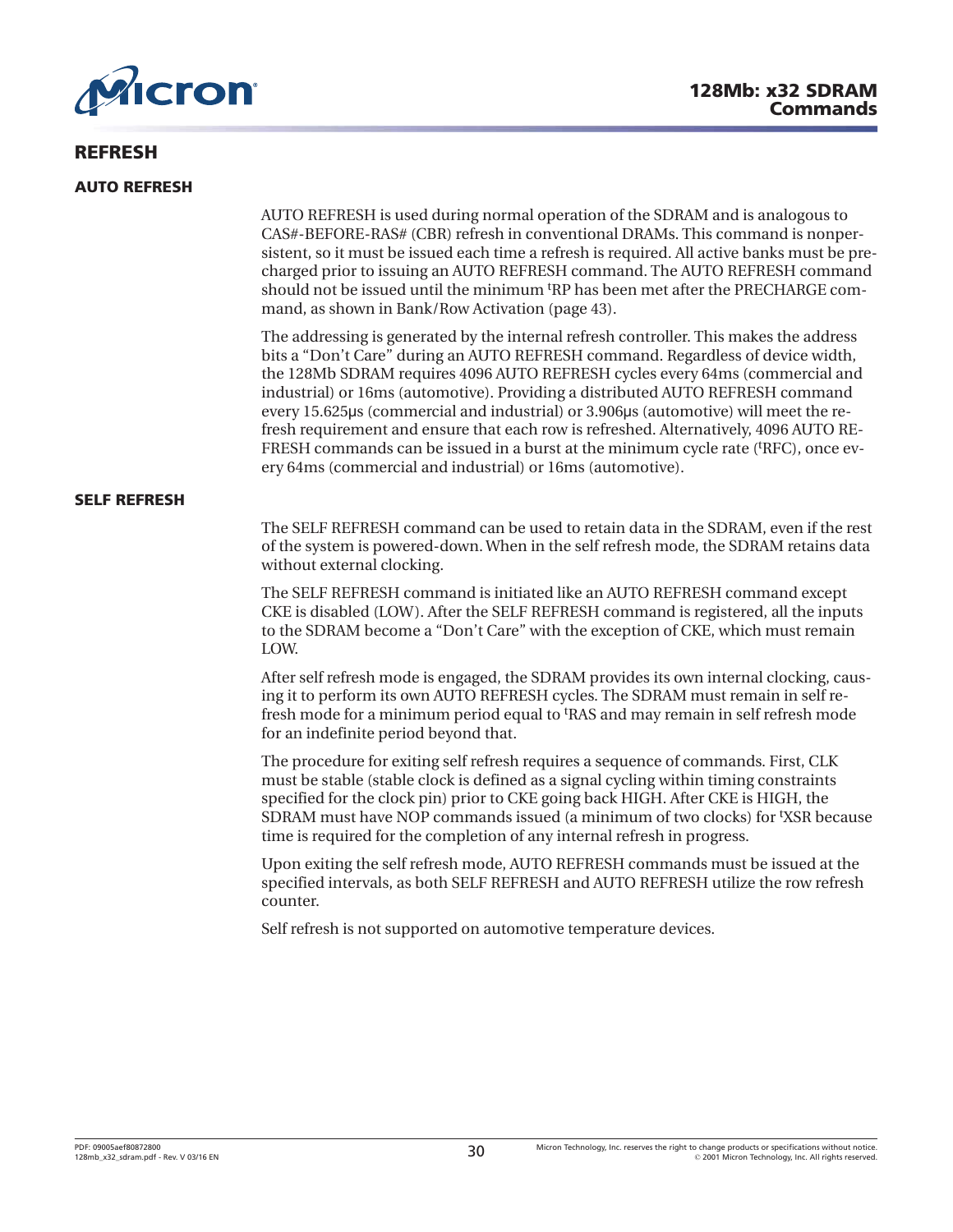<span id="page-30-0"></span>

### **Truth Tables**

### **Table 15: Truth Table – Current State Bank** *n***, Command to Bank** *n*

| <b>Current State</b>      | CS# | RAS# | CAS# | WE#      | <b>Command/Action</b>                             | <b>Notes</b>    |
|---------------------------|-----|------|------|----------|---------------------------------------------------|-----------------|
| Any                       | н   | X    | X    | $\times$ | COMMAND INHIBIT (NOP/continue previous operation) |                 |
|                           | L   | н    | H    | H        | NO OPERATION (NOP/continue previous operation)    |                 |
| Idle                      |     | L    | H    | н        | ACTIVE (select and activate row)                  |                 |
|                           |     | L    | L    | H        | <b>AUTO REFRESH</b>                               | 7               |
|                           |     | L    | L    | L        | <b>LOAD MODE REGISTER</b>                         | 7               |
|                           |     | L    | H    | L        | PRECHARGE                                         | 8               |
| Row active                |     | н    | L    | н        | READ (select column and start READ burst)         | 9               |
|                           |     | н    |      | L        | WRITE (select column and start WRITE burst)       | 9               |
|                           |     | L    | H    | L        | PRECHARGE (deactivate row in bank or banks)       | 10 <sup>°</sup> |
| Read                      |     | н    | L    | H        | READ (select column and start new READ burst)     | 9               |
| (auto precharge disabled) |     | н    | L    | L        | WRITE (select column and start WRITE burst)       | 9               |
|                           |     | L    | H    | L        | PRECHARGE (truncate READ burst, start PRECHARGE)  | 10              |
|                           |     | н    | H    | L        | <b>BURST TERMINATE</b>                            | 11              |
| Write                     |     | н    | L    | H        | READ (select column and start READ burst)         | 9               |
| (auto precharge disabled) |     | н    | L    | L        | WRITE (select column and start new WRITE burst)   | 9               |
|                           |     | L    | H    | L        | PRECHARGE (truncate WRITE burst, start PRECHARGE) | 10 <sup>°</sup> |
|                           |     | H    | H    | L        | <b>BURST TERMINATE</b>                            | 11              |

#### Notes 1–6 apply to all parameters and conditions

Notes: 1. This table applies when  $CKE_{n-1}$  was HIGH and  $CKE_n$  is HIGH (see [Table 17 \(page 35\)](#page-34-0)) and after <sup>t</sup>XSR has been met (if the previous state was self refresh).

- 2. This table is bank-specific, except where noted (for example, the current state is for a specific bank and the commands shown can be issued to that bank when in that state). Exceptions are covered below.
- 3. Current state definitions:

Idle: The bank has been precharged, and <sup>t</sup>RP has been met.

Row active: A row in the bank has been activated, and <sup>t</sup>RCD has been met. No data bursts/accesses and no register accesses are in progress.

**Read**: A READ burst has been initiated, with auto precharge disabled, and has not yet terminated or been terminated.

**Write**: A WRITE burst has been initiated, with auto precharge disabled, and has not yet terminated or been terminated.

4. The following states must not be interrupted by a command issued to the same bank. COMMAND INHIBIT or NOP commands, or supported commands to the other bank should be issued on any clock edge occurring during these states. Supported commands to any other bank are determined by the bank's current state and the conditions described in this and the following table.

Precharging: Starts with registration of a PRECHARGE command and ends when <sup>t</sup>RP is met. After <sup>t</sup>RP is met, the bank will be in the idle state.

Row activating: Starts with registration of an ACTIVE command and ends when <sup>t</sup>RCD is met. After <sup>t</sup>RCD is met, the bank will be in the row active state.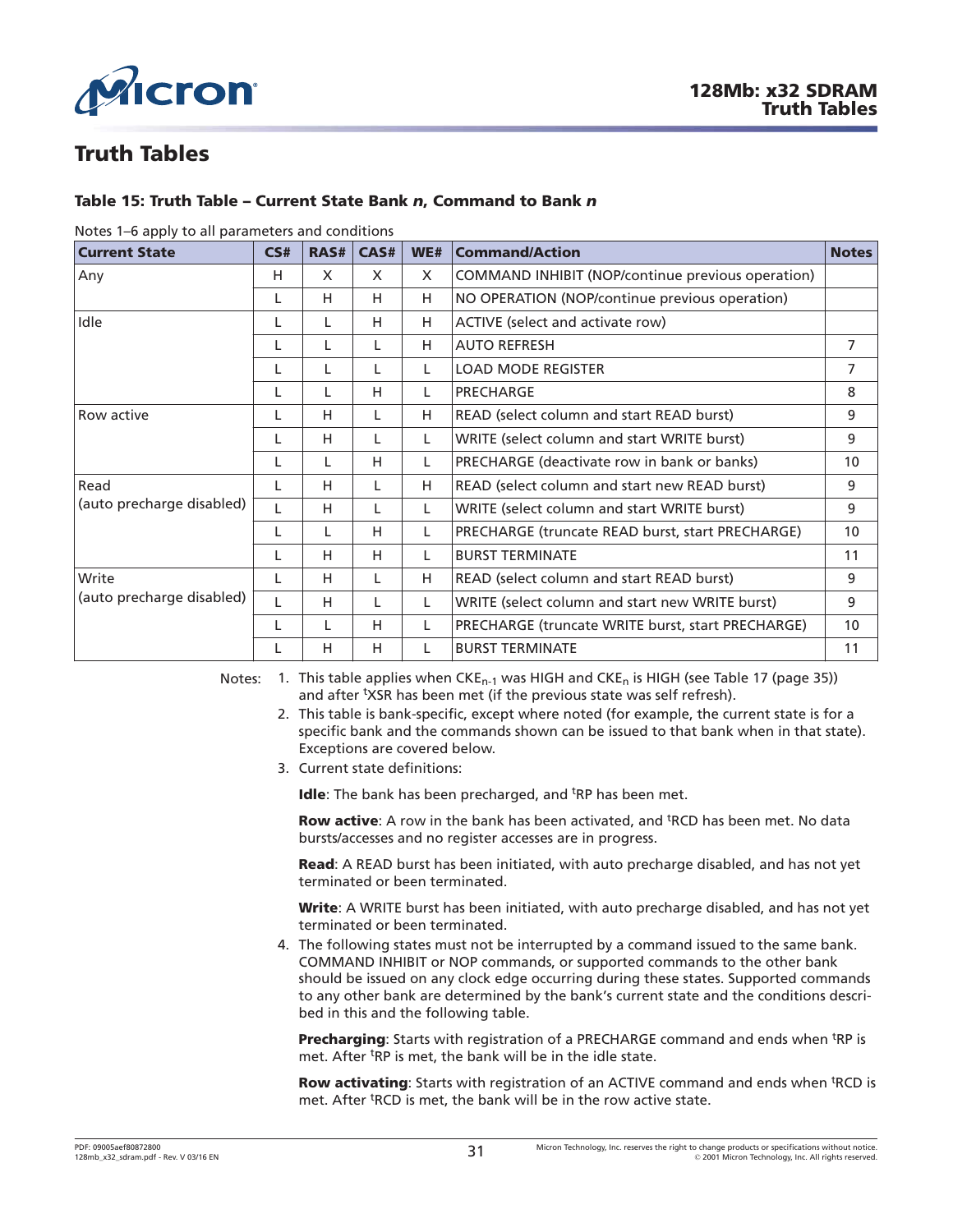<span id="page-31-0"></span>

**Read with auto precharge enabled**: Starts with registration of a READ command with auto precharge enabled and ends when <sup>t</sup>RP has been met. After <sup>t</sup>RP is met, the bank will be in the idle state.

**Write with auto precharge enabled**: Starts with registration of a WRITE command with auto precharge enabled and ends when <sup>t</sup>RP has been met. After <sup>t</sup>RP is met, the bank will be in the idle state.

5. The following states must not be interrupted by any executable command; COMMAND INHIBIT or NOP commands must be applied on each positive clock edge during these states.

**Refreshing**: Starts with registration of an AUTO REFRESH command and ends when <sup>t</sup>RFC is met. After <sup>t</sup>RFC is met, the device will be in the all banks idle state.

**Accessing mode register**: Starts with registration of a LOAD MODE REGISTER command and ends when <sup>t</sup>MRD has been met. After <sup>t</sup>MRD is met, the device will be in the all banks idle state.

**Precharging all**: Starts with registration of a PRECHARGE ALL command and ends when <sup>t</sup>RP is met. After <sup>t</sup>RP is met, all banks will be in the idle state.

- 6. All states and sequences not shown are illegal or reserved.
- 7. Not bank specific; requires that all banks are idle.
- 8. Does not affect the state of the bank and acts as a NOP to that bank.
- 9. READs or WRITEs listed in the Command/Action column include READs or WRITEs with auto precharge enabled and READs or WRITEs with auto precharge disabled.
- 10. May or may not be bank specific; if all banks need to be precharged, each must be in a valid state for precharging.
- 11. Not bank-specific; BURST TERMINATE affects the most recent READ or WRITE burst, regardless of bank.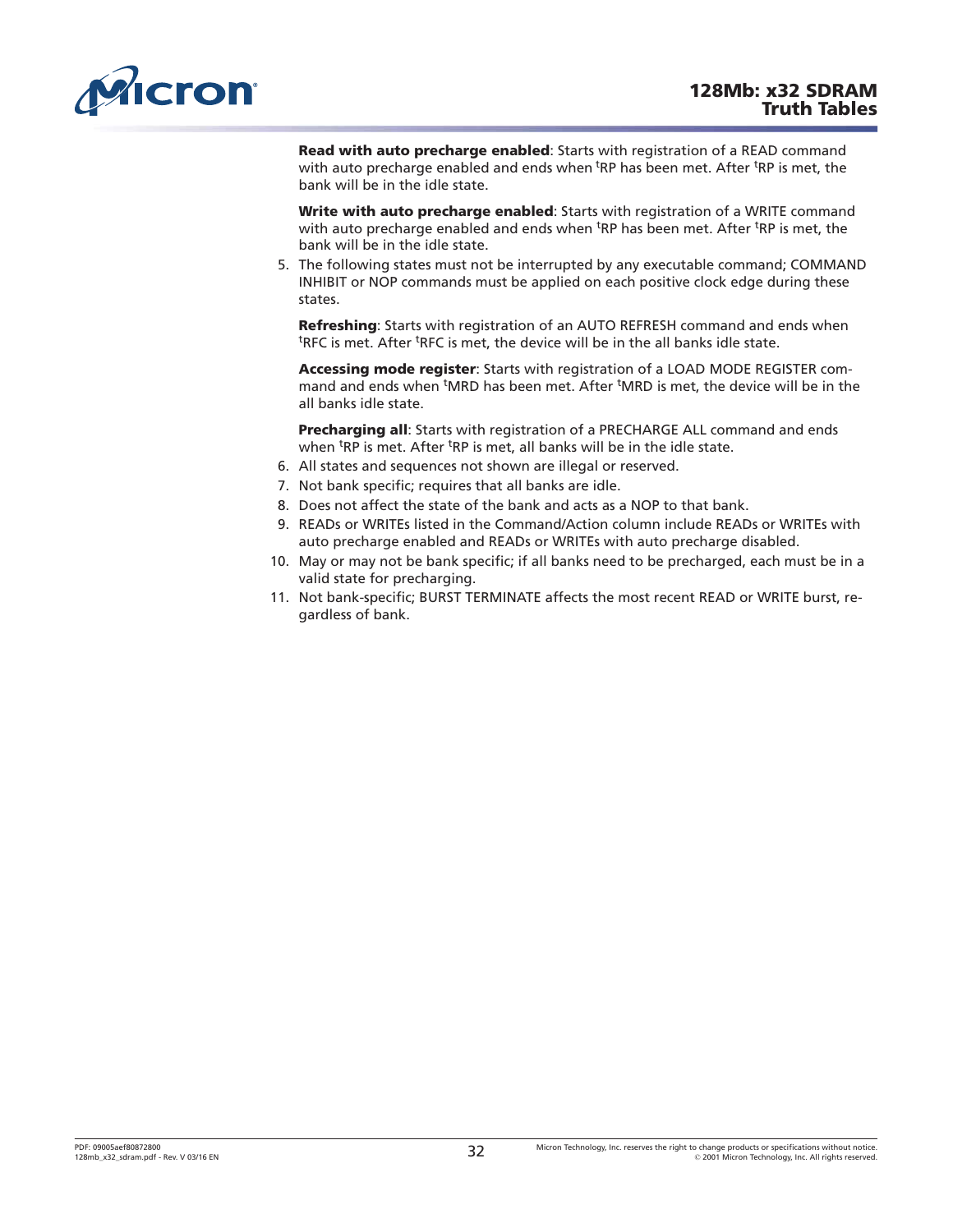<span id="page-32-0"></span>

### **Table 16: Truth Table – Current State Bank n, Command to Bank** *m*

Notes 1–6 apply to all parameters and conditions

| <b>Current State</b>       | CS#      | RAS#         | CAS#         | WE# | <b>Command/Action</b>                             | <b>Notes</b>   |
|----------------------------|----------|--------------|--------------|-----|---------------------------------------------------|----------------|
| Any                        | H        | $\mathsf{x}$ | $\mathsf{X}$ | X   | COMMAND INHIBIT (NOP/continue previous operation) |                |
|                            | L        | H            | H            | H   | NO OPERATION (NOP/continue previous operation)    |                |
| Idle                       | $\times$ | X            | $\times$     | X   | Any command otherwise supported for bank m        |                |
| Row activating, active, or | L        | L            | H            | H   | ACTIVE (select and activate row)                  |                |
| precharging                | L        | H            | L            | H   | READ (select column and start READ burst)         | $\overline{7}$ |
|                            | L        | H            | L            | L   | WRITE (select column and start WRITE burst)       | $\overline{7}$ |
|                            | L        | L            | H            | L   | PRECHARGE                                         |                |
| Read                       | L        | L            | H            | H   | ACTIVE (select and activate row)                  |                |
| (auto precharge disabled)  | L        | H            | L            | H   | READ (select column and start new READ burst)     | 7, 10          |
|                            | L        | H            | L            | L   | WRITE (select column and start WRITE burst)       | 7, 11          |
|                            | L        | L            | H            | L   | PRECHARGE                                         | 9              |
| Write                      | L        | L            | H            | H   | ACTIVE (select and activate row)                  |                |
| (auto precharge disabled)  | L        | H            | L            | H   | READ (select column and start READ burst)         | 7, 12          |
|                            | L        | H            | L            | L   | WRITE (select column and start new WRITE burst)   | 7, 13          |
|                            | L        | L            | H            | L.  | PRECHARGE                                         | 9              |
| Read                       | L        | L            | H            | H   | ACTIVE (select and activate row)                  |                |
| (with auto precharge)      | L        | H            | L            | H   | READ (select column and start new READ burst)     | 7, 8, 14       |
|                            | L        | H            | L            | L   | WRITE (select column and start WRITE burst)       | 7, 8, 15       |
|                            | L        | L            | H            | L   | PRECHARGE                                         | 9              |
| Write                      | L        | L            | H            | H   | ACTIVE (select and activate row)                  |                |
| (with auto precharge)      | L        | H            | L            | H   | READ (select column and start READ burst)         | 7, 8, 16       |
|                            | L        | H            | L            | L   | WRITE (select column and start new WRITE burst)   | 7, 8, 17       |
|                            | L        | L            | H            | L   | PRECHARGE                                         | 9              |

Notes: 1. This table applies when CKE<sub>n-1</sub> was HIGH and CKE<sub>n</sub> is HIGH ([Table 17 \(page 35\)](#page-34-0)), and after <sup>t</sup>XSR has been met (if the previous state was self refresh).

- 2. This table describes alternate bank operation, except where noted; for example, the current state is for bank *n* and the commands shown can be issued to bank *m*, assuming that bank *m* is in such a state that the given command is supported. Exceptions are covered below.
- 3. Current state definitions:

Idle: The bank has been precharged, and <sup>t</sup>RP has been met.

Row active: A row in the bank has been activated, and <sup>t</sup>RCD has been met. No data bursts/accesses and no register accesses are in progress.

**Read**: A READ burst has been initiated, with auto precharge disabled, and has not yet terminated or been terminated.

**Write**: A WRITE burst has been initiated, with auto precharge disabled, and has not yet terminated or been terminated.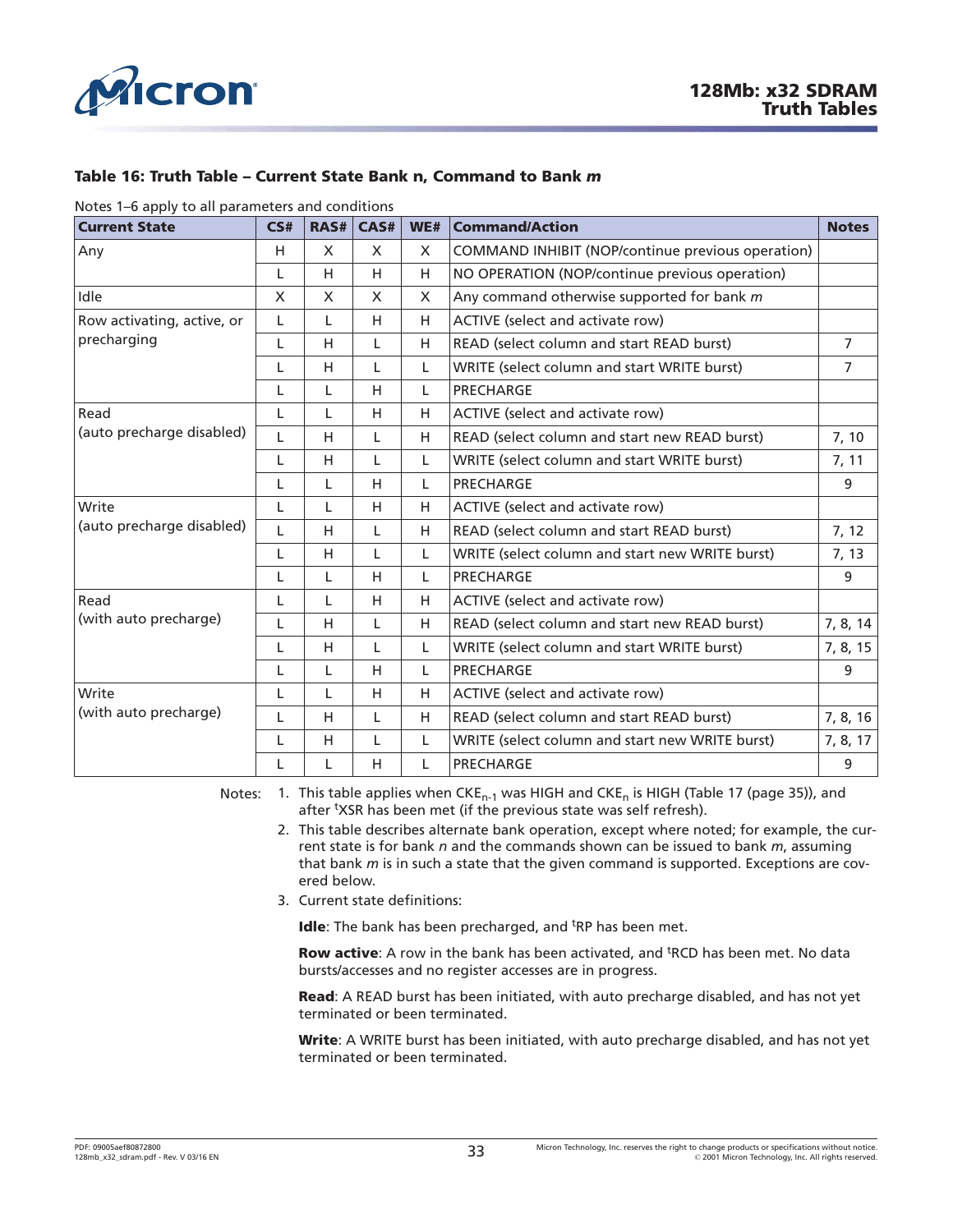<span id="page-33-0"></span>

**Read with auto precharge enabled**: Starts with registration of a READ command with auto precharge enabled and ends when <sup>t</sup>RP has been met. After <sup>t</sup>RP is met, the bank will be in the idle state.

**Write with auto precharge enabled**: Starts with registration of a WRITE command with auto precharge enabled and ends when <sup>t</sup>RP has been met. After <sup>t</sup>RP is met, the bank will be in the idle state.

- 4. AUTO REFRESH, SELF REFRESH, and LOAD MODE REGISTER commands can only be issued when all banks are idle.
- 5. A BURST TERMINATE command cannot be issued to another bank; it applies to the bank represented by the current state only.
- 6. All states and sequences not shown are illegal or reserved.
- 7. READs or WRITEs to bank *m* listed in the Command/Action column include READs or WRITEs with auto precharge enabled and READs or WRITEs with auto precharge disabled.
- 8. Concurrent auto precharge: Bank *n* will initiate the auto precharge command when its burst has been interrupted by bank *m* burst.
- 9. The burst in bank *n* continues as initiated.
- 10. For a READ without auto precharge interrupted by a READ (with or without auto precharge), the READ to bank *m* will interrupt the READ on bank *n*, CAS latency (CL) later.
- 11. For a READ without auto precharge interrupted by a WRITE (with or without auto precharge), the WRITE to bank *m* will interrupt the READ on bank *n* when registered. DQM should be used one clock prior to the WRITE command to prevent bus contention.
- 12. For a WRITE without auto precharge interrupted by a READ (with or without auto precharge), the READ to bank *m* will interrupt the WRITE on bank *n* when registered, with the data-out appearing CL later. The last valid WRITE to bank *n* will be data-in registered one clock prior to the READ to bank *m*.
- 13. For a WRITE without auto precharge interrupted by a WRITE (with or without auto precharge), the WRITE to bank *m* will interrupt the WRITE on bank *n* when registered. The last valid WRITE to bank *n* will be data-in registered one clock prior to the READ to bank *m*.
- 14. For a READ with auto precharge interrupted by a READ (with or without auto precharge), the READ to bank *m* will interrupt the READ on bank *n*, CL later. The PRE-CHARGE to bank *n* will begin when the READ to bank *m* is registered.
- 15. For a READ with auto precharge interrupted by a WRITE (with or without auto precharge), the WRITE to bank *m* will interrupt the READ on bank *n* when registered. DQM should be used two clocks prior to the WRITE command to prevent bus contention. The PRECHARGE to bank *n* will begin when the WRITE to bank *m* is registered.
- 16. For a WRITE with auto precharge interrupted by a READ (with or without auto precharge), the READ to bank *m* will interrupt the WRITE on bank *n* when registered, with the data-out appearing CL later. The PRECHARGE to bank *n* will begin after <sup>t</sup>WR is met, where t WR begins when the READ to bank *m* is registered. The last valid WRITE bank *n* will be data-in registered one clock prior to the READ to bank *m*.
- 17. For a WRITE with auto precharge interrupted by a WRITE (with or without auto precharge), the WRITE to bank *m* will interrupt the WRITE on bank *n* when registered. The PRECHARGE to bank *n* will begin after <sup>t</sup>WR is met, where <sup>t</sup>WR begins when the WRITE to bank *m* is registered. The last valid WRITE to bank *n* will be data registered one clock to the WRITE to bank *m*.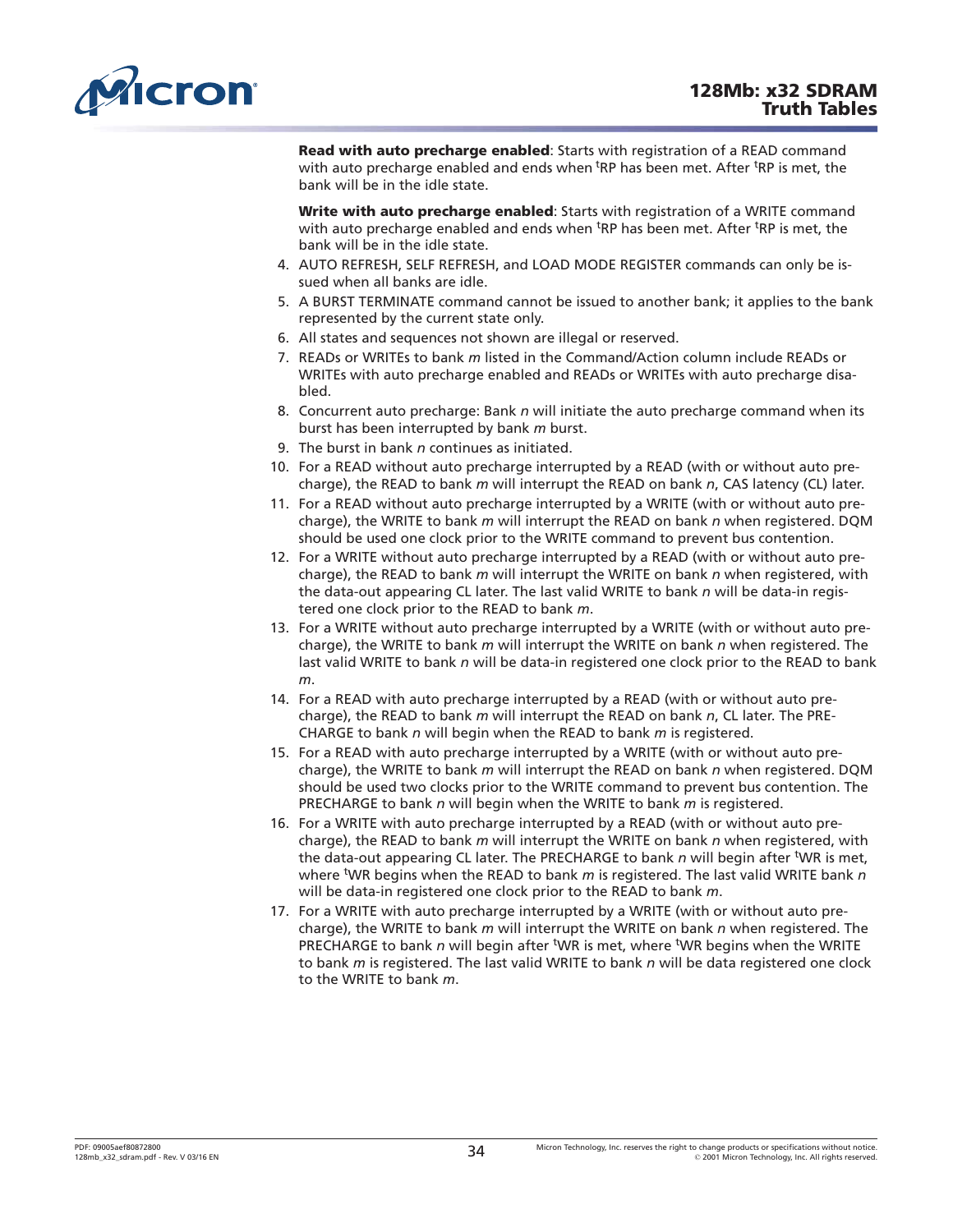<span id="page-34-0"></span>

#### **Table 17: Truth Table – CKE**

Notes 1–4 apply to all parameters and conditions

| <b>Current State</b> | $CKE_{n-1}$ | $CKE_n$ | Command <sub>n</sub>          | <b>Action</b> <sub>n</sub> | <b>Notes</b> |
|----------------------|-------------|---------|-------------------------------|----------------------------|--------------|
| Power-down           | L           |         | X                             | Maintain power-down        |              |
| Self refresh         |             |         | X                             | Maintain self refresh      |              |
| Clock suspend        |             |         | X                             | Maintain clock suspend     |              |
| Power-down           |             | н       | <b>COMMAND INHIBIT or NOP</b> | Exit power-down            | 5.           |
| Self refresh         |             |         | <b>COMMAND INHIBIT or NOP</b> | Exit self refresh          | 6            |
| Clock suspend        |             |         | X                             | Exit clock suspend         |              |
| All banks idle       | н           |         | <b>COMMAND INHIBIT or NOP</b> | Power-down entry           |              |
| All banks idle       |             |         | <b>AUTO REFRESH</b>           | Self refresh entry         |              |
| Reading or writing   |             |         | <b>VALID</b>                  | Clock suspend entry        |              |
|                      | н           | H       | See Table 16 (page 33).       |                            |              |

Notes: 1.  $CKE_n$  is the logic state of CKE at clock edge n;  $CKE_{n-1}$  was the state of CKE at the previous clock edge.

- 2. Current state is the state of the SDRAM immediately prior to clock edge *n*.
- 3. COMMAND<sub>n</sub> is the command registered at clock edge *n*, and ACTION<sub>n</sub> is a result of COMMAND<sub>n</sub>.
- 4. All states and sequences not shown are illegal or reserved.
- 5. Exiting power-down at clock edge *n* will put the device in the all banks idle state in time for clock edge  $n + 1$  (provided that <sup>t</sup>CKS is met).
- 6. Exiting self refresh at clock edge *n* will put the device in the all banks idle state after <sup>t</sup>XSR is met. COMMAND INHIBIT or NOP commands should be issued on any clock edges occurring during the <sup>t</sup>XSR period. A minimum of two NOP commands must be provided during the <sup>t</sup>XSR period.
- 7. After exiting clock suspend at clock edge *n*, the device will resume operation and recognize the next command at clock edge *n* + 1.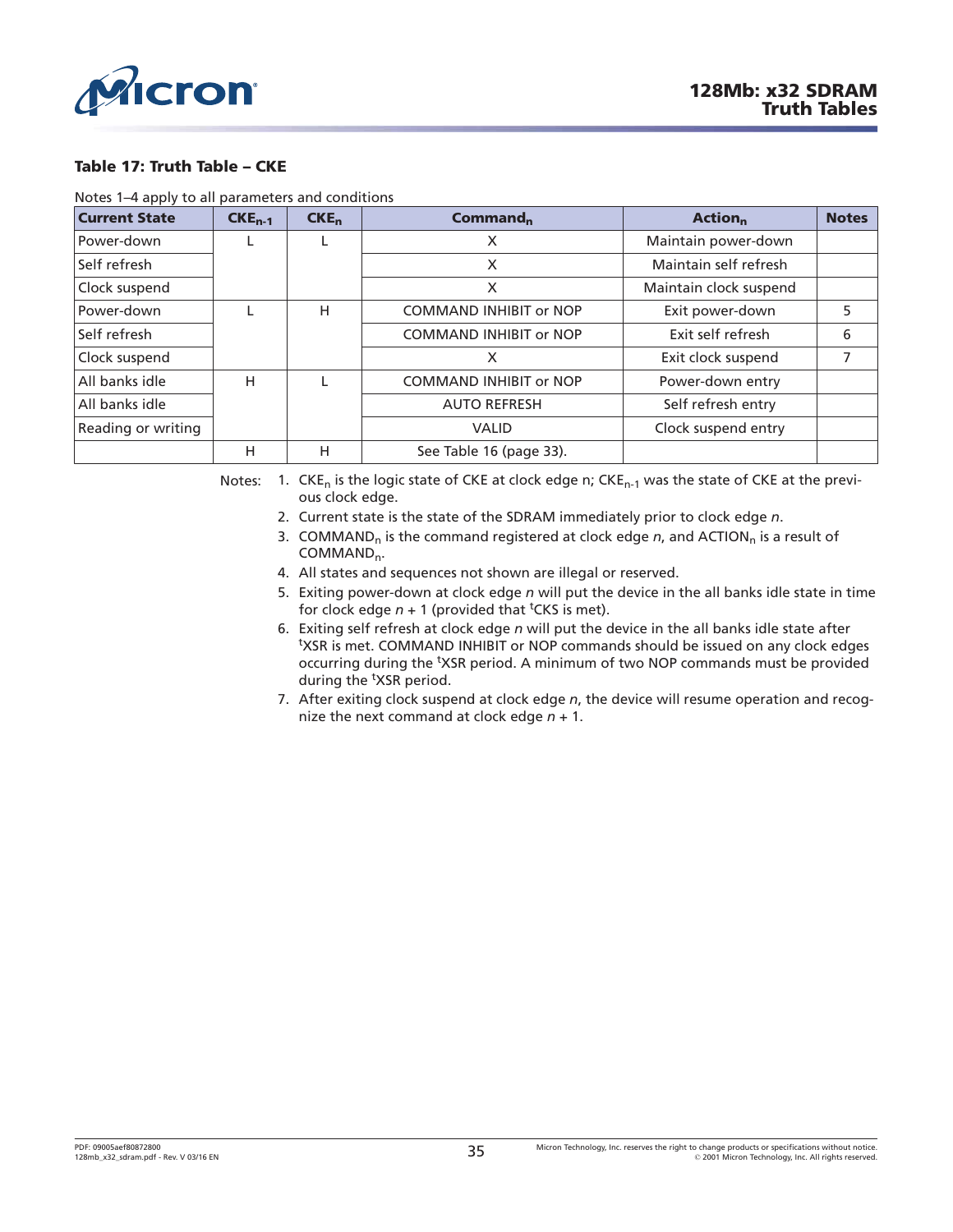<span id="page-35-0"></span>

### **Initialization**

SDRAM must be powered up and initialized in a predefined manner. Operational procedures other than those specified may result in undefined operation. After power is applied to  $V_{DD}$  and  $V_{DDO}$  (simultaneously) and the clock is stable (stable clock is defined as a signal cycling within timing constraints specified for the clock pin), the SDRAM requires a 100˩s delay prior to issuing any command other than a COMMAND INHIBIT or NOP. Starting at some point during this 100µs period and continuing at least through the end of this period, COMMAND INHIBIT or NOP commands must be applied.

After the 100˩s delay has been satisfied with at least one COMMAND INHIBIT or NOP command having been applied, a PRECHARGE command should be applied. All banks must then be precharged, thereby placing the device in the all banks idle state.

Once in the idle state, at least two AUTO REFRESH cycles must be performed. After the AUTO REFRESH cycles are complete, the SDRAM is ready for mode register programming. Because the mode register will power up in an unknown state, it must be loaded prior to applying any operational command. If desired, the two AUTO REFRESH commands can be issued after the LMR command.

The recommended power-up sequence for SDRAM:

- 1. Simultaneously apply power to  $V_{DD}$  and  $V_{DDO}$ .
- 2. Assert and hold CKE at a LVTTL logic LOW since all inputs and outputs are LVTTLcompatible.
- 3. Provide stable CLOCK signal. Stable clock is defined as a signal cycling within timing constraints specified for the clock pin.
- 4. Wait at least 100˩s prior to issuing any command other than a COMMAND INHIB-IT or NOP.
- 5. Starting at some point during this 100µs period, bring CKE HIGH. Continuing at least through the end of this period, 1 or more COMMAND INHIBIT or NOP commands must be applied.
- 6. Perform a PRECHARGE ALL command.
- 7. Wait at least t RP time; during this time NOPs or DESELECT commands must be given. All banks will complete their precharge, thereby placing the device in the all banks idle state.
- 8. Issue an AUTO REFRESH command.
- 9. Wait at least t RFC time, during which only NOPs or COMMAND INHIBIT commands are allowed.
- 10. Issue an AUTO REFRESH command.
- 11. Wait at least <sup>t</sup> RFC time, during which only NOPs or COMMAND INHIBIT commands are allowed.
- 12. The SDRAM is now ready for mode register programming. Because the mode register will power up in an unknown state, it should be loaded with desired bit values prior to applying any operational command. Using the LMR command, program the mode register. The mode register is programmed via the MODE REGISTER SET command with  $BA1 = 0$ ,  $BA0 = 0$  and retains the stored information until it is programmed again or the device loses power. Not programming the mode register upon initialization will result in default settings which may not be desired. Outputs are guaranteed High-Z after the LMR command is issued. Outputs should be High-Z already before the LMR command is issued.
- 13. Wait at least 'MRD time, during which only NOP or DESELECT commands are allowed.

At this point the DRAM is ready for any valid command.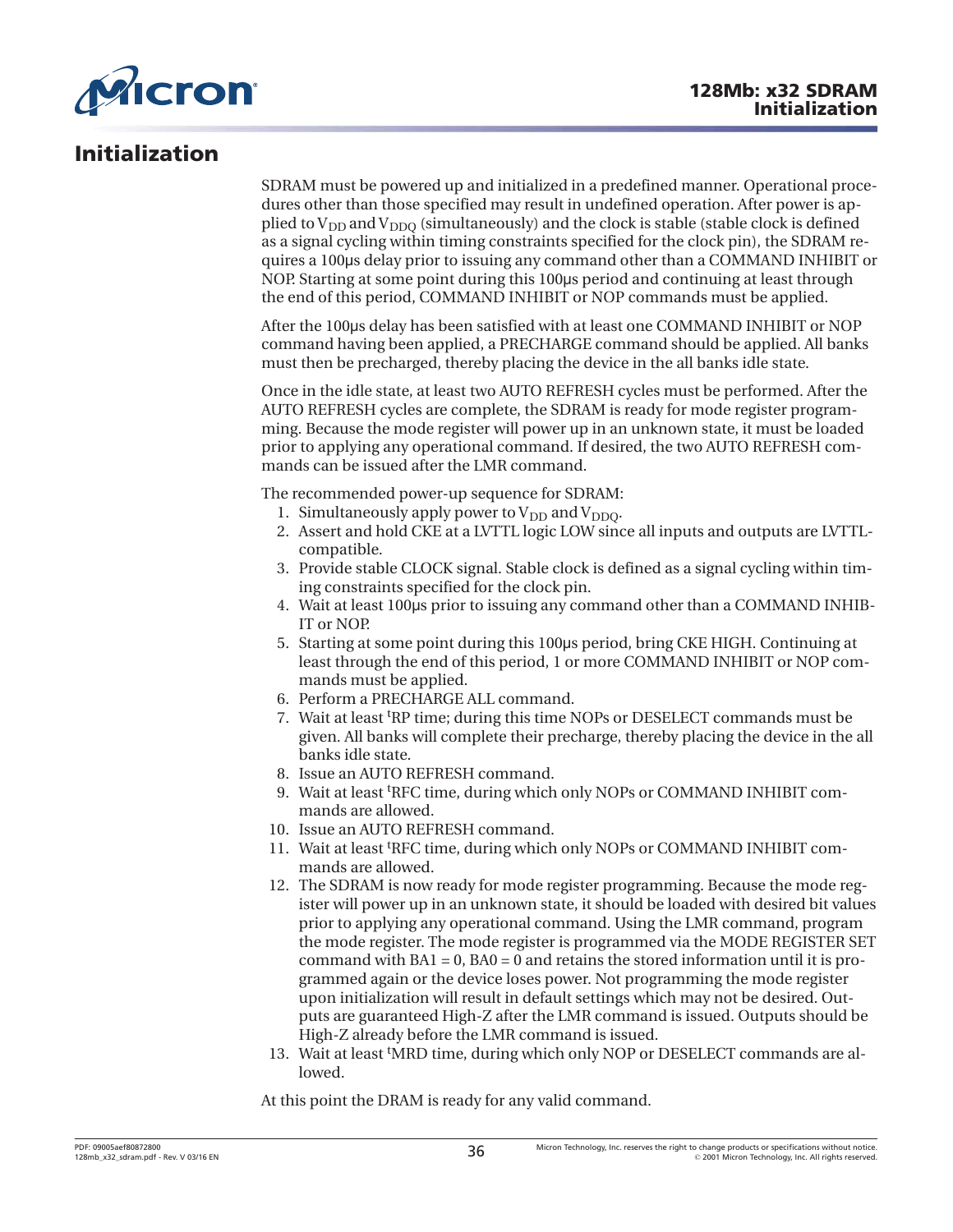

#### **Note:**

More than two AUTO REFRESH commands can be issued in the sequence. After steps 9 and 10 are complete, repeat them until the desired number of AUTO REFRESH + <sup>t</sup>RFC loops is achieved.

# **Figure 12: Initialize and Load Mode Register**





- Notes: 1. The mode register may be loaded prior to the AUTO REFRESH cycles if desired.
	- 2. If CS is HIGH at clock HIGH time, all commands applied are NOP.
	- 3. JEDEC and PC100 specify three clocks.
	- 4. Outputs are guaranteed High-Z after command is issued.
	- 5. A12 should be a LOW at  $tp + 1$ .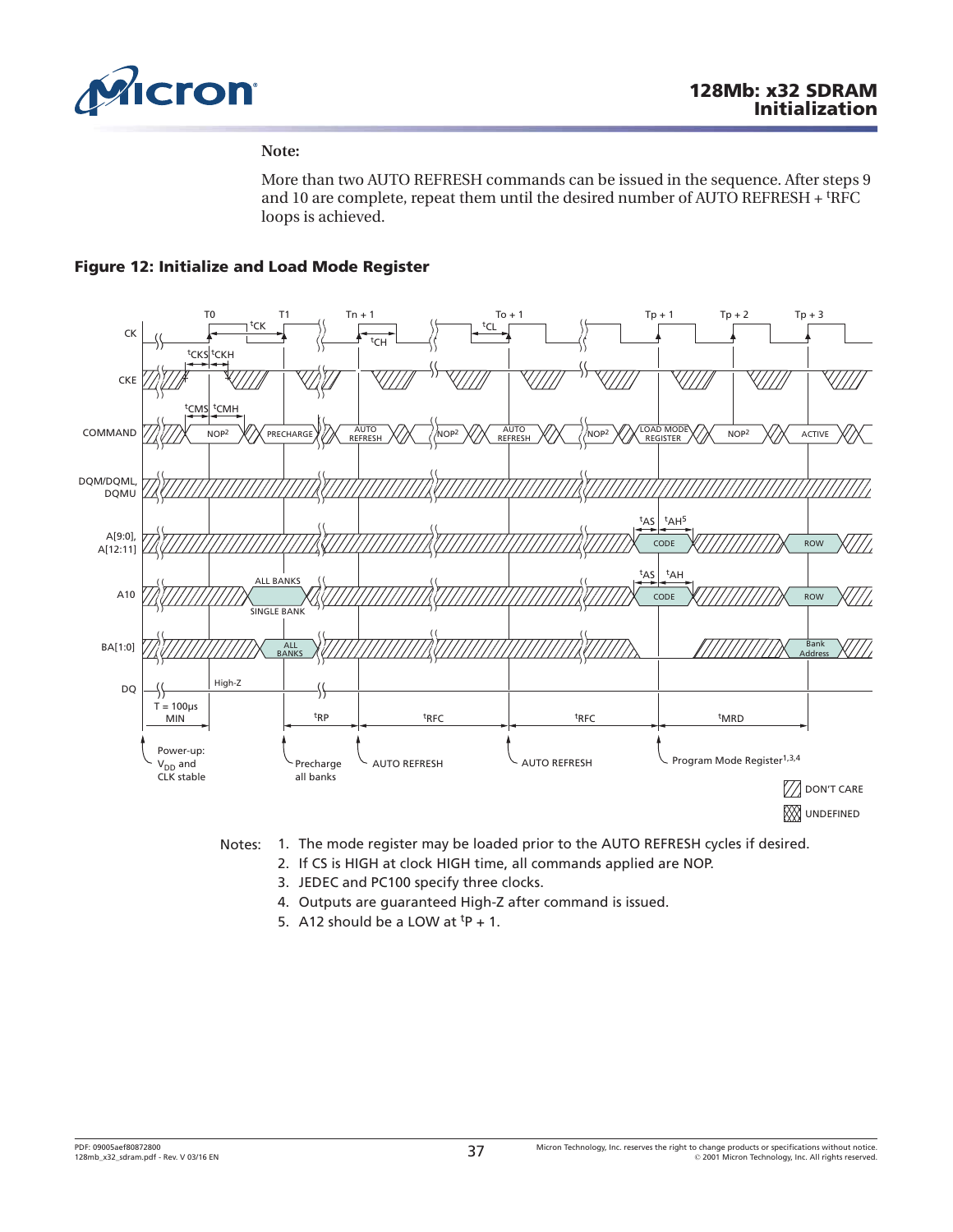

# **Mode Register**

The mode register defines the specific mode of operation, including burst length (BL), burst type, CAS latency (CL), operating mode, and write burst mode. The mode register is programmed via the LOAD MODE REGISTER command and retains the stored information until it is programmed again or the device loses power.

Mode register bits  $M[2:0]$  specify the BL; M3 specifies the type of burst;  $M[6:4]$  specify the CL; M7 and M8 specify the operating mode; M9 specifies the write burst mode; and M10–M*n* should be set to zero to ensure compatibility with future revisions. M $n + 1$  and M*n* + 2 should be set to zero to select the mode register.

The mode registers must be loaded when all banks are idle, and the controller must wait t MRD before initiating the subsequent operation. Violating either of these requirements will result in unspecified operation.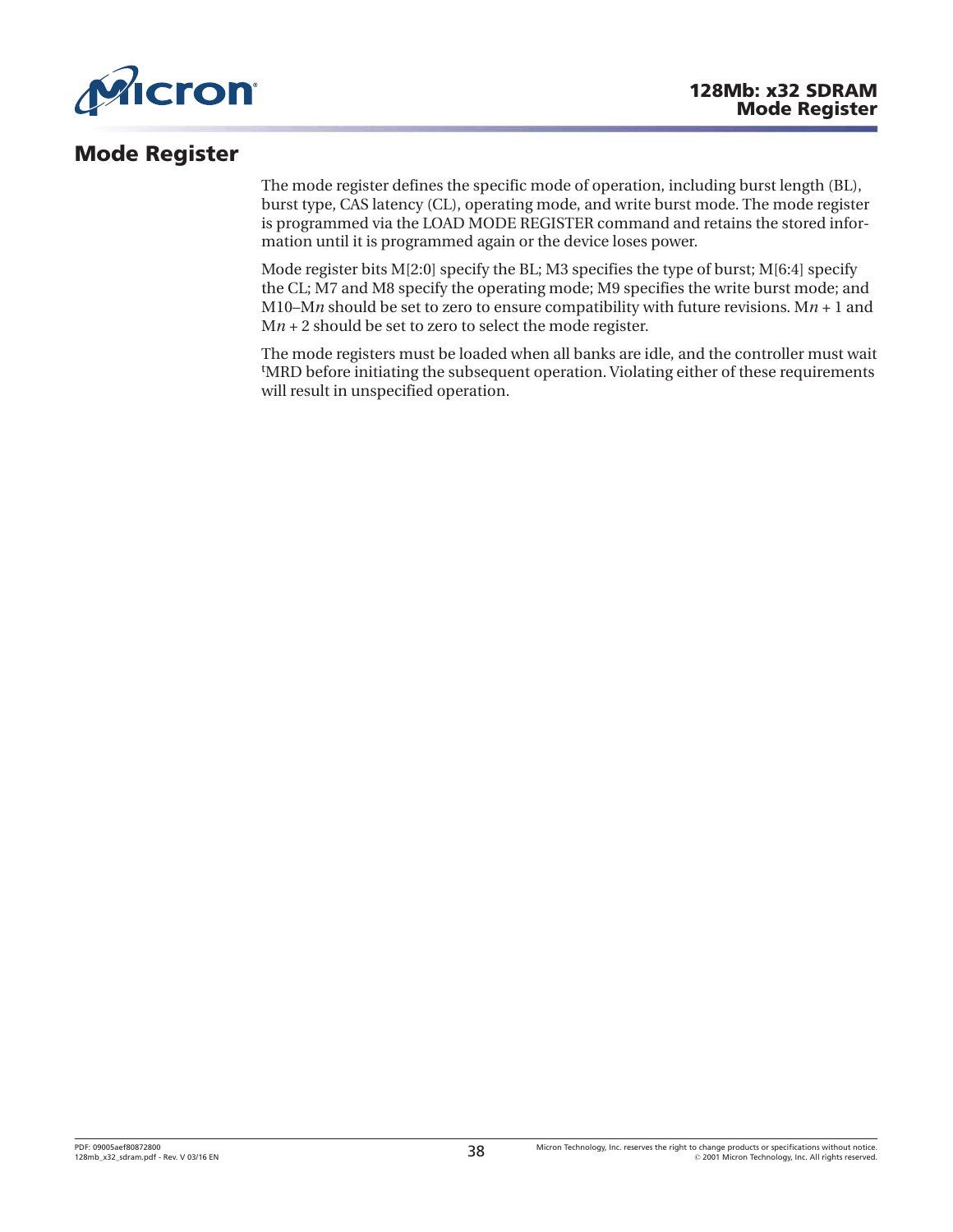

## **Figure 13: Mode Register Definition**

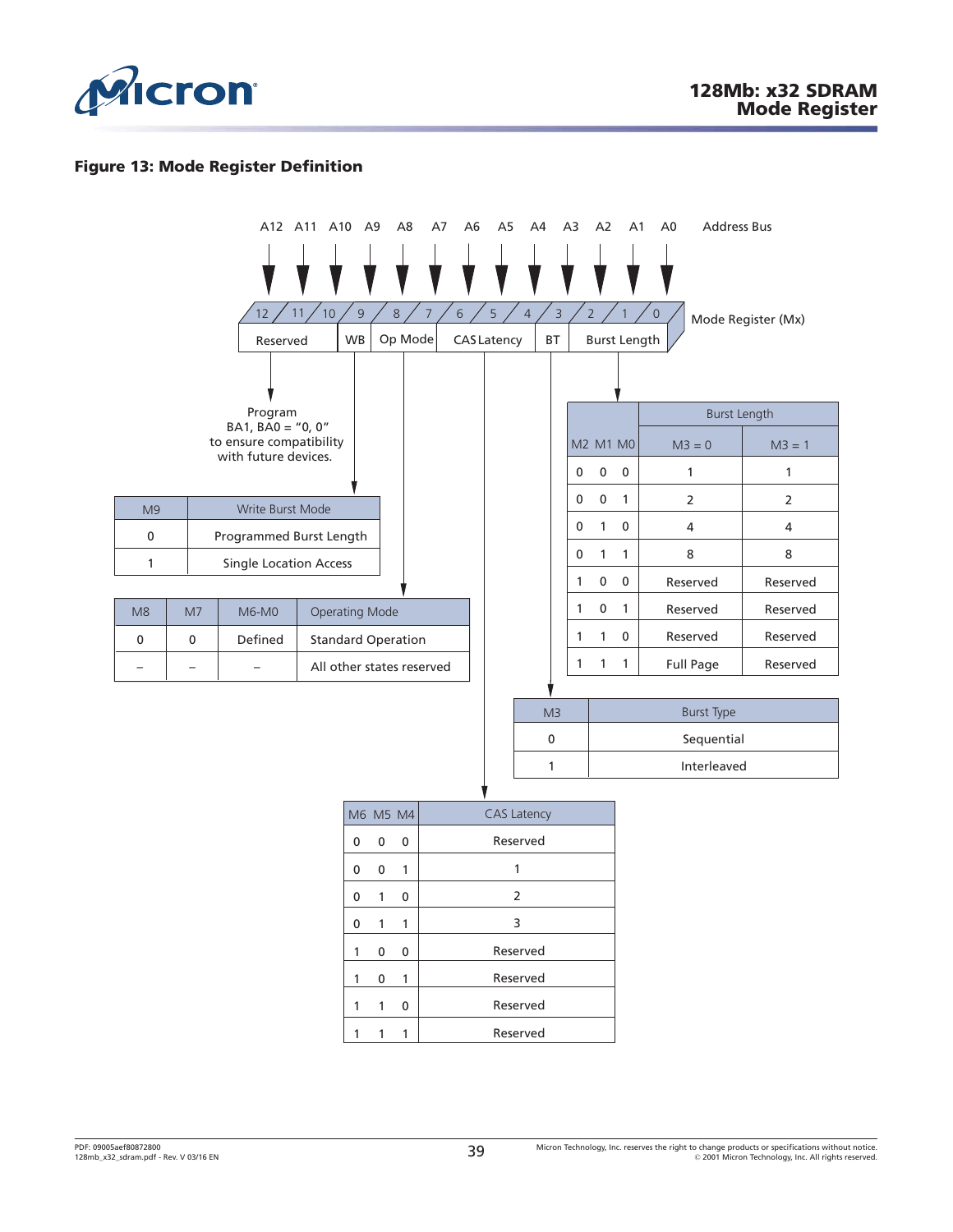<span id="page-39-0"></span>

# **Burst Length**

Read and write accesses to the device are burst oriented, and the burst length (BL) is programmable. The burst length determines the maximum number of column locations that can be accessed for a given READ or WRITE command. Burst lengths of 1, 2, 4, 8, or continuous locations are available for both the sequential and the interleaved burst types, and a continuous page burst is available for the sequential type. The continuous page burst is used in conjunction with the BURST TERMINATE command to generate arbitrary burst lengths.

Reserved states should not be used, as unknown operation or incompatibility with future versions may result.

When a READ or WRITE command is issued, a block of columns equal to the burst length is effectively selected. All accesses for that burst take place within this block, meaning that the burst wraps within the block when a boundary is reached. The block is uniquely selected by  $A[8:1]$  when  $BL = 2$ ,  $A[8:2]$  when  $BL = 4$ , and  $A[8:3]$  when  $BL = 8$ . The remaining (least significant) address bit(s) is (are) used to select the starting location within the block. Continuous page bursts wrap within the page when the boundary is reached.

# **Burst Type**

Accesses within a given burst can be programmed to be either sequential or interleaved; this is referred to as the burst type and is selected via bit M3.

The ordering of accesses within a burst is determined by the burst length, the burst type, and the starting column address.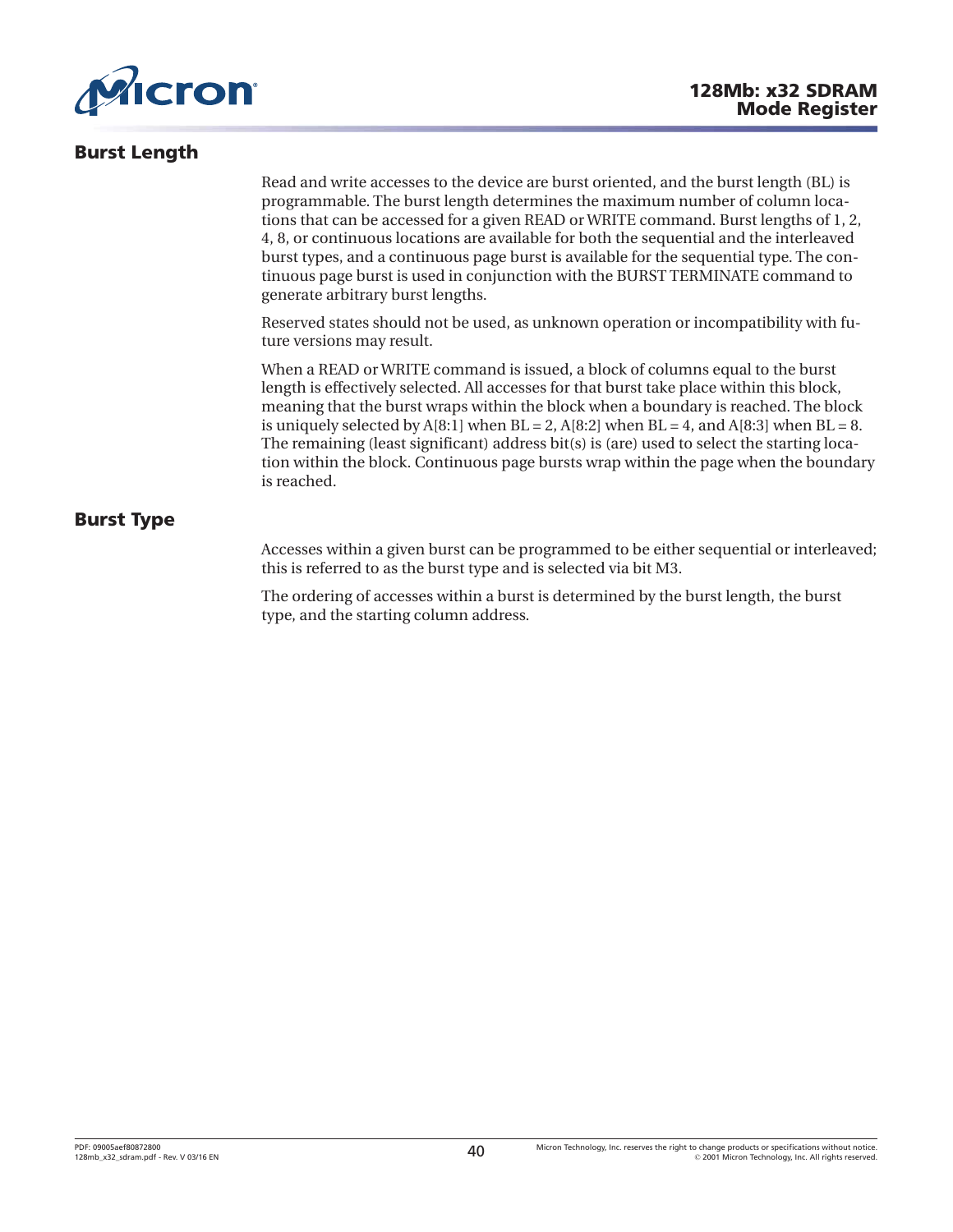

#### **Table 18: Burst Definition Table**

|                     | <b>Starting Column Address</b>   |                |                | <b>Order of Accesses Within a Burst</b> |                                 |
|---------------------|----------------------------------|----------------|----------------|-----------------------------------------|---------------------------------|
| <b>Burst Length</b> |                                  |                |                | <b>Type = Sequential</b>                | <b>Type = Interleaved</b>       |
| $\overline{2}$      |                                  |                | A <sub>0</sub> |                                         |                                 |
|                     |                                  |                | $\mathbf{0}$   | $0 - 1$                                 | $0 - 1$                         |
|                     |                                  |                | 1              | $1 - 0$                                 | $1 - 0$                         |
| $\overline{4}$      |                                  | A <sub>1</sub> | A <sub>0</sub> |                                         |                                 |
|                     |                                  | $\mathbf{0}$   | $\mathbf 0$    | $0 - 1 - 2 - 3$                         | $0 - 1 - 2 - 3$                 |
|                     |                                  | $\mathbf{0}$   | 1              | $1 - 2 - 3 - 0$                         | $1 - 0 - 3 - 2$                 |
|                     |                                  | 1              | $\mathbf{0}$   | $2 - 3 - 0 - 1$                         | $2 - 3 - 0 - 1$                 |
|                     |                                  | 1              | 1              | $3 - 0 - 1 - 2$                         | $3 - 2 - 1 - 0$                 |
| 8                   | A <sub>2</sub>                   | A <sub>1</sub> | A <sub>0</sub> |                                         |                                 |
|                     | $\mathbf{0}$                     | $\mathbf{0}$   | $\mathbf{0}$   | $0 - 1 - 2 - 3 - 4 - 5 - 6 - 7$         | $0 - 1 - 2 - 3 - 4 - 5 - 6 - 7$ |
|                     | $\mathbf{0}$                     | $\mathbf 0$    | $\mathbf{1}$   | $1 - 2 - 3 - 4 - 5 - 6 - 7 - 0$         | $1 - 0 - 3 - 2 - 5 - 4 - 7 - 6$ |
|                     | $\mathbf{0}$                     | 1              | $\mathbf{0}$   | $2 - 3 - 4 - 5 - 6 - 7 - 0 - 1$         | $2 - 3 - 0 - 1 - 6 - 7 - 4 - 5$ |
|                     | $\mathbf{0}$                     | 1              | 1              | $3 - 4 - 5 - 6 - 7 - 0 - 1 - 2$         | $3 - 2 - 1 - 0 - 7 - 6 - 5 - 4$ |
|                     | 1                                | $\mathbf{0}$   | $\mathbf{0}$   | $4 - 5 - 6 - 7 - 0 - 1 - 2 - 3$         | $4 - 5 - 6 - 7 - 0 - 1 - 2 - 3$ |
|                     | $\mathbf{1}$                     | $\mathbf{0}$   | 1              | $5 - 6 - 7 - 0 - 1 - 2 - 3 - 4$         | $5 - 4 - 7 - 6 - 1 - 0 - 3 - 2$ |
|                     | 1                                | 1              | $\mathbf 0$    | $6 - 7 - 0 - 1 - 2 - 3 - 4 - 5$         | $6 - 7 - 4 - 5 - 2 - 3 - 0 - 1$ |
|                     | 1                                | 1              | 1              | $7 - 0 - 1 - 2 - 3 - 4 - 5 - 6$         | $7 - 6 - 5 - 4 - 3 - 2 - 1 - 0$ |
| Continuous          |                                  |                |                |                                         |                                 |
|                     | $n = A0 - An/9/8$ (location 0-y) |                |                | Cn, Cn + 1, Cn + 2, Cn + 3Cn - 1,<br>Cn | Not supported                   |

Notes: 1. For full-page accesses:  $y = 2048$  (x4);  $y = 1024$  (x8);  $y = 512$  (x16).

- 2. For BL = 2, A1–A9, A11 (x4); A1–A9 (x8); or A1–A8 (x16) select the block-of-two burst; A0 selects the starting column within the block.
- 3. For BL = 4, A2-A9, A11 (x4); A2-A9 (x8); or A2-A8 (x16) select the block-of-four burst; A0–A1 select the starting column within the block.
- 4. For BL = 8, A3–A9, A11 (x4); A3–A9 (x8); or A3–A8 (x16) select the block-of-eight burst; A0–A2 select the starting column within the block.
- 5. For a full-page burst, the full row is selected and A0–A9, A11 (x4); A0–A9 (x8); or A0–A8 (x16) select the starting column.
- 6. Whenever a boundary of the block is reached within a given sequence above, the following access wraps within the block.
- 7. For BL = 1, A0–A9, A11 (x4); A0–A9 (x8); or A0–A8 (x16) select the unique column to be accessed, and mode register bit M3 is ignored.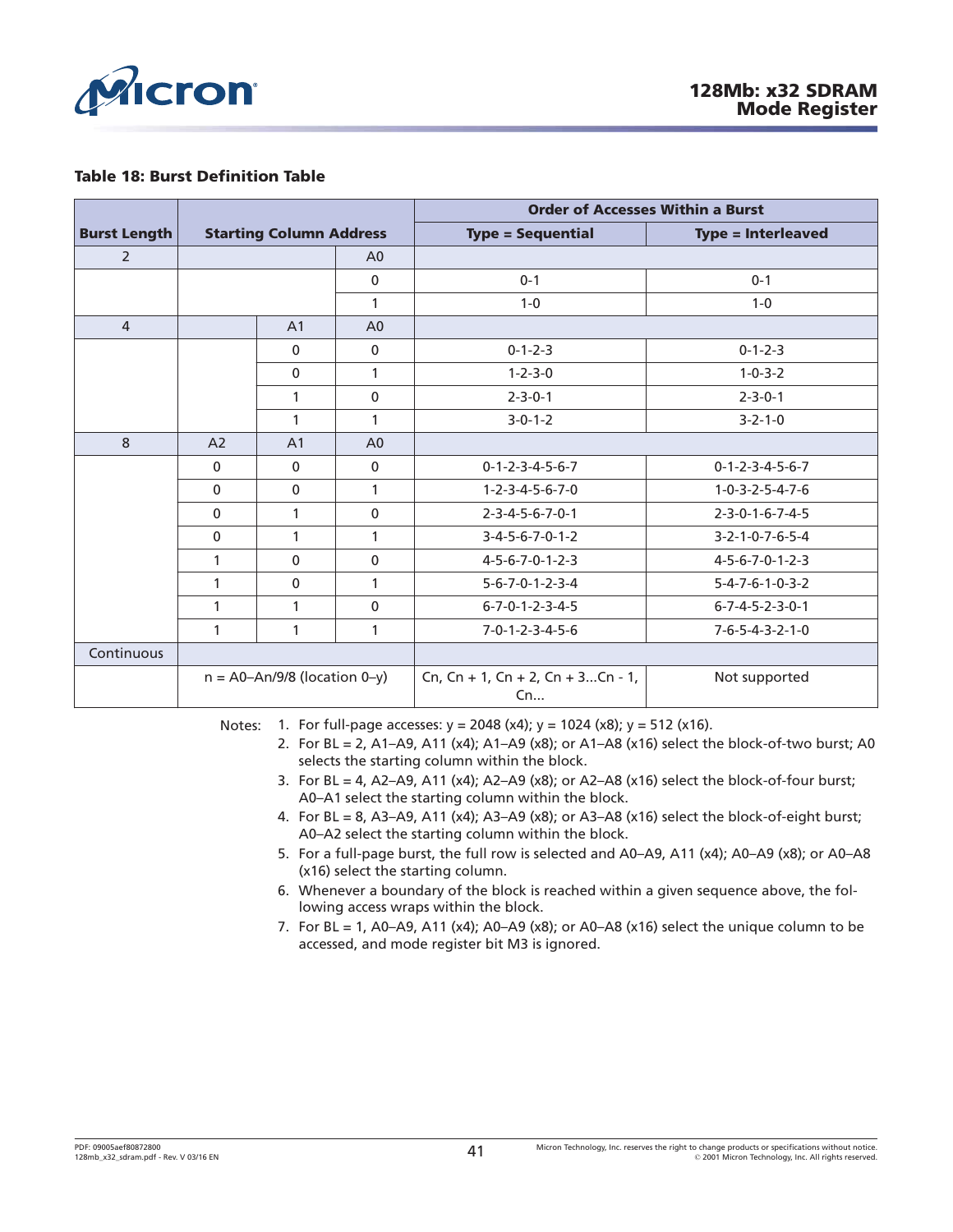

# **CAS Latency**

The CAS latency (CL) is the delay, in clock cycles, between the registration of a READ command and the availability of the output data. The latency can be set to two or three clocks.

If a READ command is registered at clock edge *n*, and the latency is *m* clocks, the data will be available by clock edge *n + m*. The DQ start driving as a result of the clock edge one cycle earlier  $(n + m - 1)$ , and provided that the relevant access times are met, the data is valid by clock edge *n + m*. For example, assuming that the clock cycle time is such that all relevant access times are met, if a READ command is registered at T0 and the latency is programmed to two clocks, the DQ start driving after T1 and the data is valid by T2.

Reserved states should not be used as unknown operation or incompatibility with future versions may result.

# **Figure 14: CAS Latency**



# **Operating Mode**

The normal operating mode is selected by setting M7 and M8 to zero; the other combinations of values for M7 and M8 are reserved for future use. Reserved states should not be used because unknown operation or incompatibility with future versions may result.

# **Write Burst Mode**

When M9 = 0, the burst length programmed via M[2:0] applies to both READ and WRITE bursts; when  $M9 = 1$ , the programmed burst length applies to READ bursts, but write accesses are single-location (nonburst) accesses.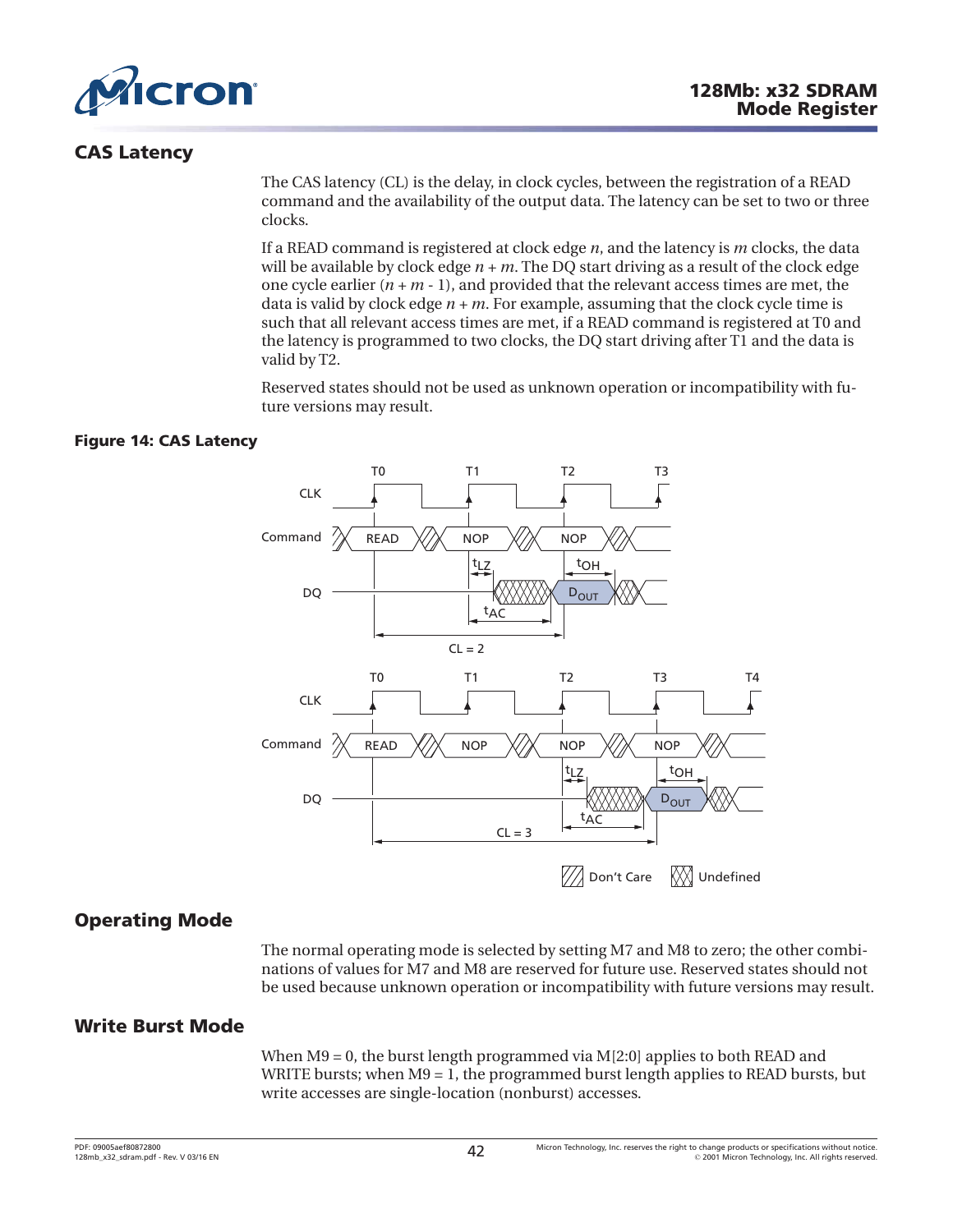

# **Bank/Row Activation**

Before any READ or WRITE commands can be issued to a bank within the SDRAM, a row in that bank must be opened. This is accomplished via the ACTIVE command, which selects both the bank and the row to be activated.

After a row is opened with the ACTIVE command, a READ or WRITE command can be issued to that row, subject to the <sup>t</sup>RCD specification. <sup>t</sup>RCD (MIN) should be divided by the clock period and rounded up to the next whole number to determine the earliest clock edge after the ACTIVE command on which a READ or WRITE command can be entered. For example, a <sup>t</sup> RCD specification of 20ns with a 125 MHz clock (8ns period) results in 2.5 clocks, rounded to 3. This is reflected in Figure 15 (page 43), which covers any case where  $2 <$  <sup>t</sup>RCD (MIN)/<sup>t</sup>CK  $\leq$  3. (The same procedure is used to convert other specification limits from time units to clock cycles.)

A subsequent ACTIVE command to a different row in the same bank can only be issued after the previous active row has been precharged. The minimum time interval between successive ACTIVE commands to the same bank is defined by <sup>t</sup>RC.

A subsequent ACTIVE command to another bank can be issued while the first bank is being accessed, which results in a reduction of total row-access overhead. The minimum time interval between successive ACTIVE commands to different banks is defined by t RRD.

# **Figure 15: Example: Meeting <sup>t</sup> RCD (MIN) When 2 < <sup>t</sup> RCD (MIN)/<sup>t</sup> CK < 3**

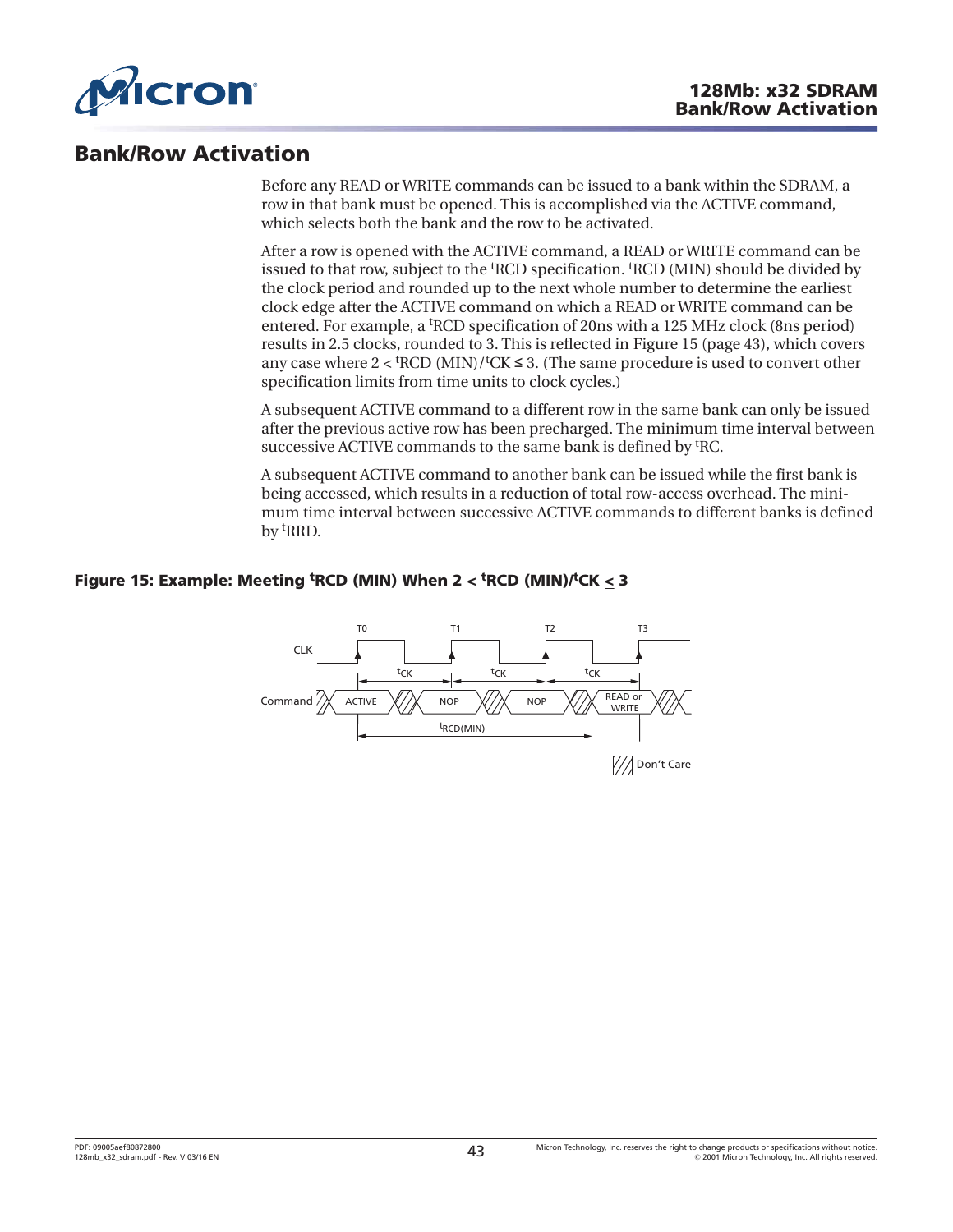

# **READ Operation**

READ bursts are initiated with a READ command, as shown in [Figure 9 \(page 27\)](#page-26-0). The starting column and bank addresses are provided with the READ command, and auto precharge is either enabled or disabled for that burst access. If auto precharge is enabled, the row being accessed is precharged at the completion of the burst. In the following figures, auto precharge is disabled.

During READ bursts, the valid data-out element from the starting column address is available following the CAS latency after the READ command. Each subsequent dataout element will be valid by the next positive clock edge. [Figure 17](#page-45-0) ([page 46](#page-45-0)) shows general timing for each possible CAS latency setting.

Upon completion of a burst, assuming no other commands have been initiated, the DQ signals will go to High-Z. A continuous page burst continues until terminated. At the end of the page, it wraps to column 0 and continues.

Data from any READ burst can be truncated with a subsequent READ command, and data from a fixed-length READ burst can be followed immediately by data from a READ command. In either case, a continuous flow of data can be maintained. The first data element from the new burst either follows the last element of a completed burst or the last desired data element of a longer burst that is being truncated. The new READ command should be issued *x* cycles before the clock edge at which the last desired data element is valid, where  $x = CL - 1$ . This is shown in [Figure 17](#page-45-0) [\(page 46\)](#page-45-0) for CL2 and CL3.

SDRAM devices use a pipelined architecture and therefore do not require the 2*n* rule associated with a prefetch architecture. A READ command can be initiated on any clock cycle following a READ command. Full-speed random read accesses can be performed to the same bank, or each subsequent READ can be performed to a different bank.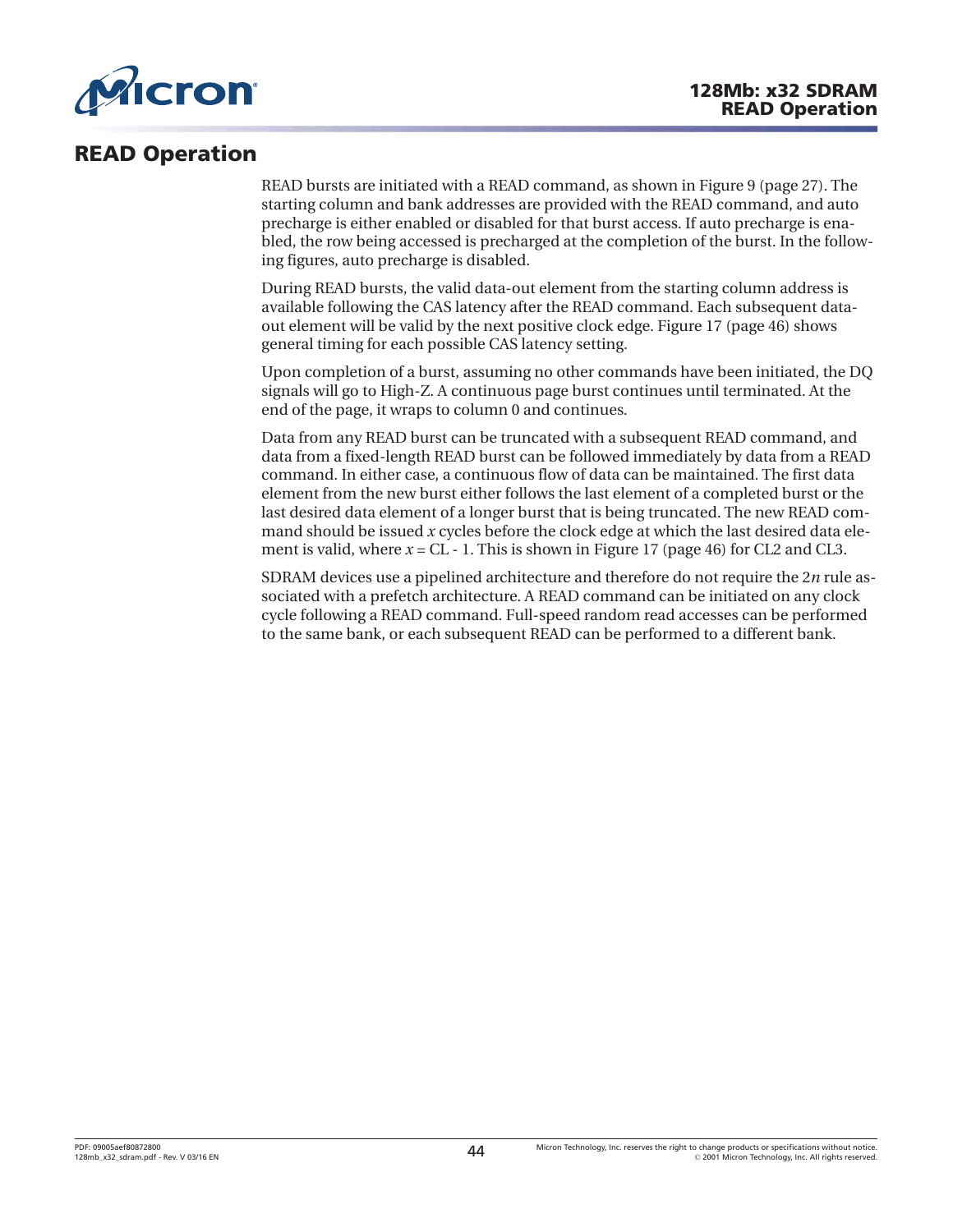

#### **Figure 16: Consecutive READ Bursts**



Note: 1. Each READ command can be issued to any bank. DQM is LOW.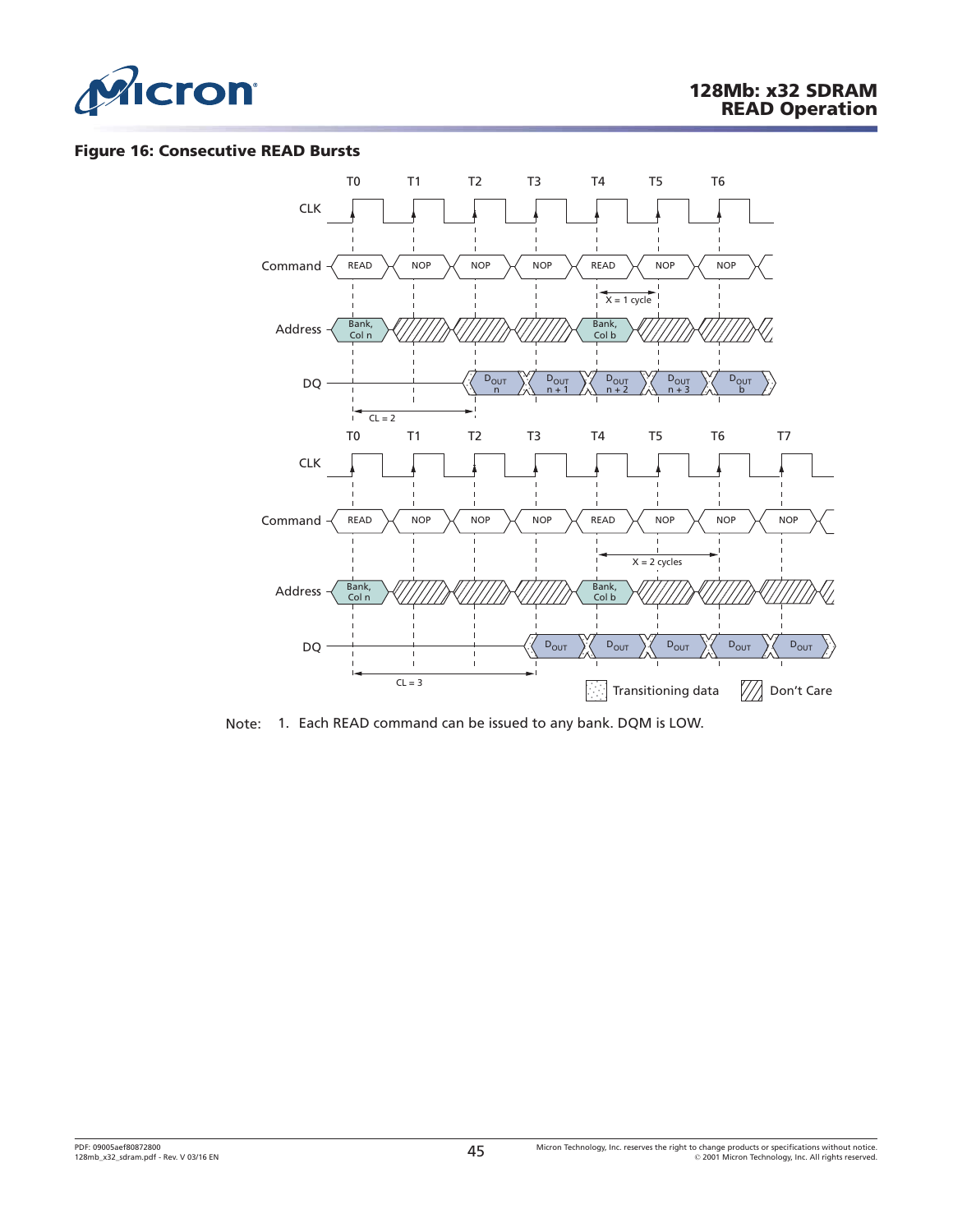<span id="page-45-0"></span>

#### **Figure 17: Random READ Accesses**



Note: 1. Each READ command can be issued to any bank. DQM is LOW.

Data from any READ burst can be truncated with a subsequent WRITE command, and data from a fixed-length READ burst can be followed immediately by data from a WRITE command (subject to bus turnaround limitations). The WRITE burst can be initiated on the clock edge immediately following the last (or last desired) data element from the READ burst, provided that I/O contention can be avoided. In a given system design, there is a possibility that the device driving the input data will go Low-Z before the DQ go High-Z. In this case, at least a single-cycle delay should occur between the last read data and the WRITE command.

The DQM input is used to avoid I/O contention, as shown in [Figure 18](#page-46-0) ([page 47](#page-46-0)) and [Figure 19 \(page 48\)](#page-47-0). The DQM signal must be asserted (HIGH) at least two clocks prior to the WRITE command (DQM latency is two clocks for output buffers) to suppress data-out from the READ. After the WRITE command is registered, the DQ will go to High-Z (or remain High-Z), regardless of the state of the DQM signal, provided the DQM was active on the clock just prior to the WRITE command that truncated the READ command. If not, the second WRITE will be an invalid WRITE. For example, if DQM was LOW during T4, then the WRITEs at T5 and T7 would be valid, and the WRITE at T6 would be invalid.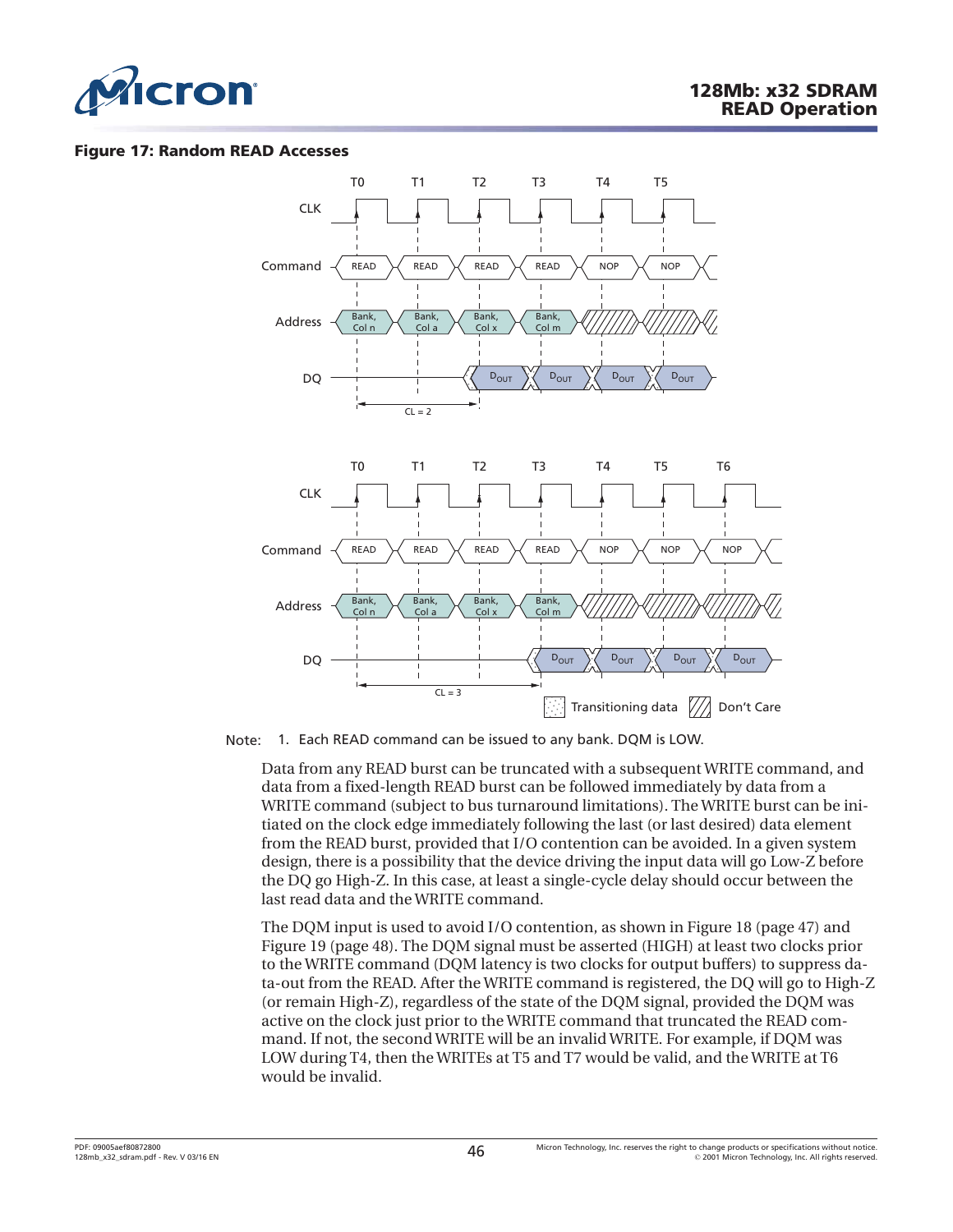<span id="page-46-0"></span>

The DQM signal must be de-asserted prior to the WRITE command (DQM latency is zero clocks for input buffers) to ensure that the written data is not masked. Figure 18 (page 47) shows where, due to the clock cycle frequency, bus contention is avoided without having to add a NOP cycle, while [Figure 19](#page-47-0) [\(page 48\)](#page-47-0) shows the case where an additional NOP cycle is required.

A fixed-length READ burst may be followed by or truncated with a PRECHARGE command to the same bank, provided that auto precharge was not activated. The PRE-CHARGE command should be issued *x* cycles before the clock edge at which the last desired data element is valid, where  $x = CL - 1$ . This is shown in [Figure 20](#page-47-0) ([page 48](#page-47-0)) for each possible CL; data element  $n + 3$  is either the last of a burst of four or the last desired data element of a longer burst. Following the PRECHARGE command, a subsequent command to the same bank cannot be issued until <sup>t</sup>RP is met. Note that part of the row precharge time is hidden during the access of the last data element(s).

In the case of a fixed-length burst being executed to completion, a PRECHARGE command issued at the optimum time (as described above) provides the same operation that would result from the same fixed-length burst with auto precharge. The disadvantage of the PRECHARGE command is that it requires that the command and address buses be available at the appropriate time to issue the command. The advantage of the PRECHARGE command is that it can be used to truncate fixed-length or continuous page bursts.

## **Figure 18: READ-to-WRITE**



Note: 1. CL = 3. The READ command can be issued to any bank, and the WRITE command can be to any bank. If a burst of one is used, DQM is not required.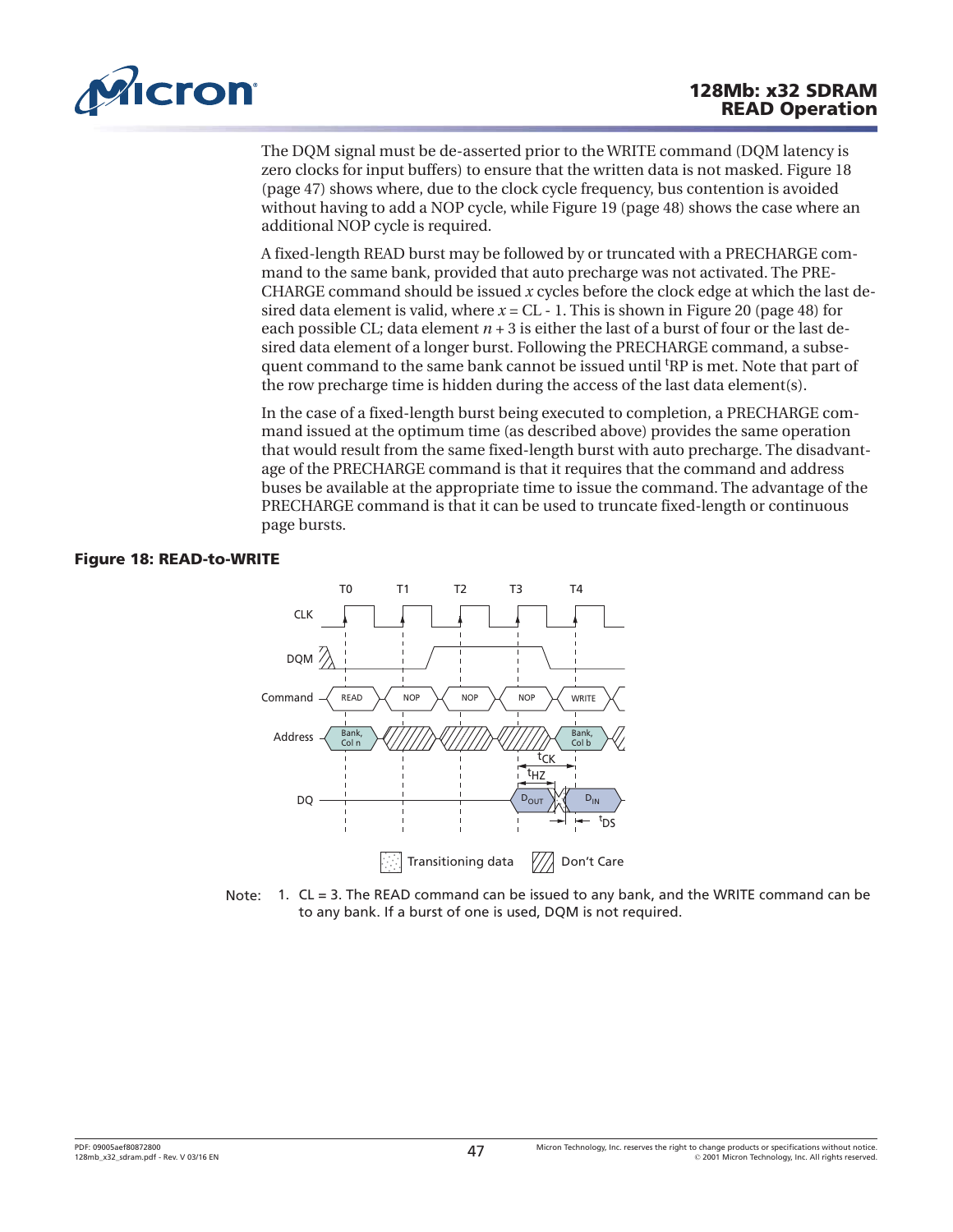<span id="page-47-0"></span>

#### **Figure 19: READ-to-WRITE With Extra Clock Cycle**



Note: 1. CL = 3. The READ command can be issued to any bank, and the WRITE command can be to any bank.

#### **Figure 20: READ-to-PRECHARGE**



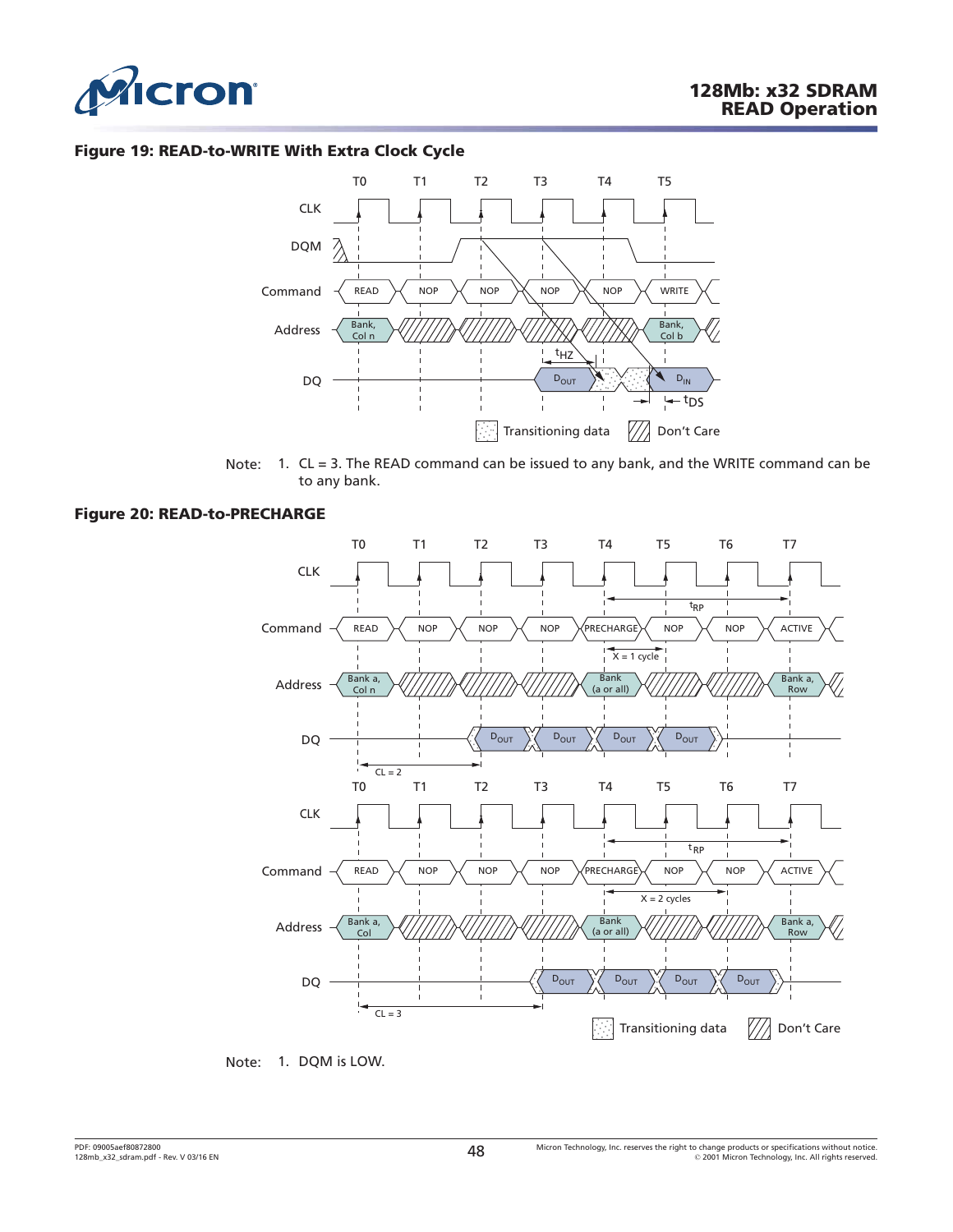

Continuous-page READ bursts can be truncated with a BURST TERMINATE command and fixed-length READ bursts can be truncated with a BURST TERMINATE command, provided that auto precharge was not activated. The BURST TERMINATE command should be issued *x* cycles before the clock edge at which the last desired data element is valid, where  $x = CL - 1$ . This is shown in Figure 21 (page 49) for each possible CAS latency; data element  $n + 3$  is the last desired data element of a longer burst.

# **Figure 21: Terminating a READ Burst**



Note: 1. DQM is LOW.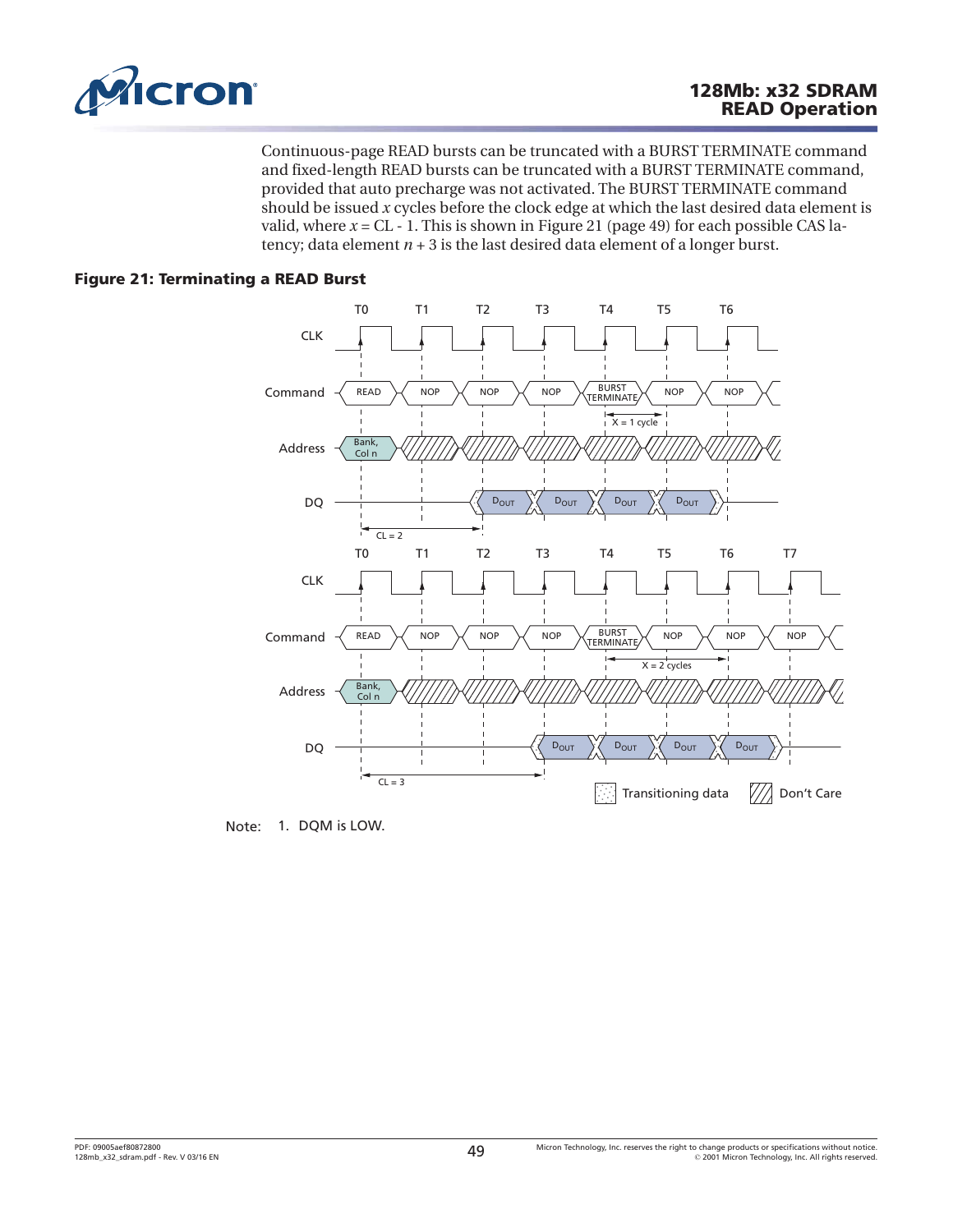

## **Figure 22: Alternating Bank Read Accesses**



Note: 1. For this example,  $BL = 4$  and  $CL = 2$ .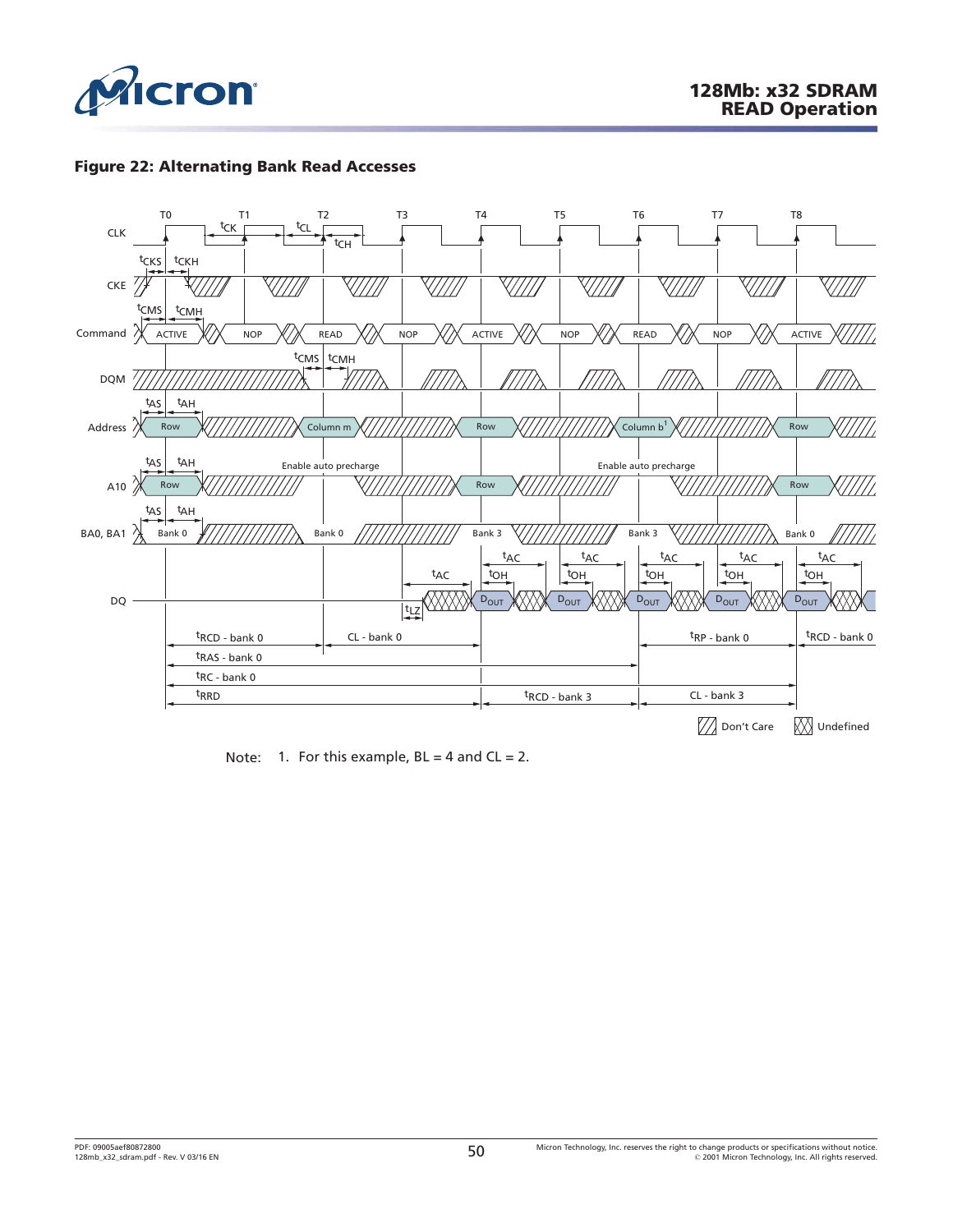

## **Figure 23: READ Continuous Page Burst**



Note: 1. For this example,  $CL = 2$ .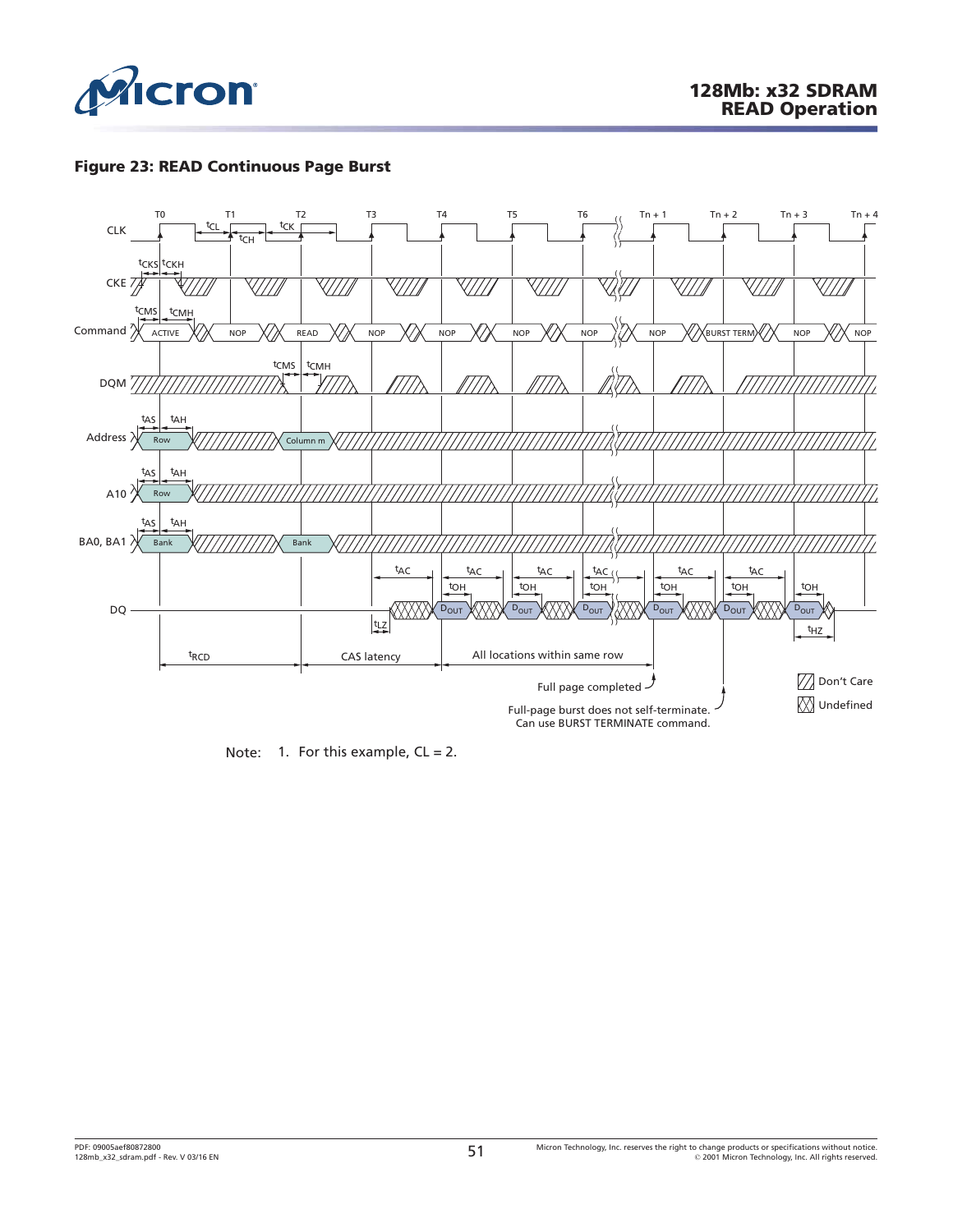

# **Figure 24: READ – DQM Operation**



Note: 1. For this example,  $BL = 4$  and  $CL = 2$ .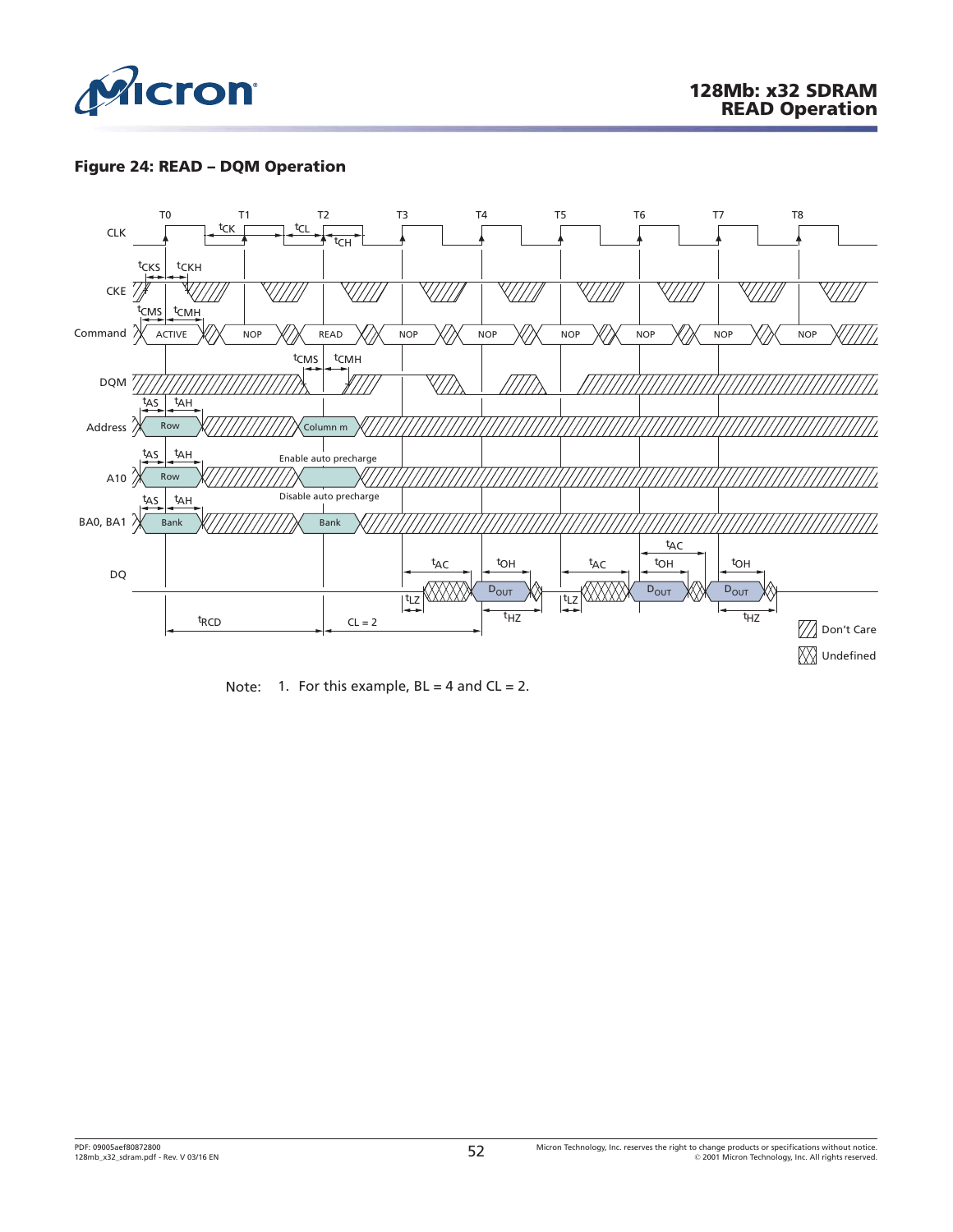

# **WRITE Operation**

WRITE bursts are initiated with a WRITE command, as shown in [Figure 10](#page-27-0) ([page 28](#page-27-0)). The starting column and bank addresses are provided with the WRITE command and auto precharge is either enabled or disabled for that access. If auto precharge is enabled, the row being accessed is precharged at the completion of the burst. For the generic WRITE commands used in the following figures, auto precharge is disabled.

During WRITE bursts, the first valid data-in element is registered coincident with the WRITE command. Subsequent data elements are registered on each successive positive clock edge. Upon completion of a fixed-length burst, assuming no other commands have been initiated, the DQ will remain at High-Z and any additional input data will be ignored (see Figure 25 (page 53)). A continuous page burst continues until terminated; at the end of the page, it wraps to column 0 and continues.

Data for any WRITE burst can be truncated with a subsequent WRITE command, and data for a fixed-length WRITE burst can be followed immediately by data for a WRITE command. The new WRITE command can be issued on any clock following the previous WRITE command, and the data provided coincident with the new command applies to the new command (see [Figure 26](#page-53-0) ([page 54](#page-53-0))). Data *n* + 1 is either the last of a burst of two or the last desired data element of a longer burst.

SDRAM devices use a pipelined architecture and therefore do not require the 2*n* rule associated with a prefetch architecture. A WRITE command can be initiated on any clock cycle following a previous WRITE command. Full-speed random write accesses within a page can be performed to the same bank, as shown in [Figure 27](#page-54-0) [\(page 55\)](#page-54-0), or each subsequent WRITE can be performed to a different bank.

## **Figure 25: WRITE Burst**



Note:  $1.$  BL = 2. DQM is LOW.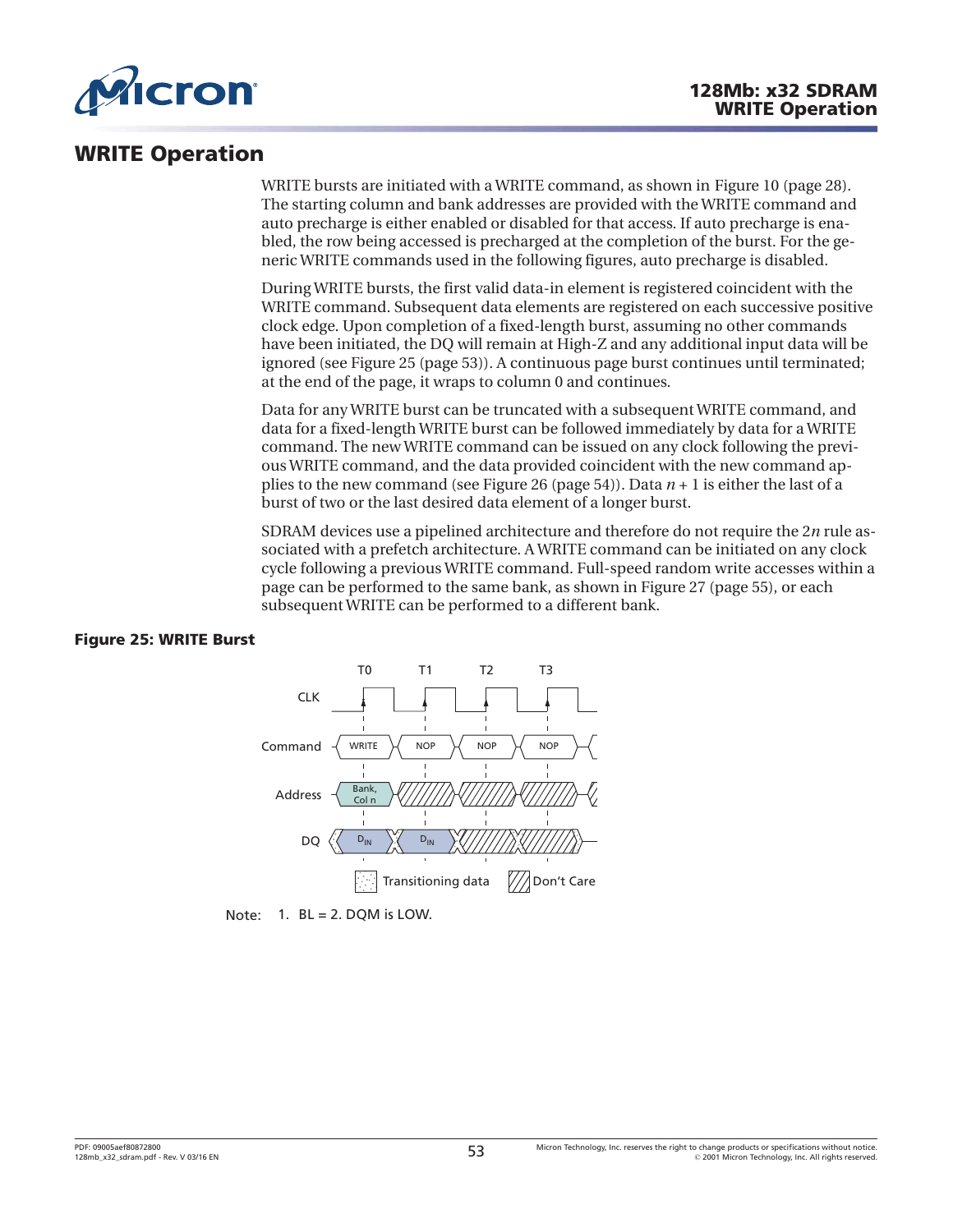<span id="page-53-0"></span>

#### **Figure 26: WRITE-to-WRITE**



Note: 1. DQM is LOW. Each WRITE command may be issued to any bank.

Data for any WRITE burst can be truncated with a subsequent READ command, and data for a fixed-length WRITE burst can be followed immediately by a READ command. After the READ command is registered, data input is ignored and WRITEs will not be executed (see [Figure 28](#page-54-0) ([page 55](#page-54-0))). Data  $n + 1$  is either the last of a burst of two or the last desired data element of a longer burst.

Data for a fixed-length WRITE burst can be followed by or truncated with a PRE-CHARGE command to the same bank, provided that auto precharge was not activated. A continuous-page WRITE burst can be truncated with a PRECHARGE command to the same bank. The PRECHARGE command should be issued <sup>t</sup>WR after the clock edge at which the last desired input data element is registered. The auto precharge mode requires a <sup>t</sup>WR of at least one clock with time to complete, regardless of frequency.

In addition, when truncating a WRITE burst at high clock frequencies (<sup>t</sup>CK < 15ns), the DQM signal must be used to mask input data for the clock edge prior to and the clock edge coincident with the PRECHARGE command (see [Figure 29](#page-55-0) ([page 56](#page-55-0))). Data *n* + 1 is either the last of a burst of two or the last desired data element of a longer burst. Following the PRECHARGE command, a subsequent command to the same bank cannot be issued until <sup>t</sup>RP is met.

In the case of a fixed-length burst being executed to completion, a PRECHARGE command issued at the optimum time (as described above) provides the same operation that would result from the same fixed-length burst with auto precharge. The disadvantage of the PRECHARGE command is that it requires that the command and address buses be available at the appropriate time to issue the command. The advantage of the PRECHARGE command is that it can be used to truncate fixed-length bursts or continuous page bursts.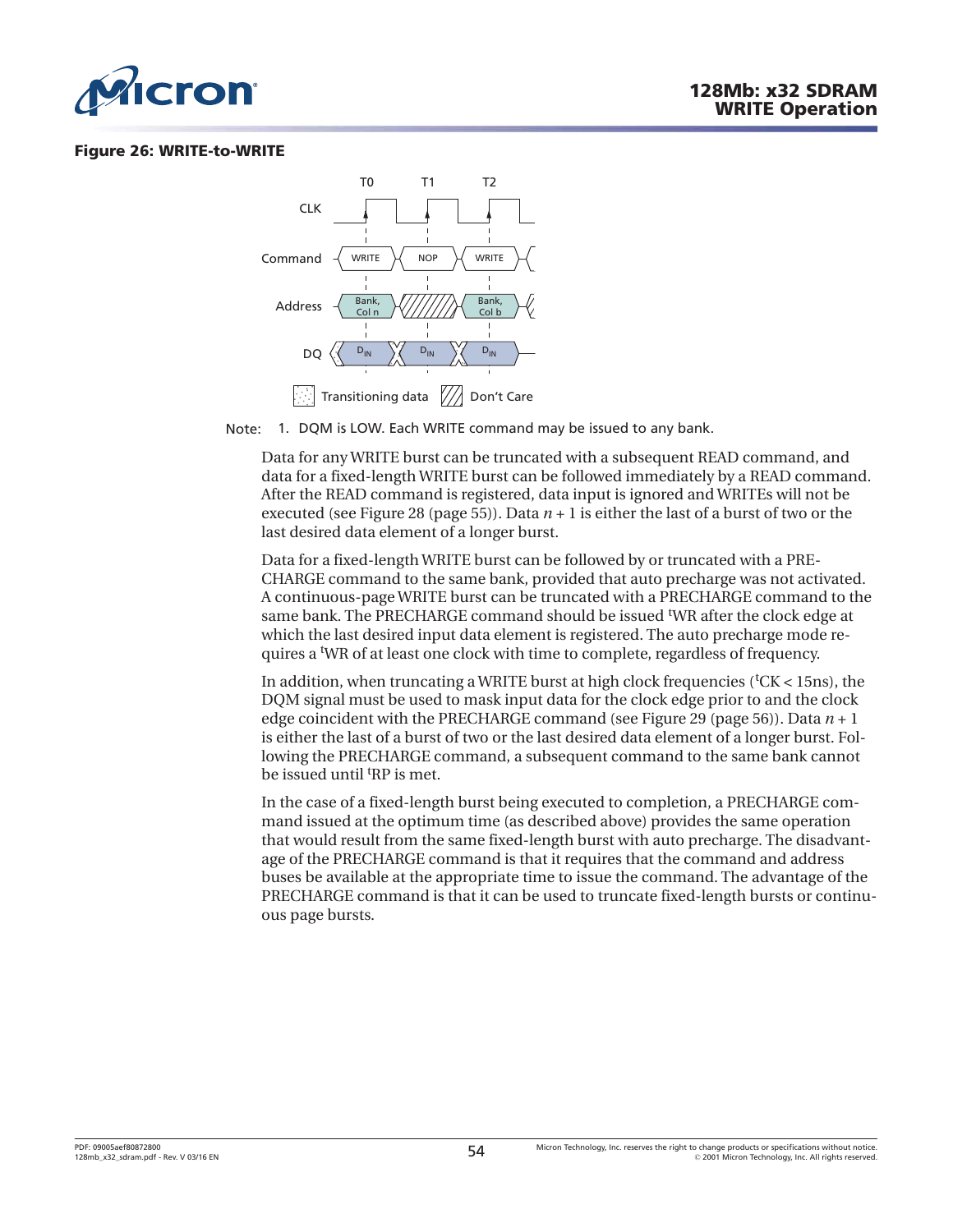<span id="page-54-0"></span>

#### **Figure 27: Random WRITE Cycles**



Note: 1. Each WRITE command can be issued to any bank. DQM is LOW.

#### **Figure 28: WRITE-to-READ**



Note: 1. The WRITE command can be issued to any bank, and the READ command can be to any bank. DQM is LOW. CL = 2 for illustration.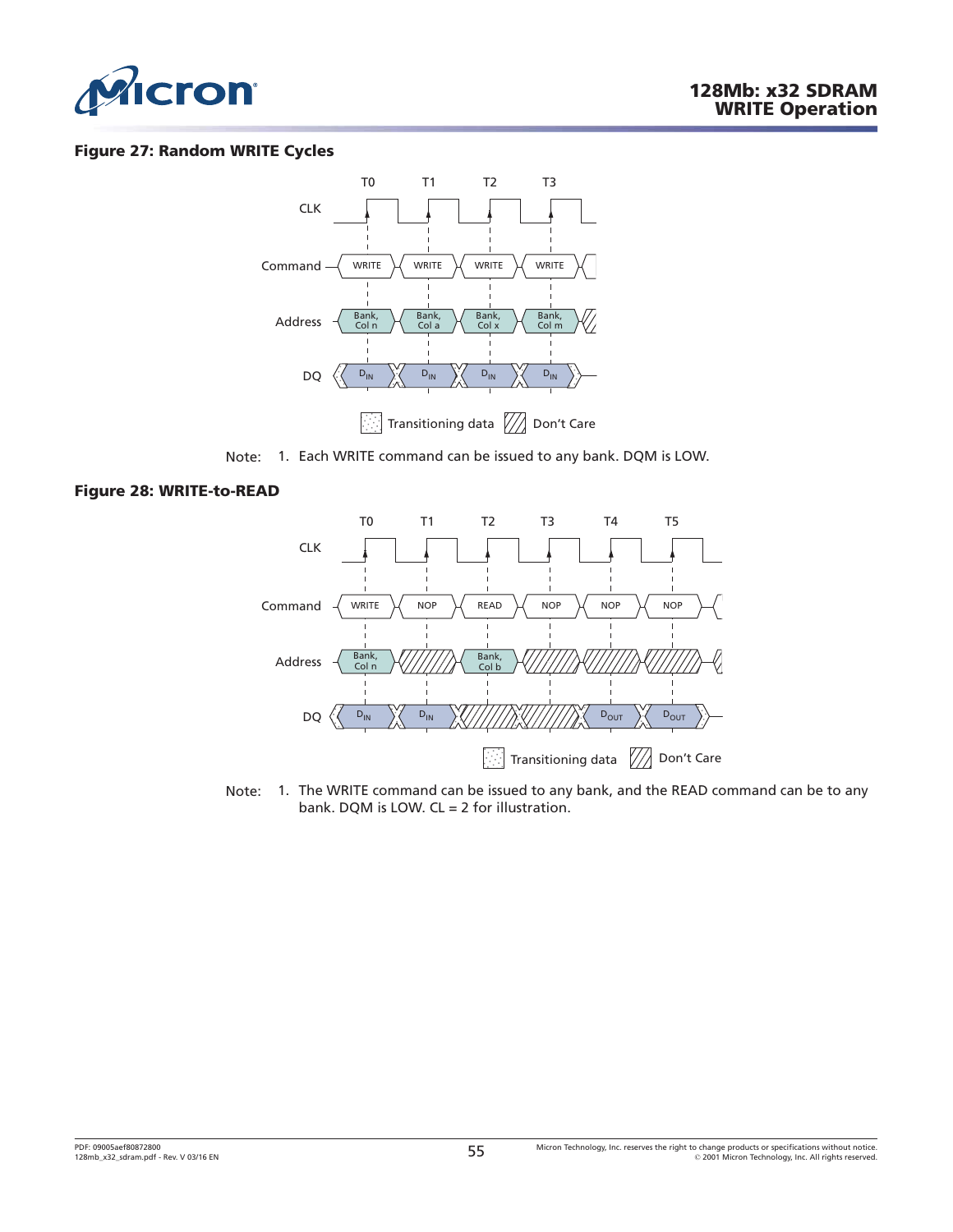<span id="page-55-0"></span>

#### **Figure 29: WRITE-to-PRECHARGE**



Note: 1. In this example DQM could remain LOW if the WRITE burst is a fixed length of two.

Fixed-length WRITE bursts can be truncated with the BURST TERMINATE command. When truncating a WRITE burst, the input data applied coincident with the BURST TERMINATE command is ignored. The last data written (provided that DQM is LOW at that time) will be the input data applied one clock previous to the BURST TERMINATE command. This is shown in [Figure 30 \(page 57\)](#page-56-0), where data *n* is the last desired data element of a longer burst.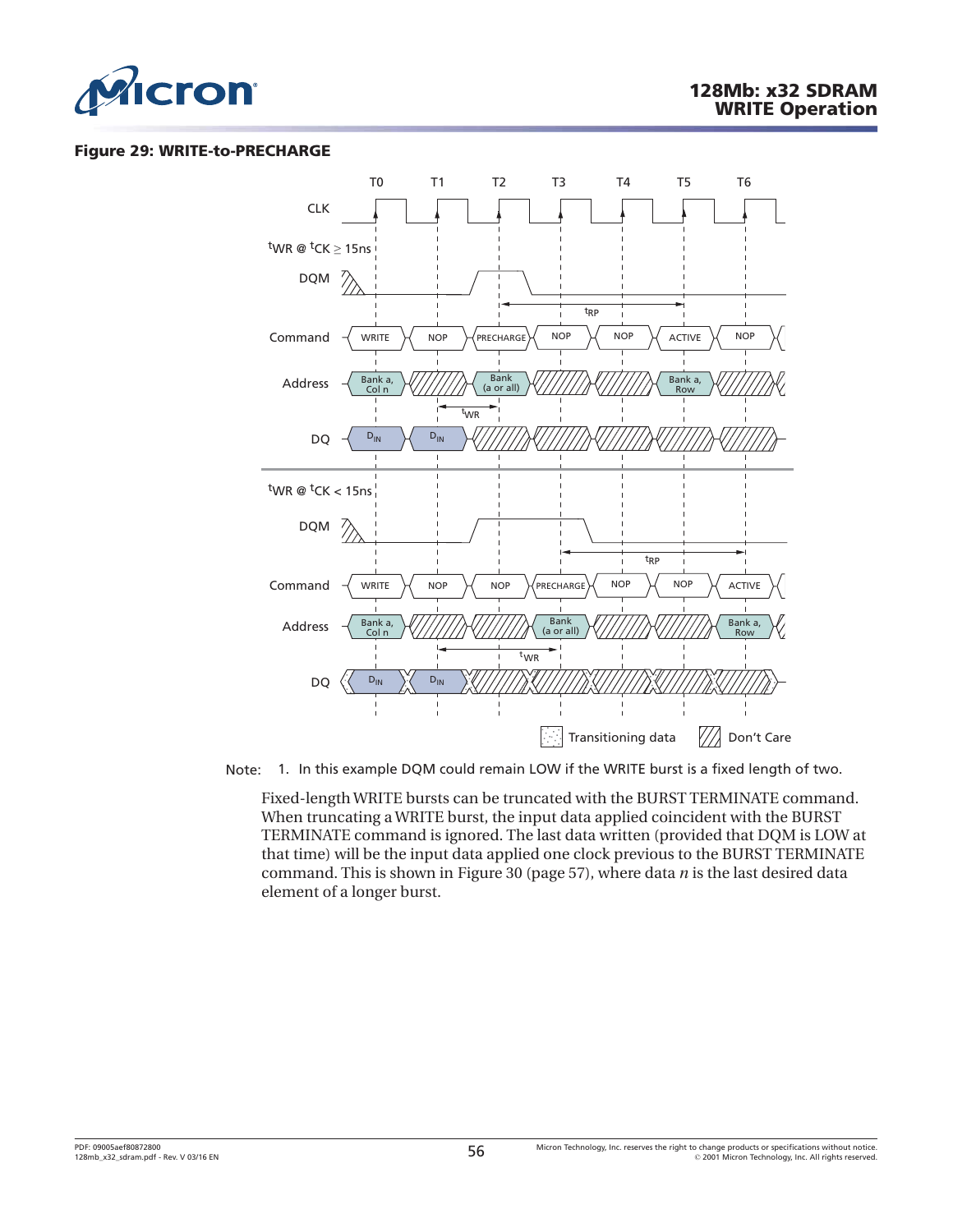<span id="page-56-0"></span>

#### **Figure 30: Terminating a WRITE Burst**



Note: 1. DQM is LOW.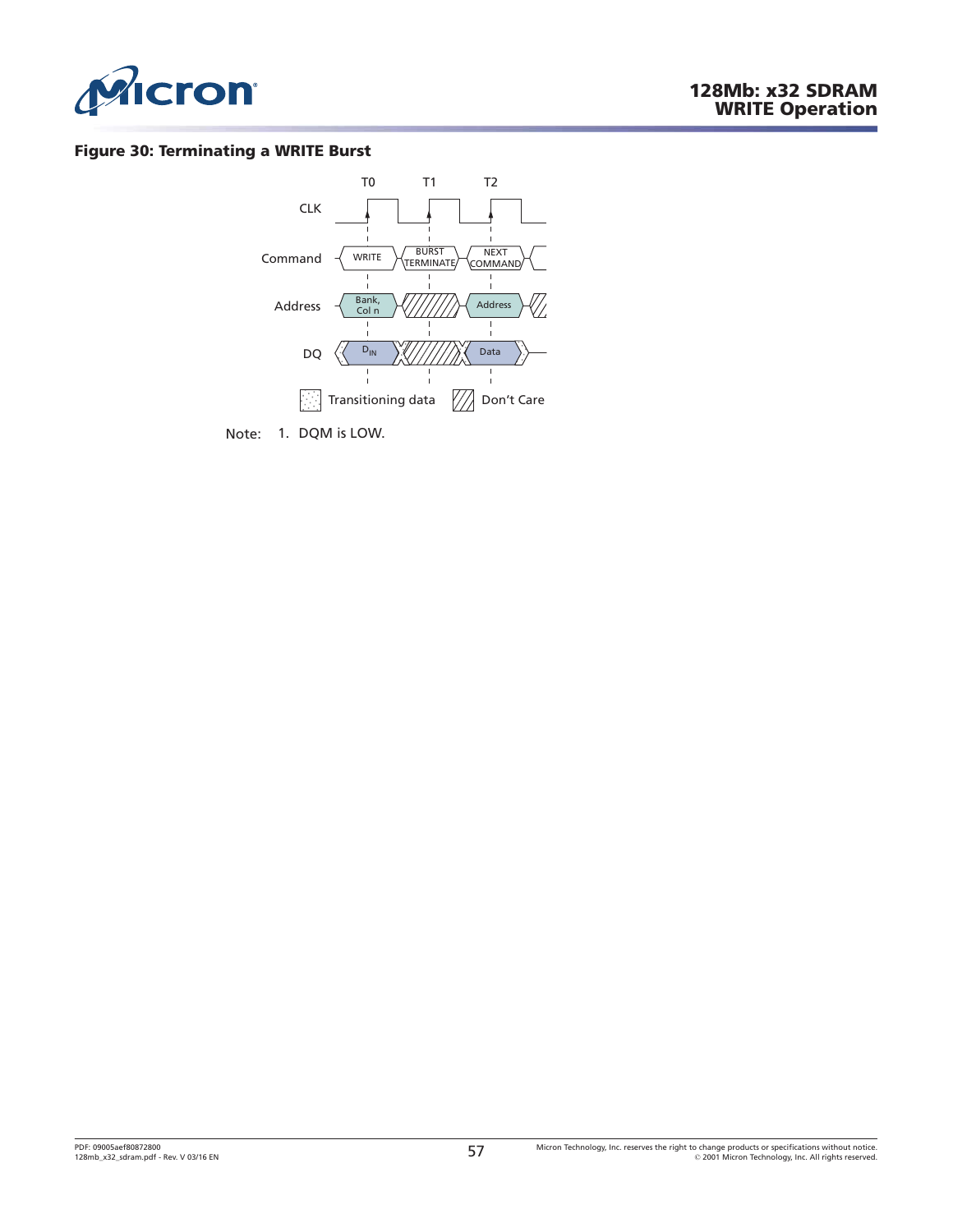

# **Figure 31: Alternating Bank Write Accesses**



Note: 1. For this example,  $BL = 4$ .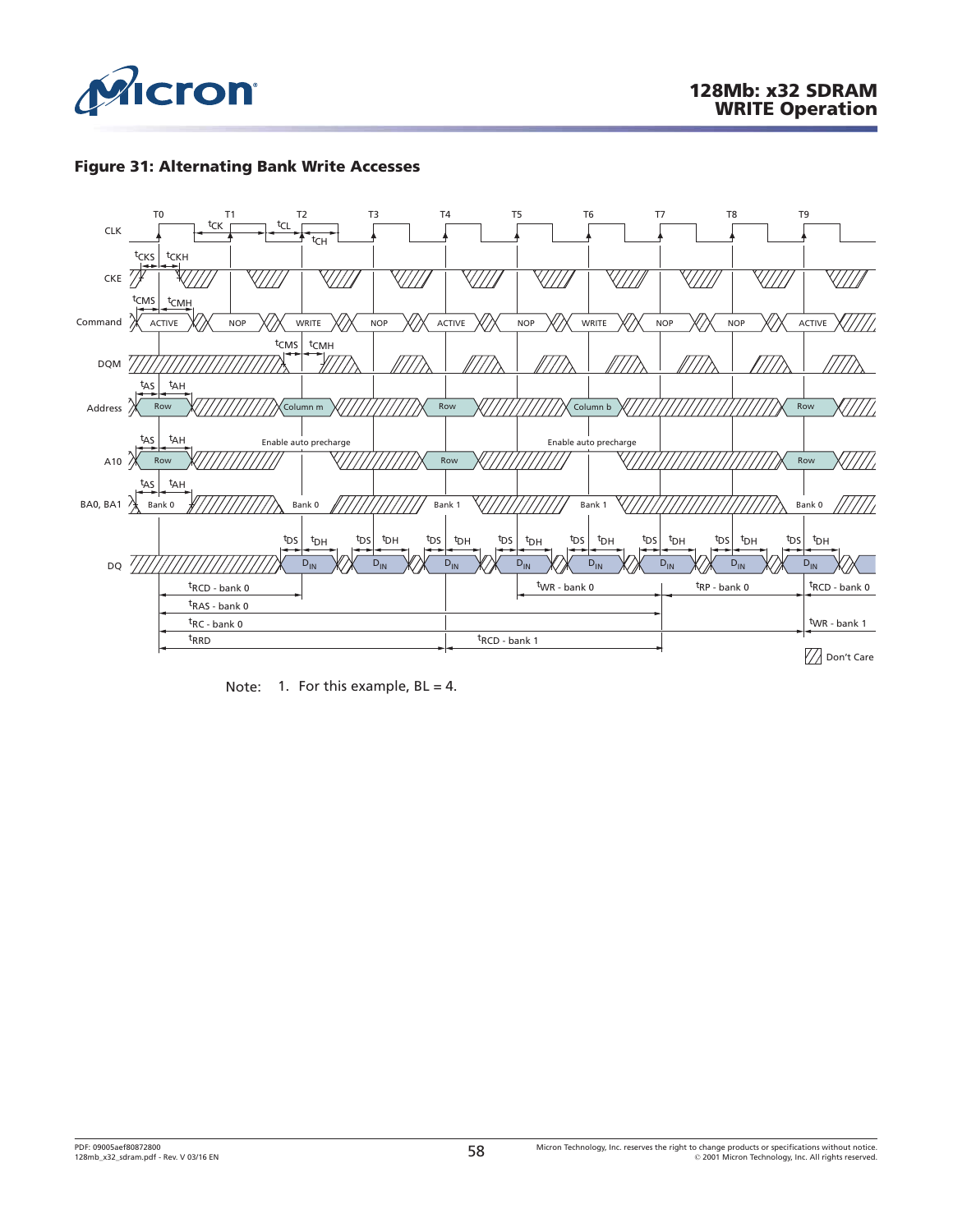

# **Figure 32: WRITE – Continuous Page Burst**



Notes: 1. WR must be satisfied prior to issuing a PRECHARGE command.

2. Page left open; no <sup>t</sup>RP.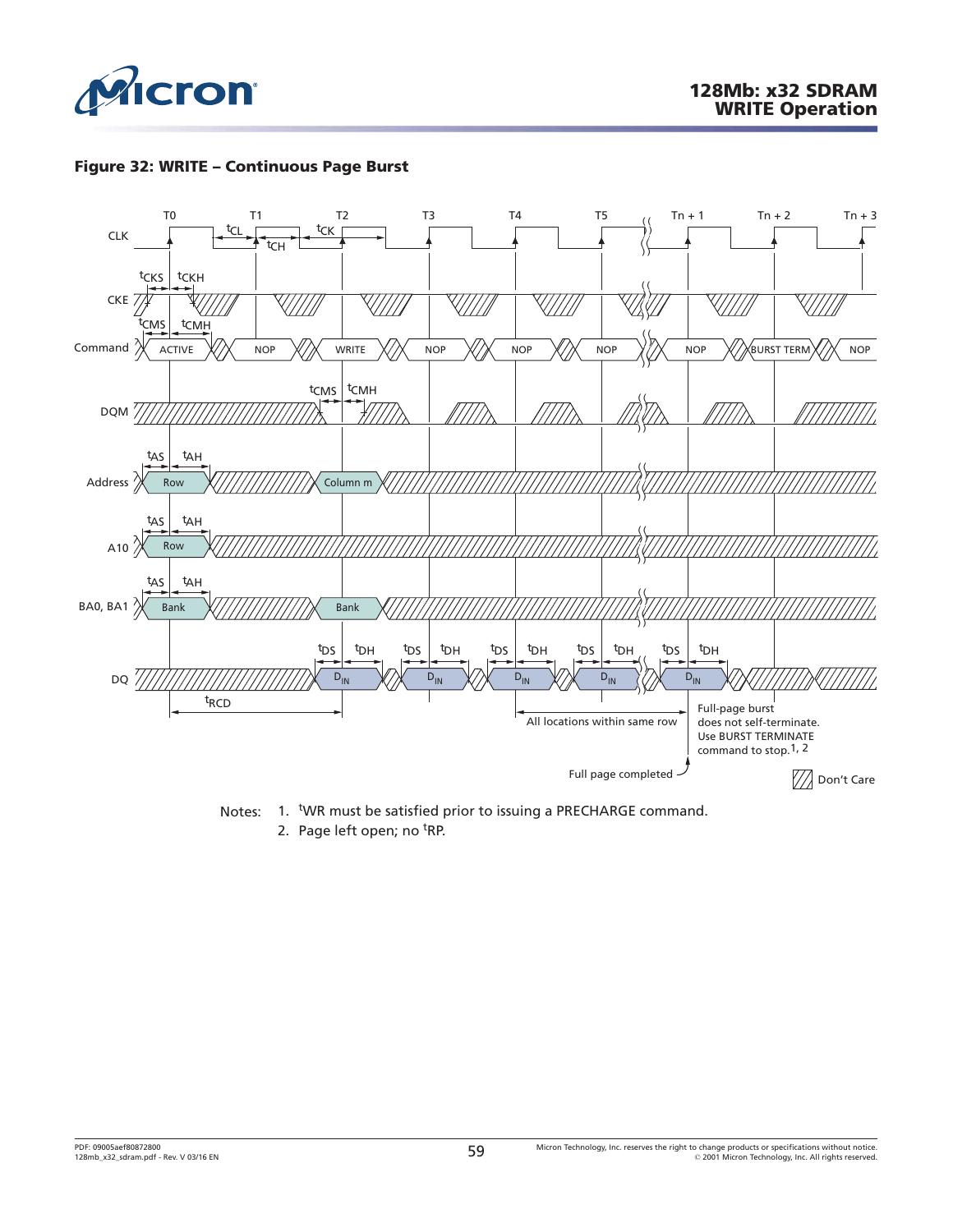

# **Figure 33: WRITE – DQM Operation**



Note: 1. For this example,  $BL = 4$ .

# **Burst Read/Single Write**

The burst read/single write mode is entered by programming the write burst mode bit (M9) in the mode register to a 1. In this mode, all WRITE commands result in the access of a single column location (burst of one), regardless of the programmed burst length. READ commands access columns according to the programmed burst length and sequence, just as in the normal mode of operation (M9 = 0).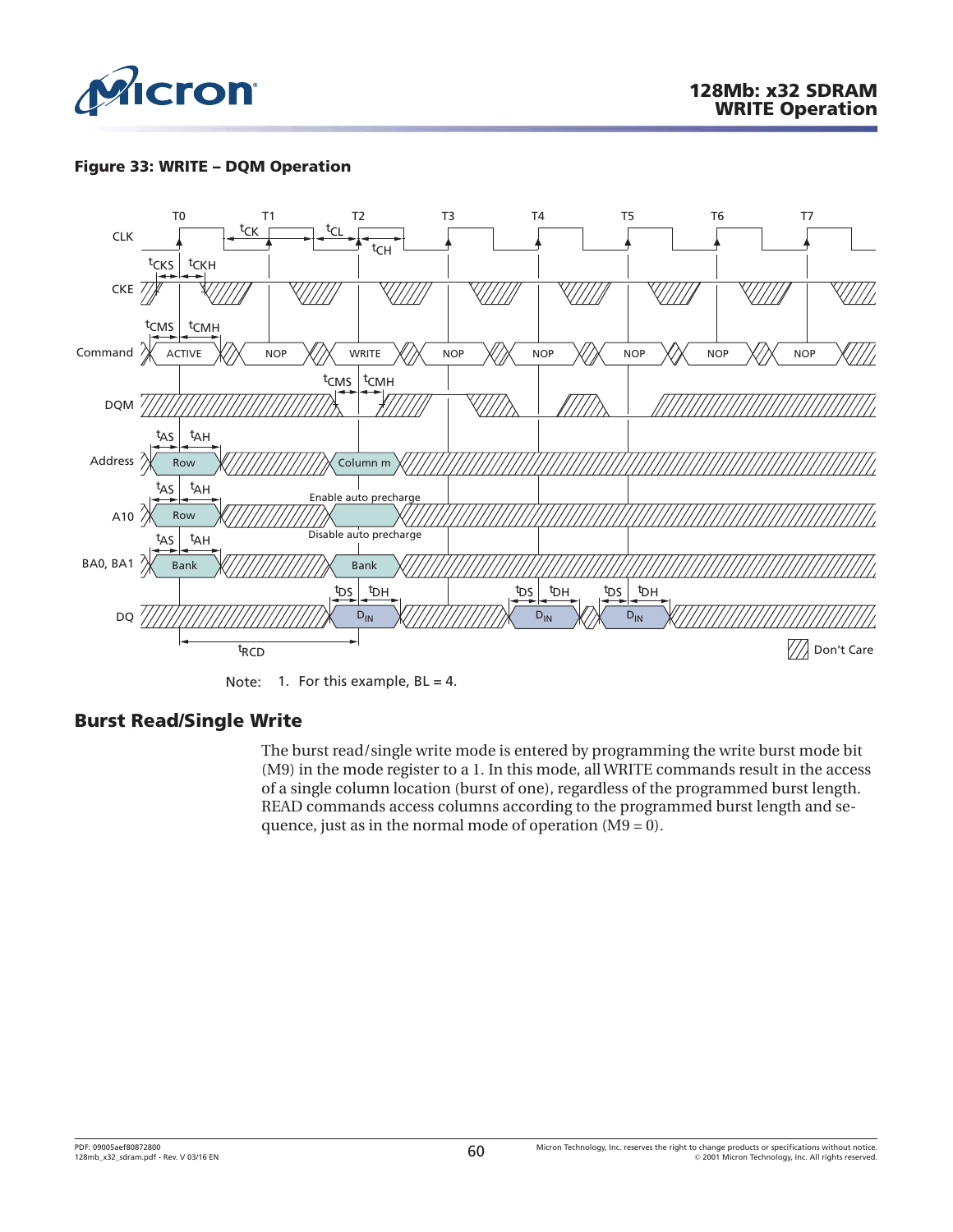

# **PRECHARGE Operation**

The PRECHARGE command (see [Figure 11](#page-28-0) ([page 29](#page-28-0))) is used to deactivate the open row in a particular bank or the open row in all banks. The bank(s) will be available for a subsequent row access some specified time ('RP) after the PRECHARGE command is issued. Input A10 determines whether one or all banks are to be precharged, and in the case where only one bank is to be precharged (A10 = LOW), inputs BA0 and BA1 select the bank. When all banks are to be precharged (A10 = HIGH), inputs BA0 and BA1 are treated as "Don't Care." After a bank has been precharged, it is in the idle state and must be activated prior to any READ or WRITE commands being issued to that bank.

# **Auto Precharge**

Auto precharge is a feature that performs the same individual-bank PRECHARGE function described previously, without requiring an explicit command. This is accomplished by using A10 to enable auto precharge in conjunction with a specific READ or WRITE command. A precharge of the bank/row that is addressed with the READ or WRITE command is automatically performed upon completion of the READ or WRITE burst, except in the continuous page burst mode where auto precharge does not apply. In the specific case of write burst mode set to single location access with burst length set to continuous, the burst length setting is the overriding setting and auto precharge does not apply. Auto precharge is nonpersistent in that it is either enabled or disabled for each individual READ or WRITE command.

Auto precharge ensures that the precharge is initiated at the earliest valid stage within a burst. Another command cannot be issued to the same bank until the precharge time (t RP) is completed. This is determined as if an explicit PRECHARGE command was issued at the earliest possible time, as described for each burst type in the [Burst Type](#page-39-0) ([page 40](#page-39-0)) section.

Micron SDRAM supports concurrent auto precharge; cases of concurrent auto precharge for READs and WRITEs are defined below.

**READ with auto precharge interrupted by a READ (with or without auto precharge)**

A READ to bank *m* will interrupt a READ on bank *n* following the programmed CAS latency. The precharge to bank *n* begins when the READ to bank *m* is registered (see [Fig](#page-61-0)[ure 34 \(page 62\)](#page-61-0)).

#### **READ with auto precharge interrupted by a WRITE (with or without auto precharge)**

A WRITE to bank *m* will interrupt a READ on bank *n* when registered. DQM should be used two clocks prior to the WRITE command to prevent bus contention. The precharge to bank *n* begins when the WRITE to bank *m* is registered (see [Figure 35](#page-62-0) ([page 63\)](#page-62-0)).

## **WRITE with auto precharge interrupted by a READ (with or without auto precharge)**

A READ to bank *m* will interrupt a WRITE on bank *n* when registered, with the data-out appearing CL later. The precharge to bank *n* will begin after <sup>t</sup>WR is met, where <sup>t</sup>WR begins when the READ to bank *m* is registered. The last valid WRITE to bank *n* will be data-in registered one clock prior to the READ to bank *m* (see [Figure 40](#page-67-0) ([page 68](#page-67-0))).

#### **WRITE with auto precharge interrupted by a WRITE (with or without auto precharge)**

A WRITE to bank *m* will interrupt a WRITE on bank *n* when registered. The precharge to bank *n* will begin after t WR is met, where <sup>t</sup> WR begins when the WRITE to bank *m* is reg-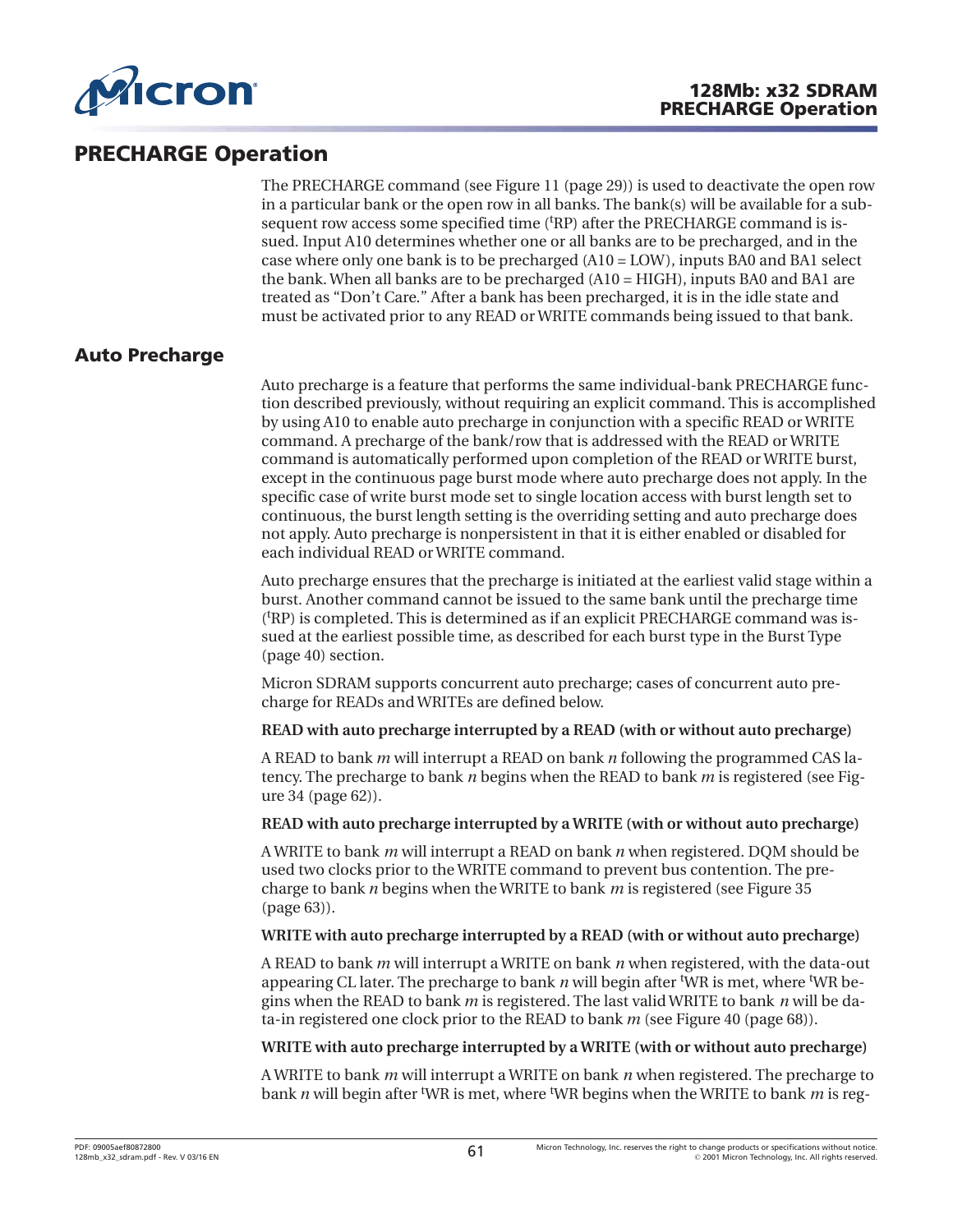<span id="page-61-0"></span>

# **128Mb: x32 SDRAM PRECHARGE Operation**

istered. The last valid data WRITE to bank *n* will be data registered one clock prior to a WRITE to bank *m* (see [Figure 41 \(page 68\)](#page-67-0)).



## **Figure 34: READ With Auto Precharge Interrupted by a READ**

Note: 1. DQM is LOW.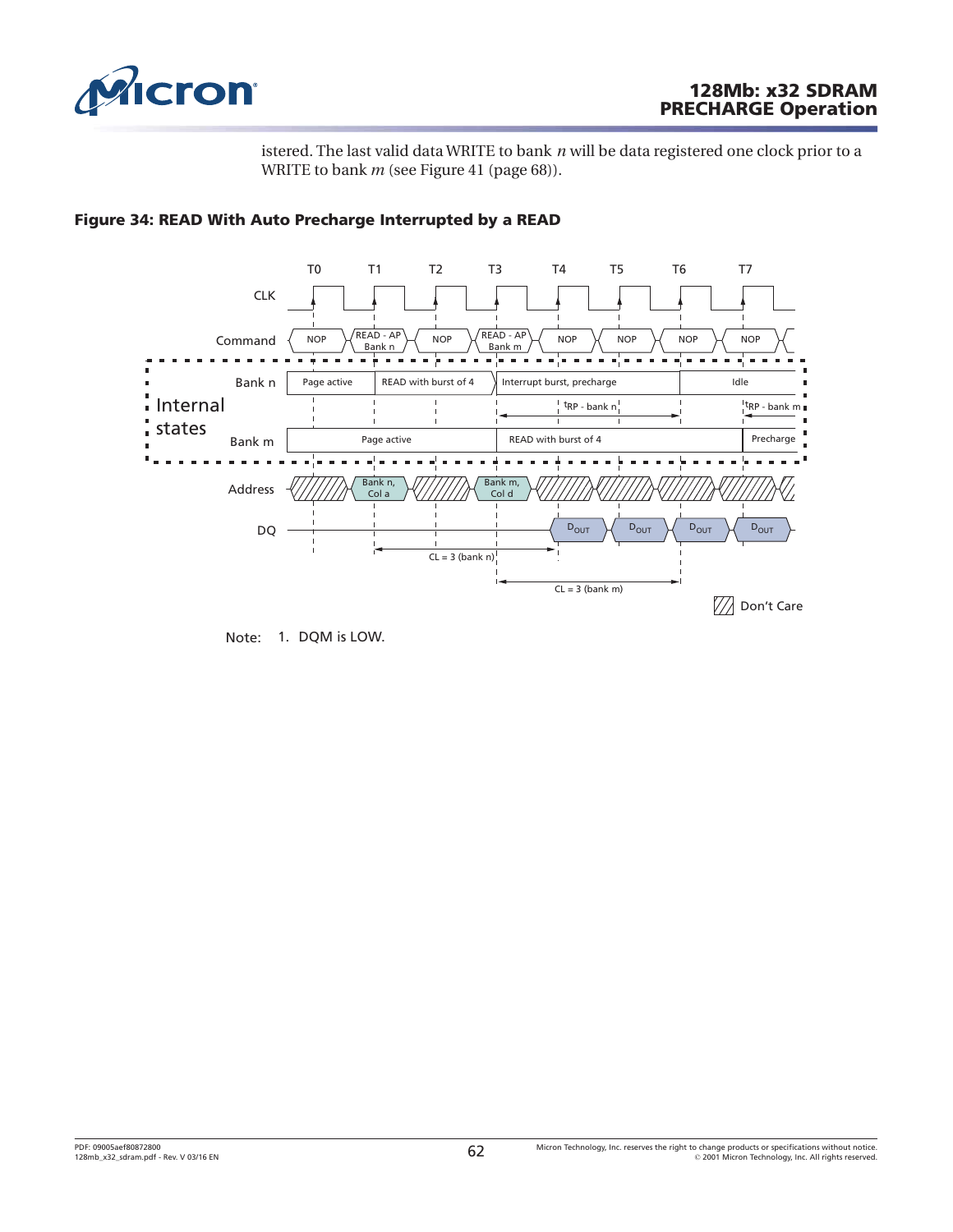<span id="page-62-0"></span>

# **Figure 35: READ With Auto Precharge Interrupted by a WRITE**



Note: 1. DQM is HIGH at T2 to prevent  $D_{OUT}a + 1$  from contending with  $D_{IN}d$  at T4.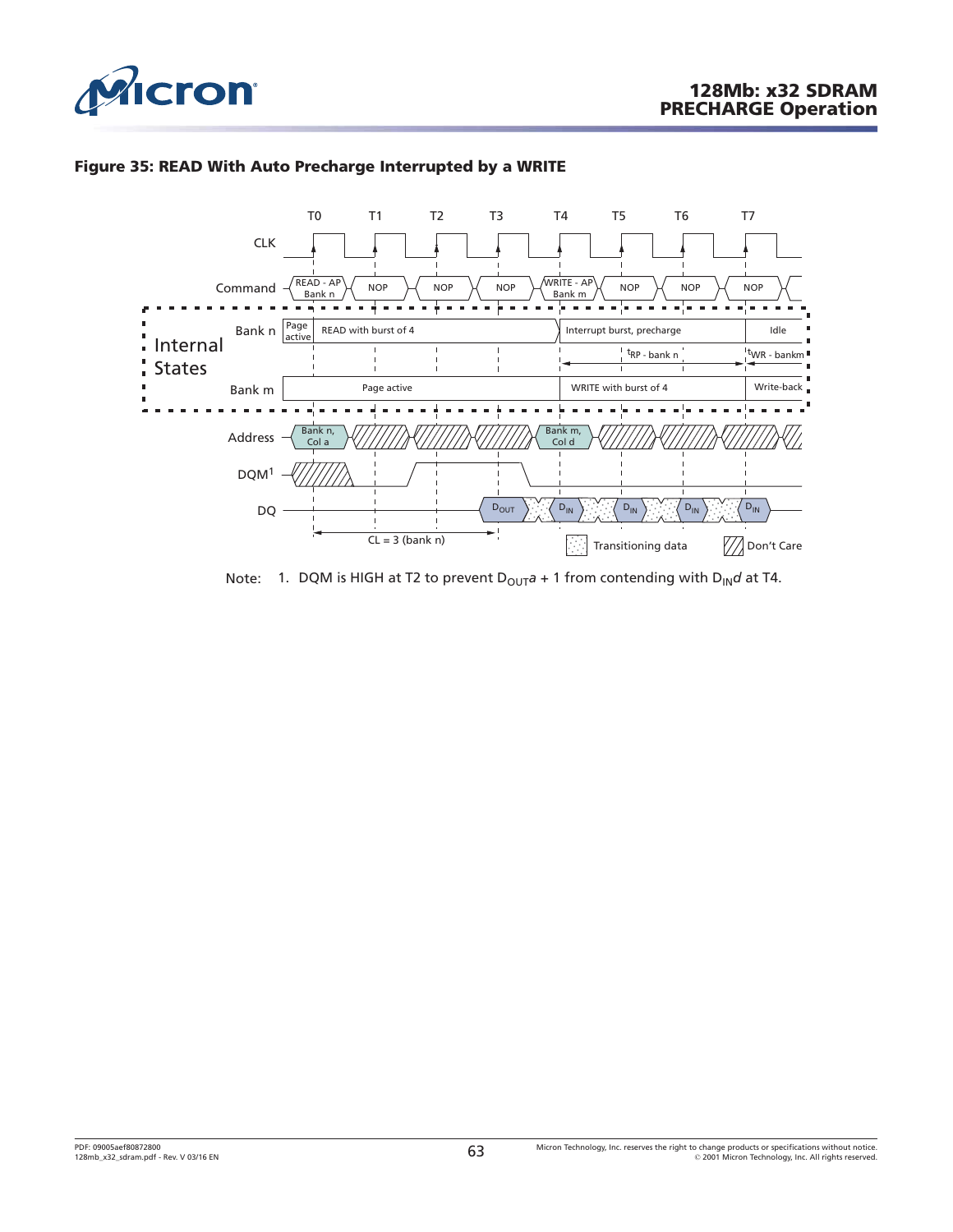

# **Figure 36: READ With Auto Precharge**



Note: 1. For this example,  $BL = 4$  and  $CL = 2$ .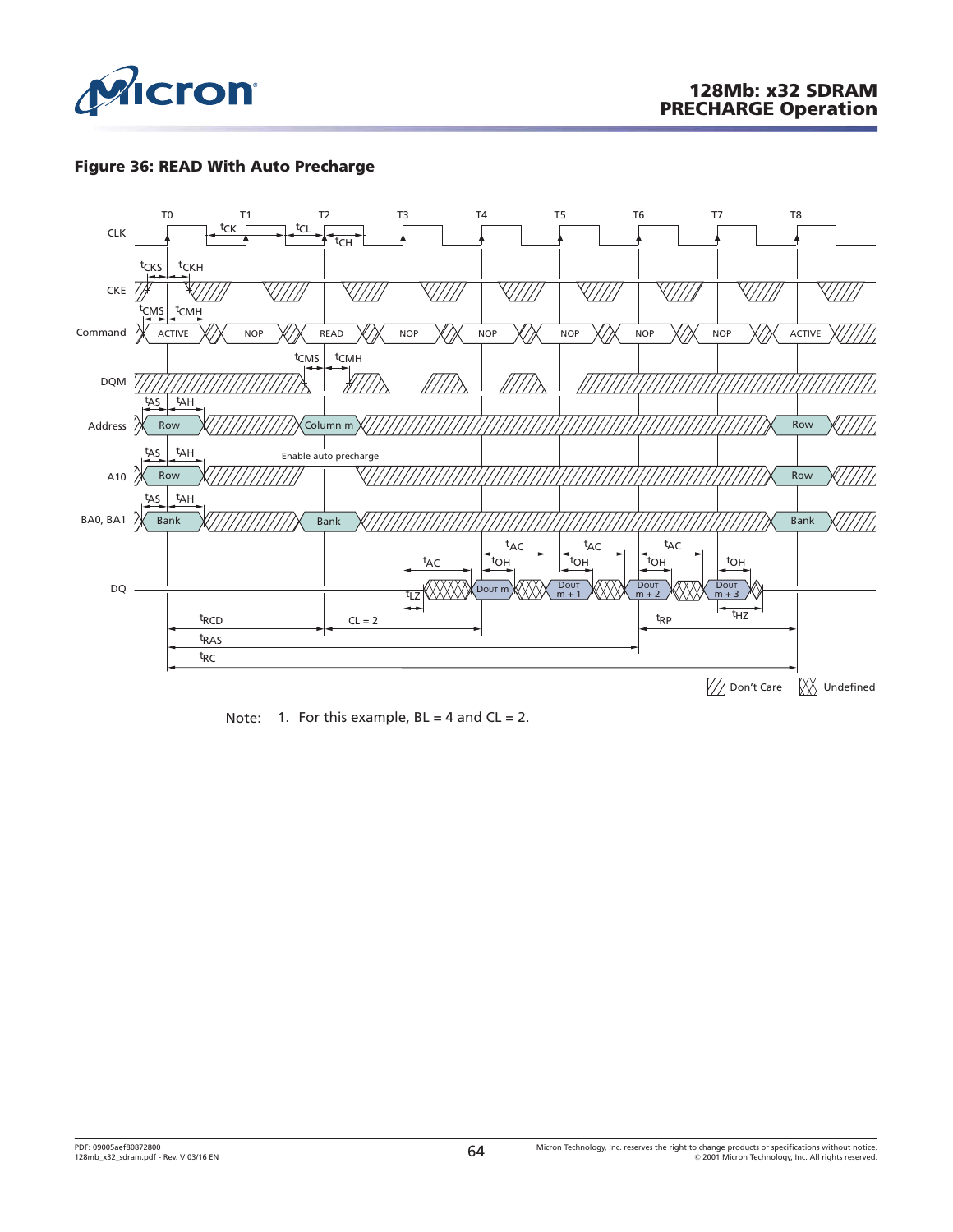

## **Figure 37: READ Without Auto Precharge**



Note: 1. For this example,  $BL = 4$ ,  $CL = 2$ , and the READ burst is followed by a manual PRE-CHARGE.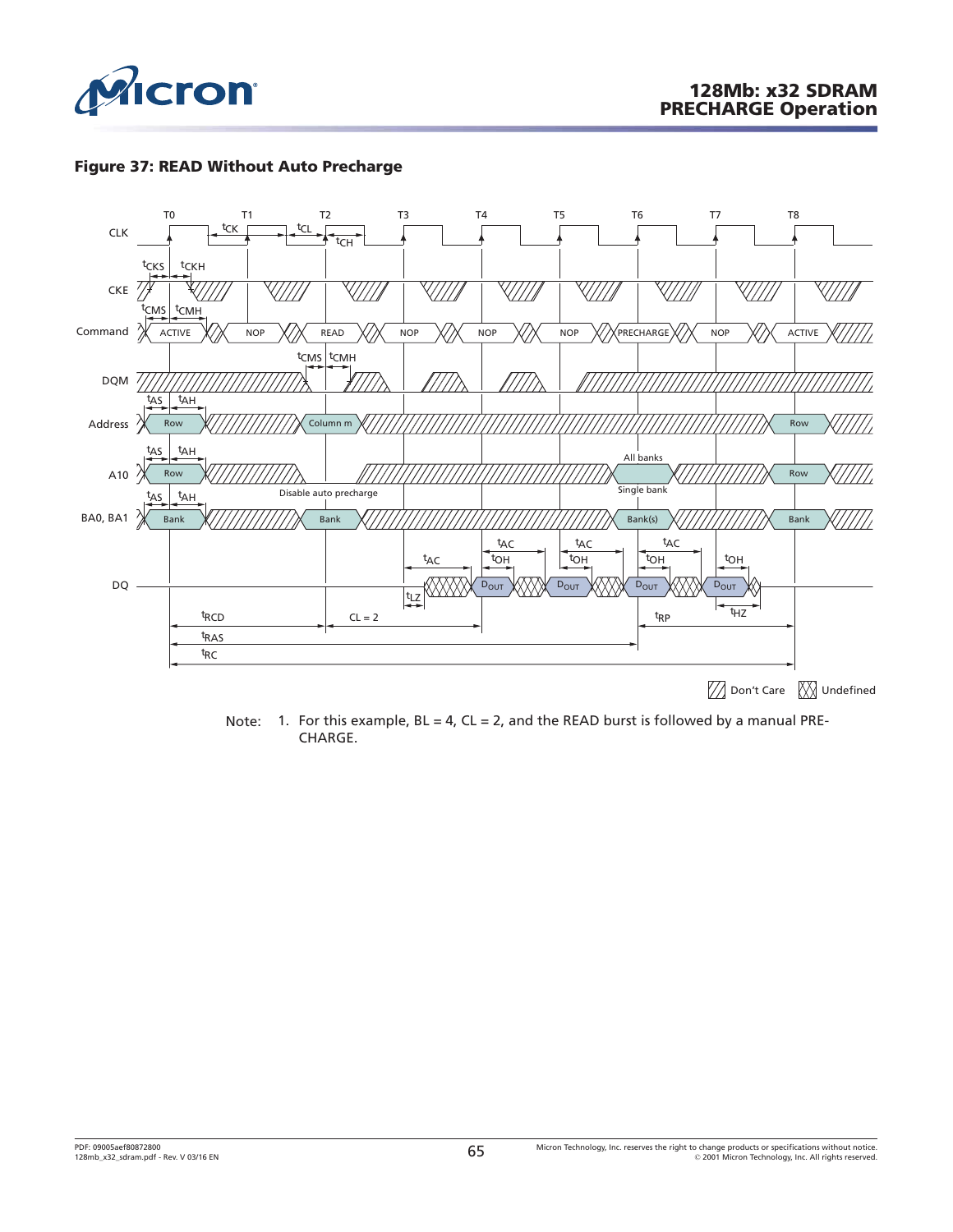





Note: 1. For this example,  $BL = 1$  and  $CL = 2$ .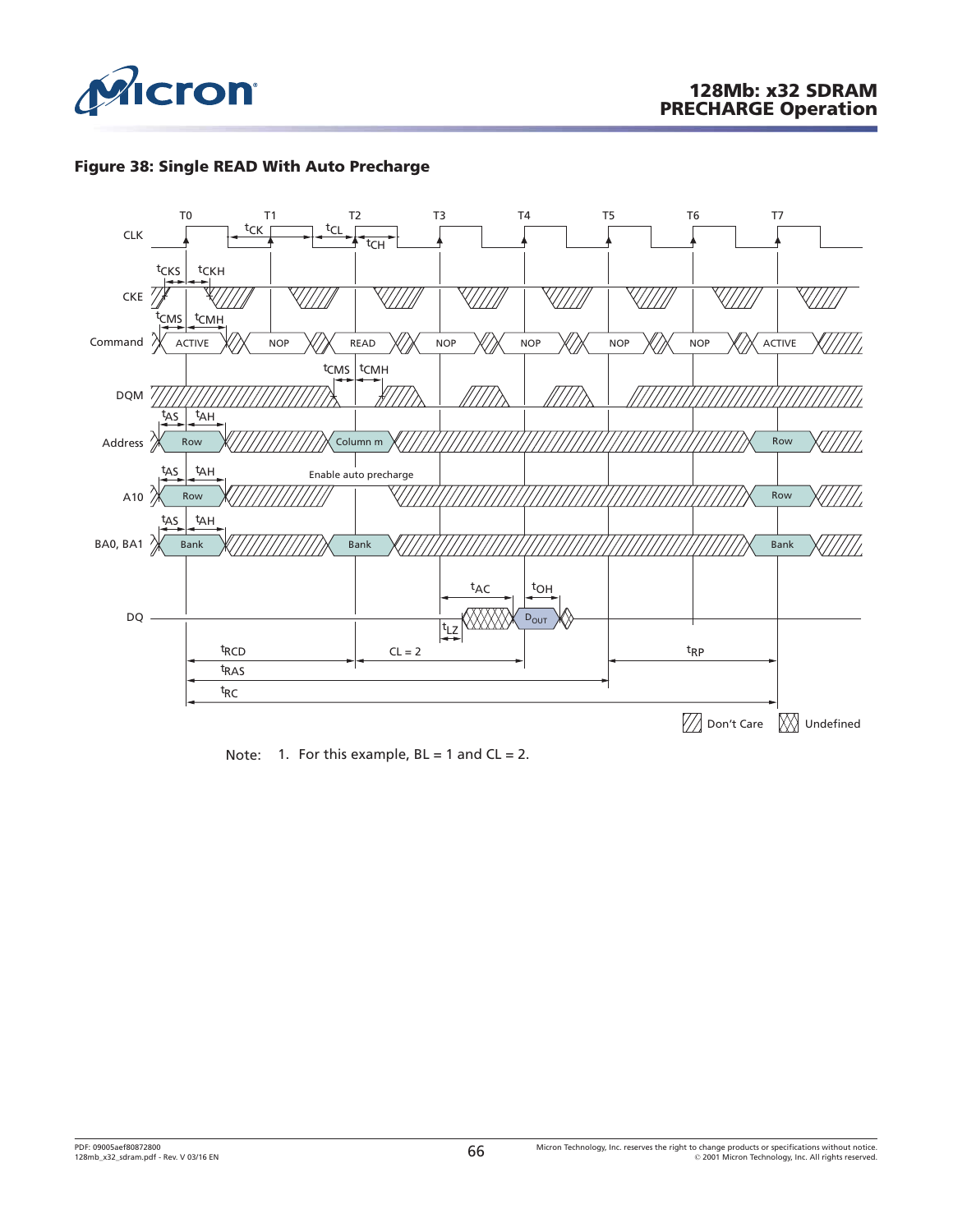





Note: 1. For this example,  $BL = 1$ ,  $CL = 2$ , and the READ burst is followed by a manual PRE-CHARGE.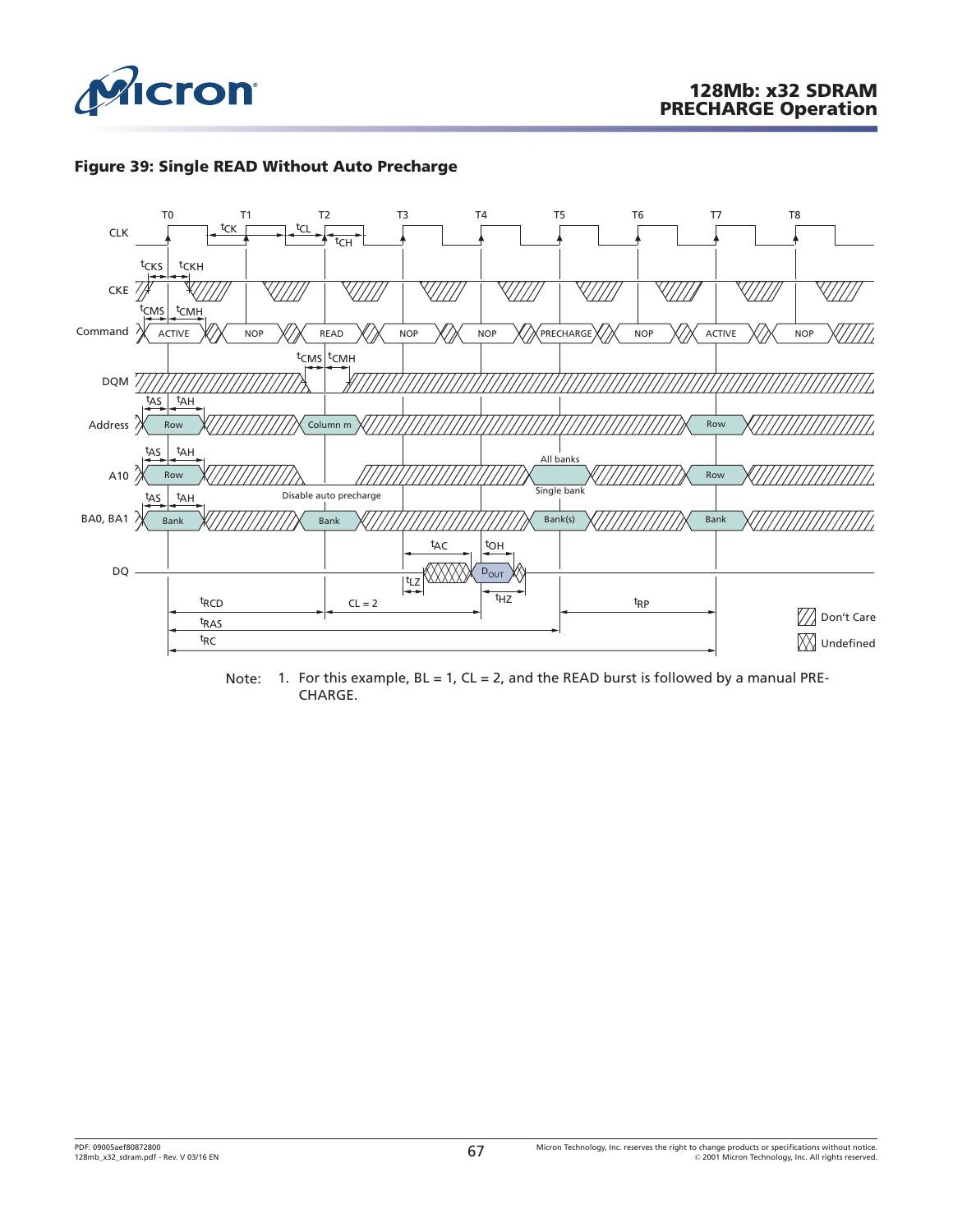

<span id="page-67-0"></span>

# **Figure 40: WRITE With Auto Precharge Interrupted by a READ**



Note: 1. DQM is LOW.

## **Figure 41: WRITE With Auto Precharge Interrupted by a WRITE**



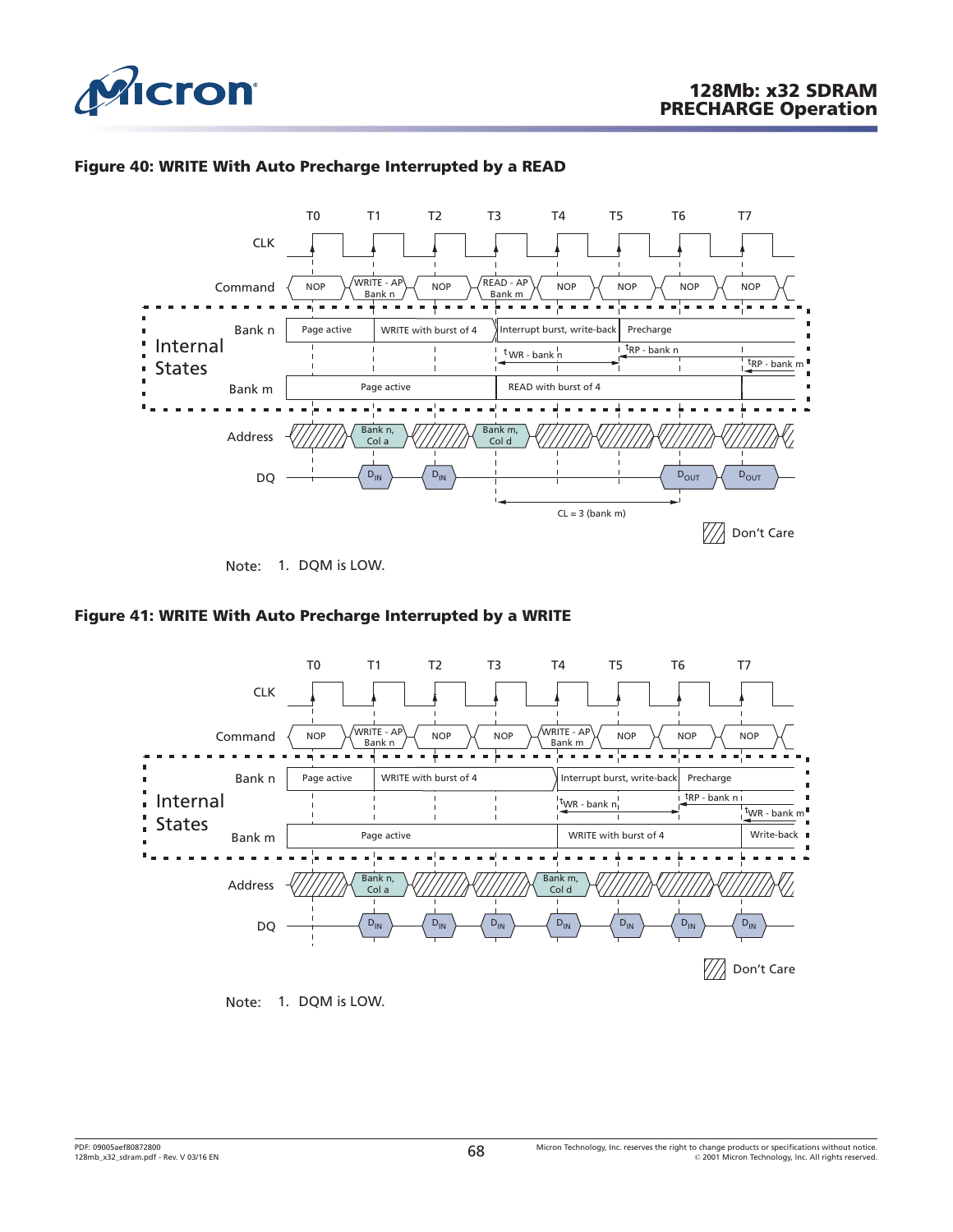

# **Figure 42: WRITE With Auto Precharge**



Note: 1. For this example,  $BL = 4$ .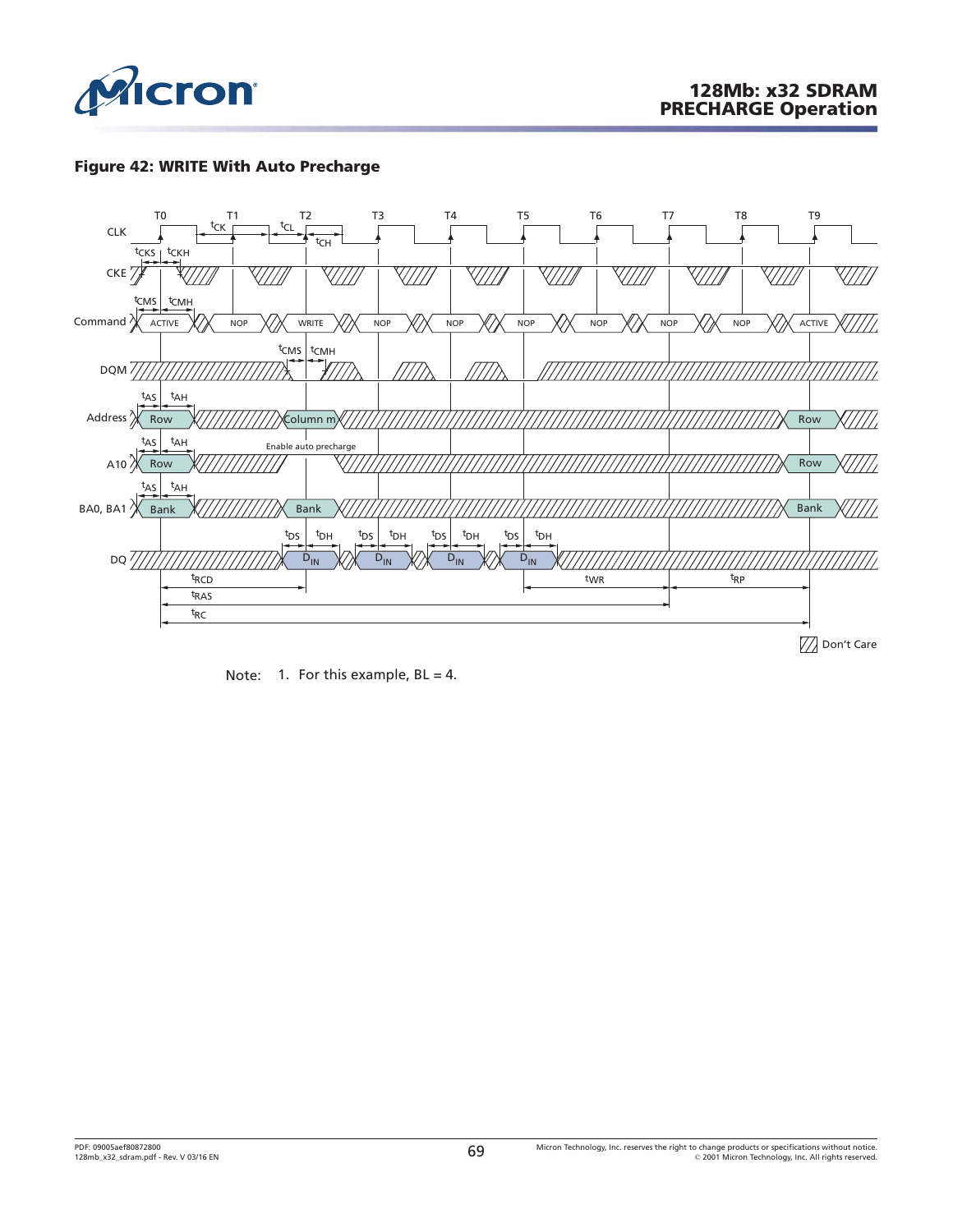

# **Figure 43: WRITE Without Auto Precharge**



Note: 1. For this example, BL = 4 and the WRITE burst is followed by a manual PRECHARGE.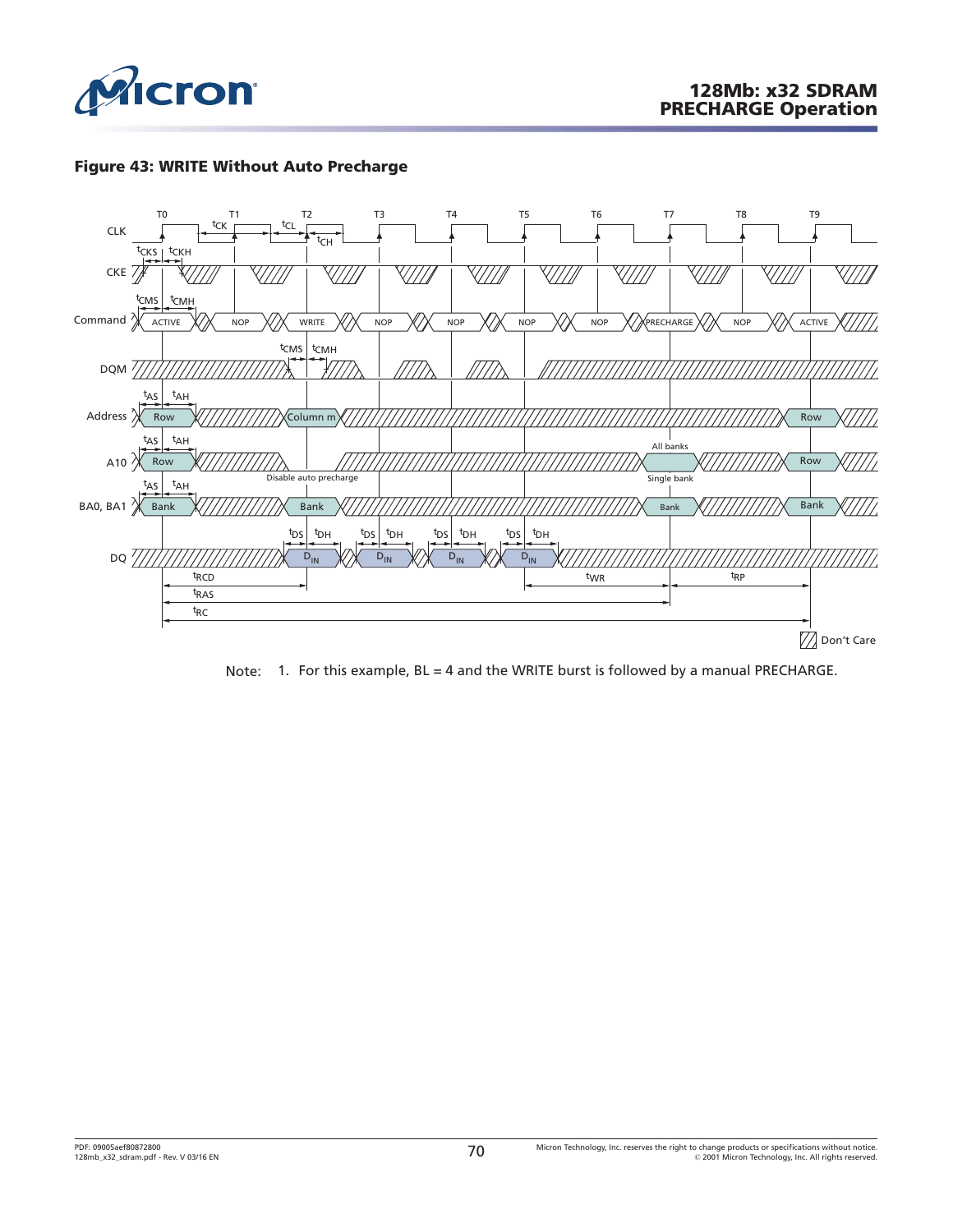

# **Figure 44: Single WRITE With Auto Precharge**



Note: 1. For this example,  $BL = 1$ .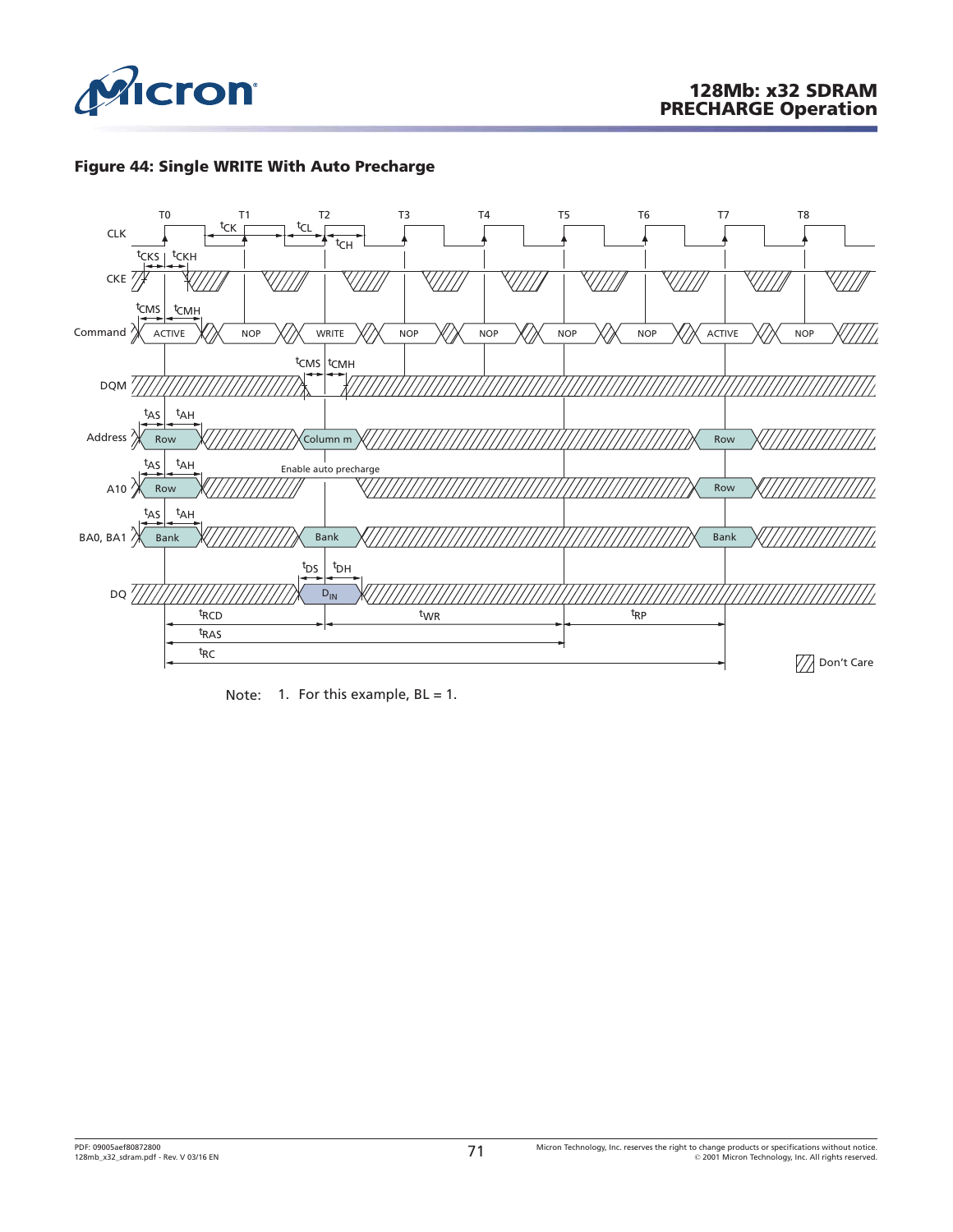





Note: 1. For this example, BL = 1 and the WRITE burst is followed by a manual PRECHARGE.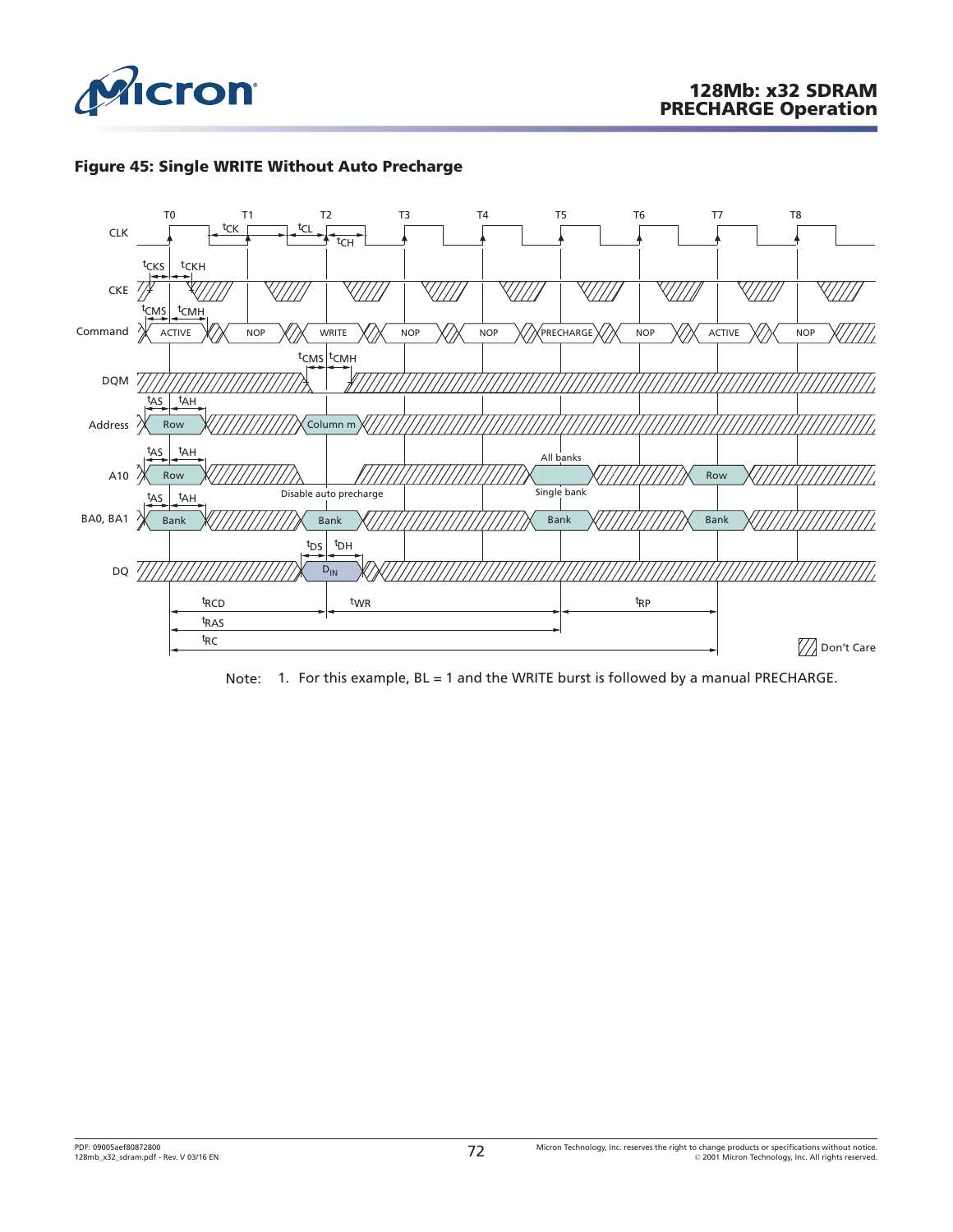

## **AUTO REFRESH Operation**

The AUTO REFRESH command is used during normal operation of the device to refresh the contents of the array. This command is nonpersistent, so it must be issued each time a refresh is required. All active banks must be precharged prior to issuing an AUTO REFRESH command. The AUTO REFRESH command should not be issued until the minimum t RP is met following the PRECHARGE command. Addressing is generated by the internal refresh controller. This makes the address bits "Don't Care" during an AU-TO REFRESH command.

After the AUTO REFRESH command is initiated, it must not be interrupted by any executable command until <sup>t</sup> RFC has been met. During <sup>t</sup> RFC time, COMMAND INHIBIT or NOP commands must be issued on each positive edge of the clock. The SDRAM requires that every row be refreshed each <sup>t</sup>REF period. Providing a distributed AUTO RE-FRESH command—calculated by dividing the refresh period ('REF) by the number of rows to be refreshed—meets the timing requirement and ensures that each row is refreshed. Alternatively, to satisfy the refresh requirement a burst refresh can be employed after every <sup>t</sup> REF period by issuing consecutive AUTO REFRESH commands for the number of rows to be refreshed at the minimum cycle rate ('RFC).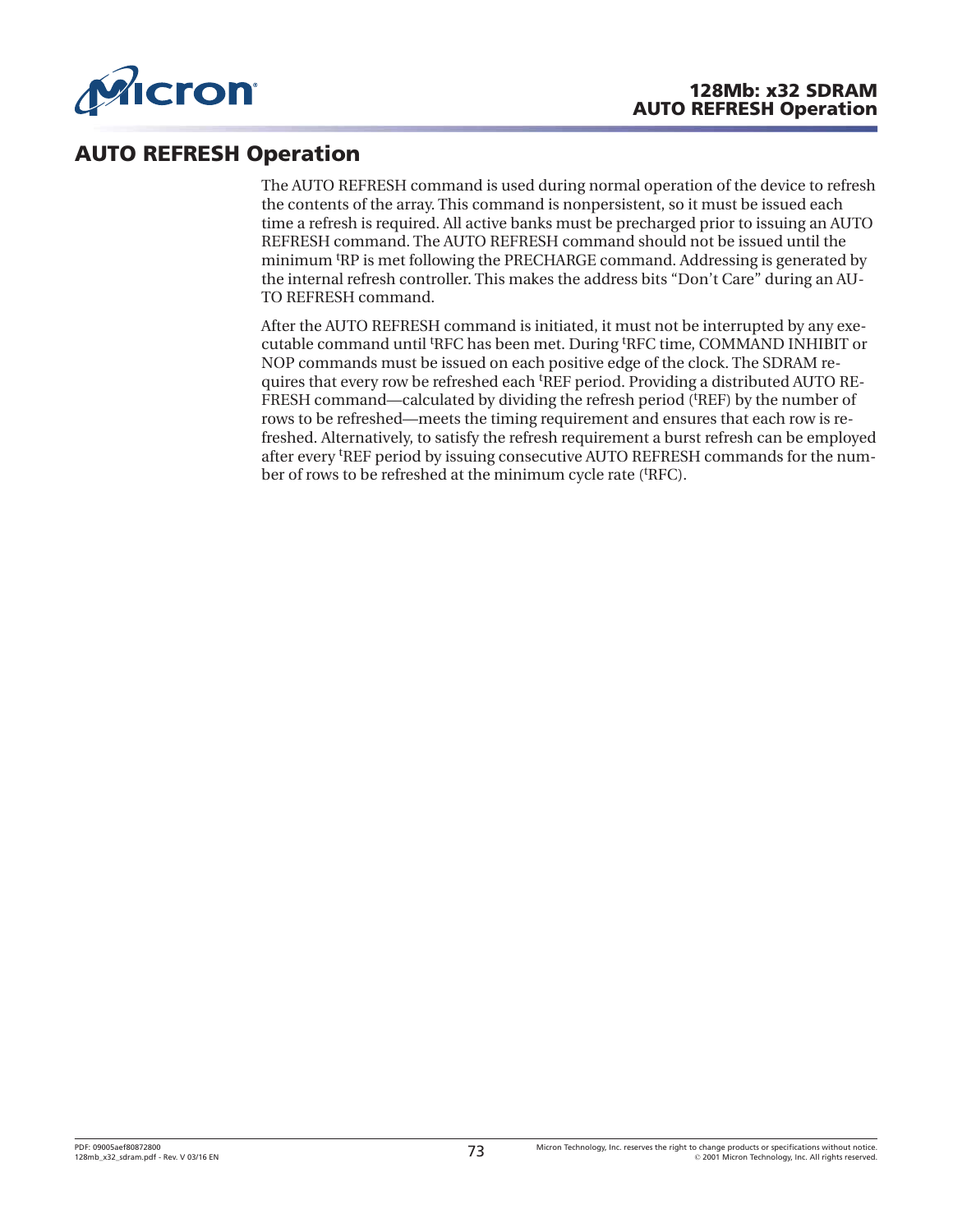

#### **Figure 46: Auto Refresh Mode**



Note: 1. Back-to-back AUTO REFRESH commands are not required.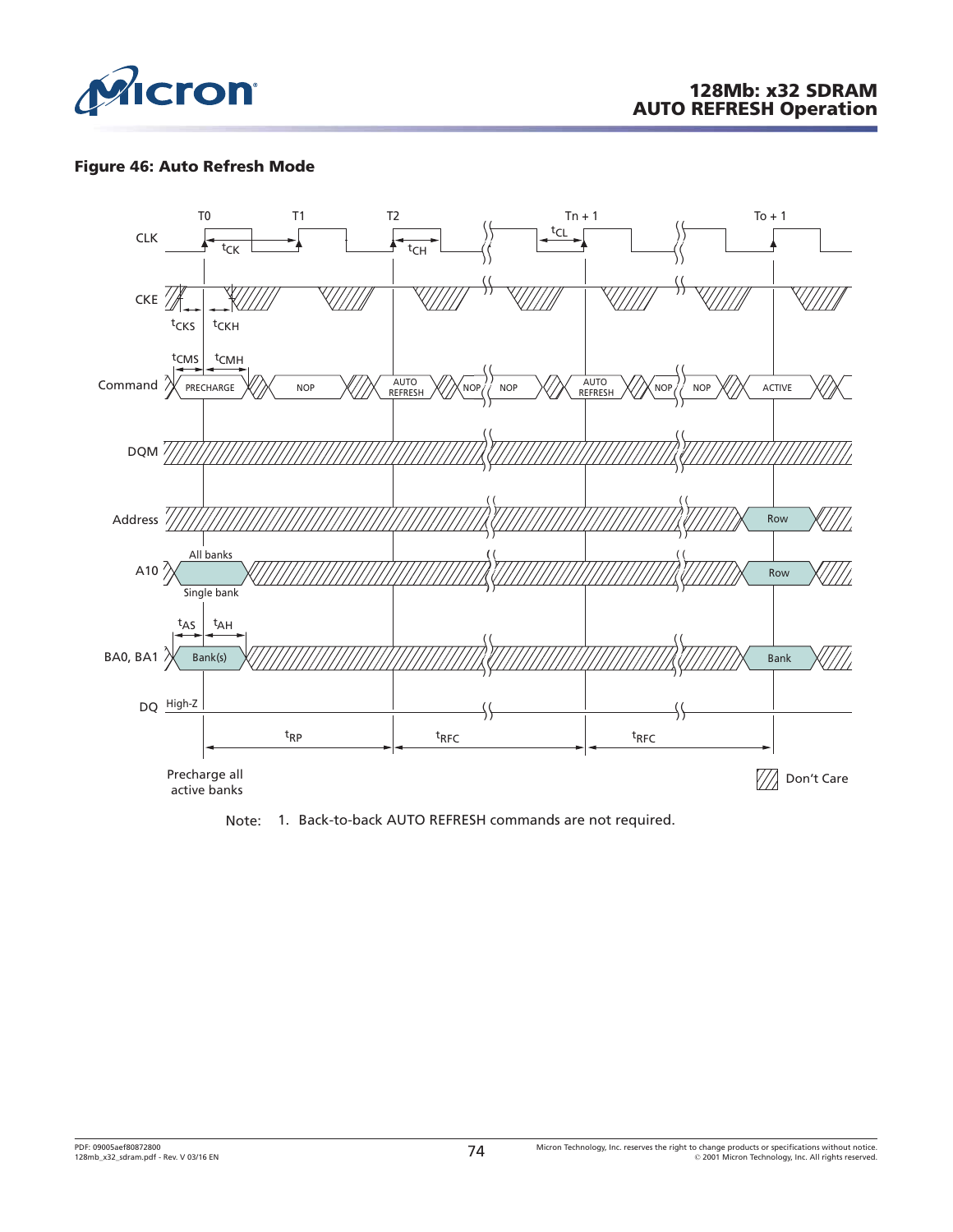

## **SELF REFRESH Operation**

The self refresh mode can be used to retain data in the device, even when the rest of the system is powered down. When in self refresh mode, the device retains data without external clocking. The SELF REFRESH command is initiated like an AUTO REFRESH command, except CKE is disabled (LOW). After the SELF REFRESH command is registered, all the inputs to the device become "Don't Care" with the exception of CKE, which must remain LOW.

After self refresh mode is engaged, the device provides its own internal clocking, enabling it to perform its own AUTO REFRESH cycles. The device must remain in self refresh mode for a minimum period equal to t RAS and remains in self refresh mode for an indefinite period beyond that.

The procedure for exiting self refresh requires a sequence of commands. First, CLK must be stable prior to CKE going back HIGH. (Stable clock is defined as a signal cycling within timing constraints specified for the clock ball.) After CKE is HIGH, the device must have NOP commands issued for a minimum of two clocks for <sup>t</sup> XSR because time is required for the completion of any internal refresh in progress.

Upon exiting the self refresh mode, AUTO REFRESH commands must be issued according to the distributed refresh rate ('REF/refresh row count) as both SELF REFRESH and AUTO REFRESH utilize the row refresh counter.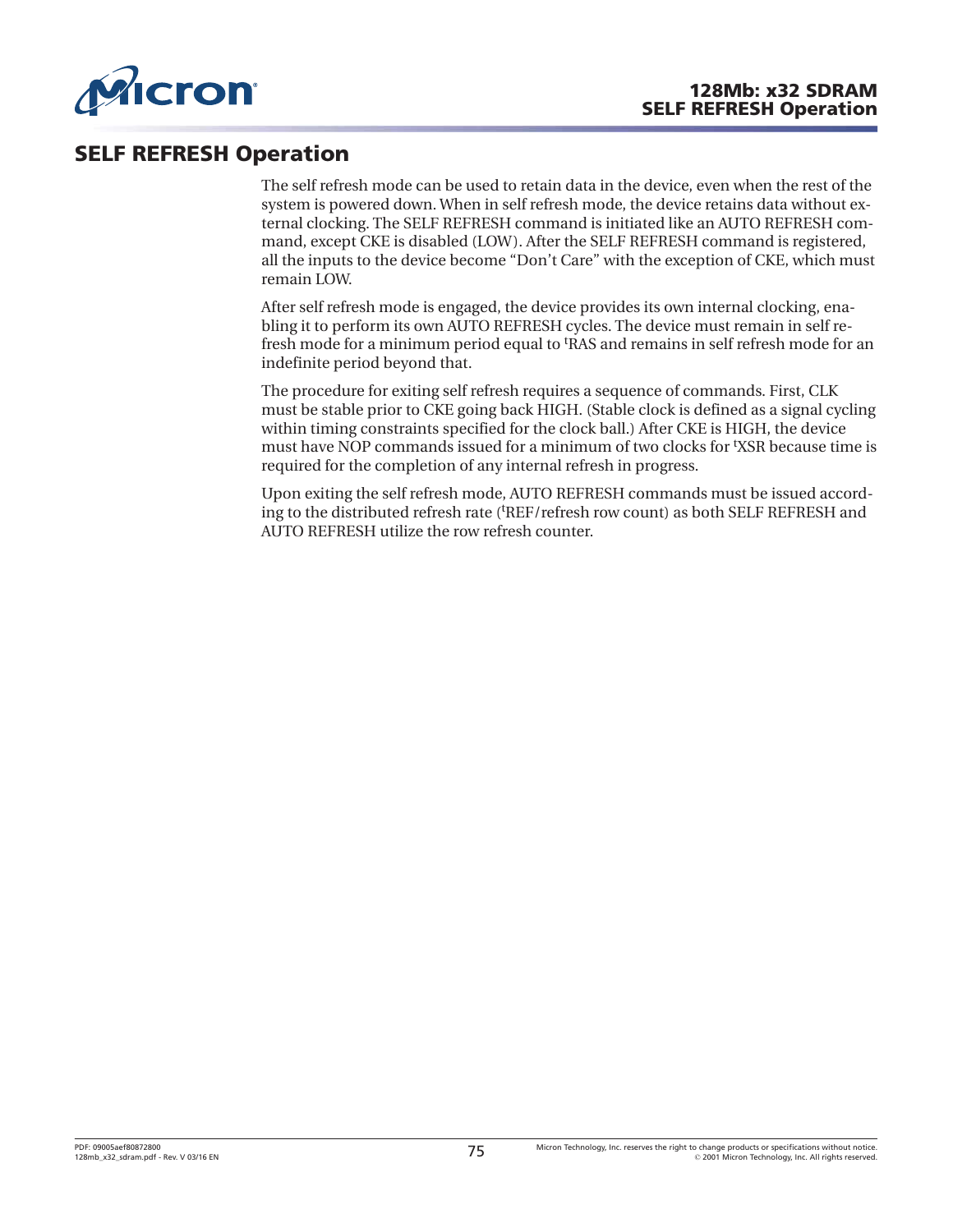

#### **Figure 47: Self Refresh Mode**



Note: 1. Each AUTO REFRESH command performs a REFRESH cycle. Back-to-back commands are not required.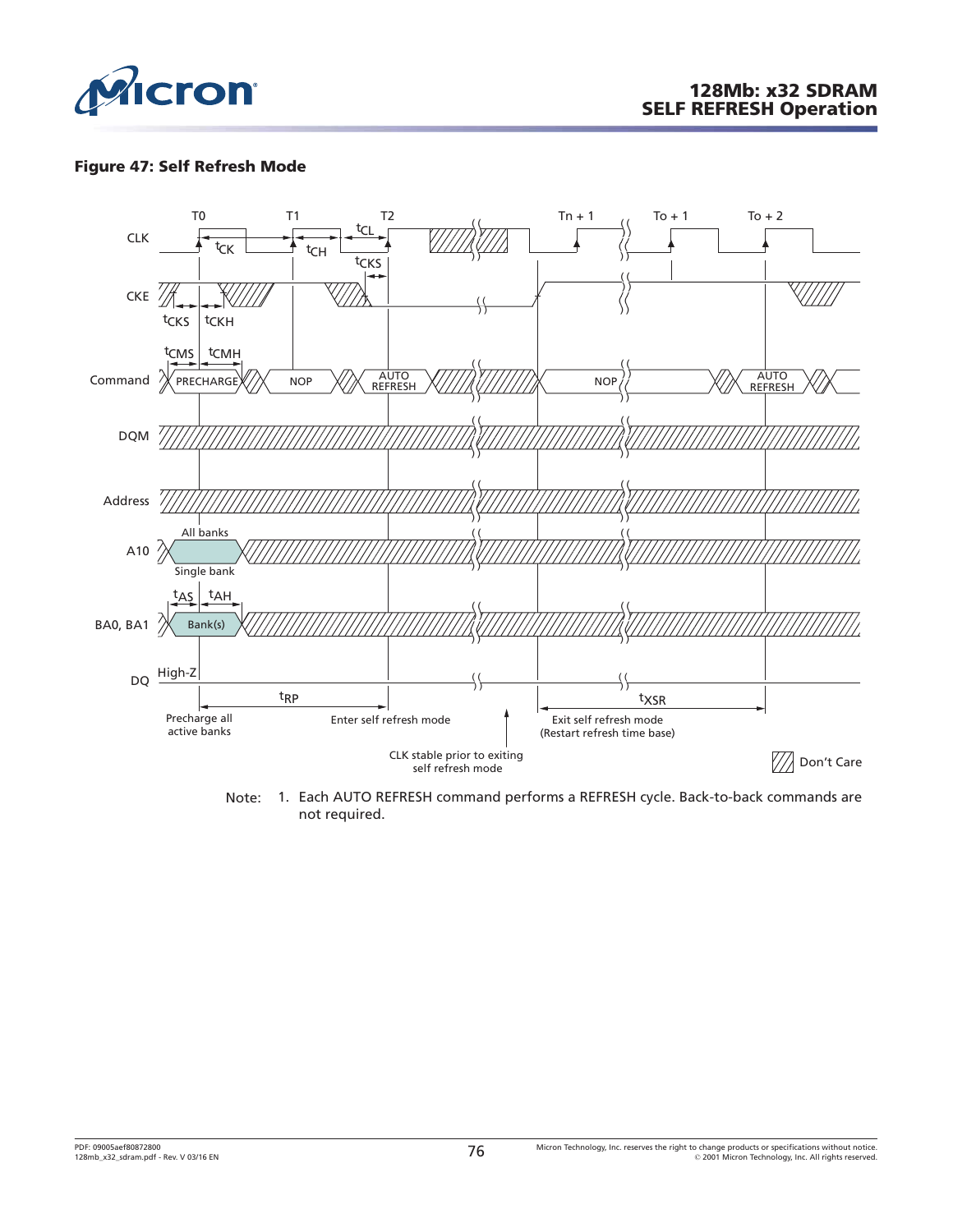

## **Power-Down**

Power-down occurs if CKE is registered LOW coincident with a NOP or COMMAND IN-HIBIT when no accesses are in progress. If power-down occurs when all banks are idle, this mode is referred to as precharge power-down; if power-down occurs when there is a row active in any bank, this mode is referred to as active power-down. Entering powerdown deactivates the input and output buffers, excluding CKE, for maximum power savings while in standby. The device cannot remain in the power-down state longer than the refresh period (64ms) because no REFRESH operations are performed in this mode.

The power-down state is exited by registering a NOP or COMMAND INHIBIT with CKE HIGH at the desired clock edge (meeting <sup>t</sup>CKS).

#### **Figure 48: Power-Down Mode**



Note: 1. Violating refresh requirements during power-down may result in a loss of data.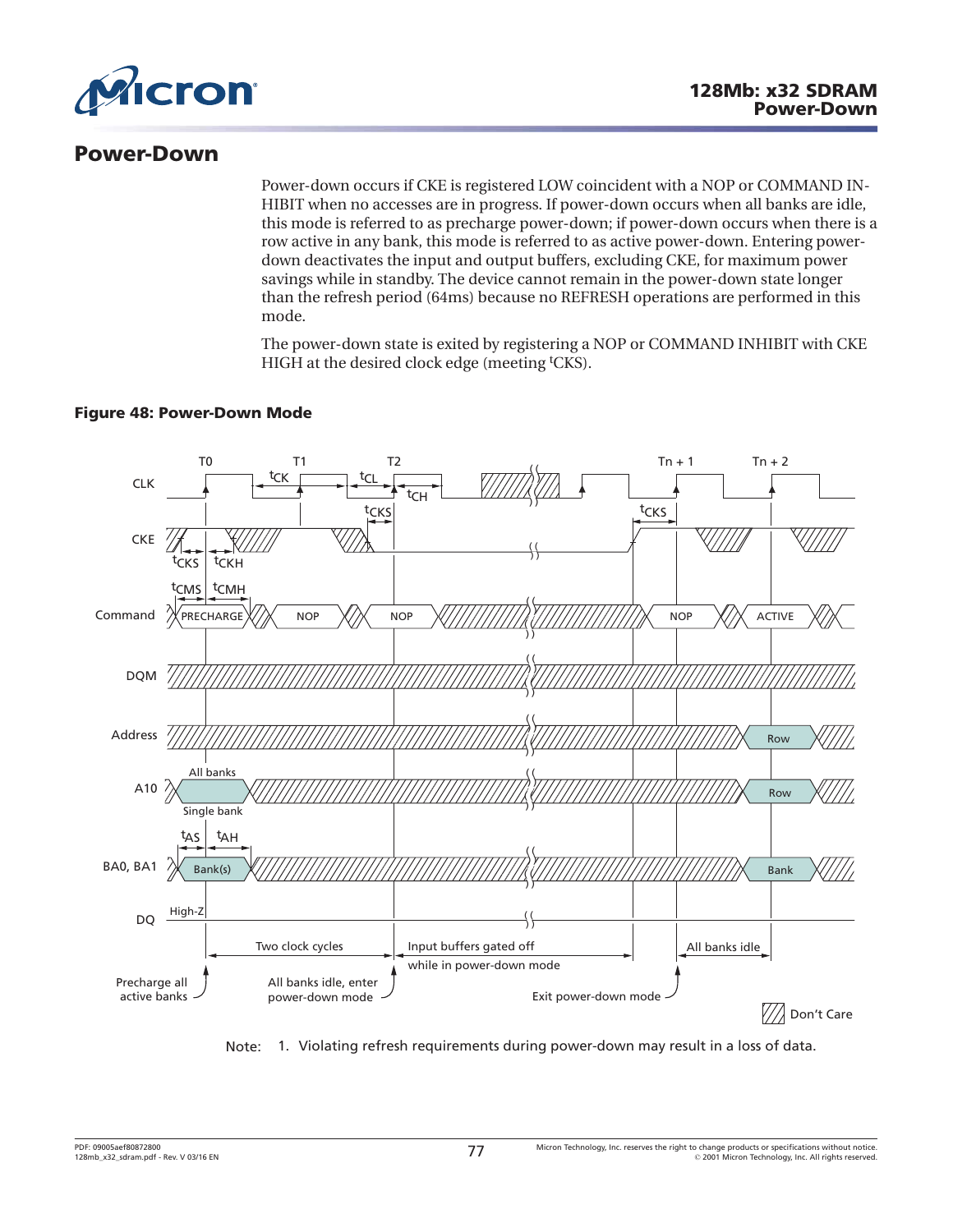

# **Clock Suspend**

The clock suspend mode occurs when a column access/burst is in progress and CKE is registered LOW. In the clock suspend mode, the internal clock is deactivated, freezing the synchronous logic.

For each positive clock edge on which CKE is sampled LOW, the next internal positive clock edge is suspended. Any command or data present on the input balls when an internal clock edge is suspended will be ignored; any data present on the DQ balls remains driven; and burst counters are not incremented, as long as the clock is suspended.

Exit clock suspend mode by registering CKE HIGH; the internal clock and related operation will resume on the subsequent positive clock edge.

#### **Figure 49: Clock Suspend During WRITE Burst**



Note: 1. For this example, BL = 4 or greater, and DQM is LOW.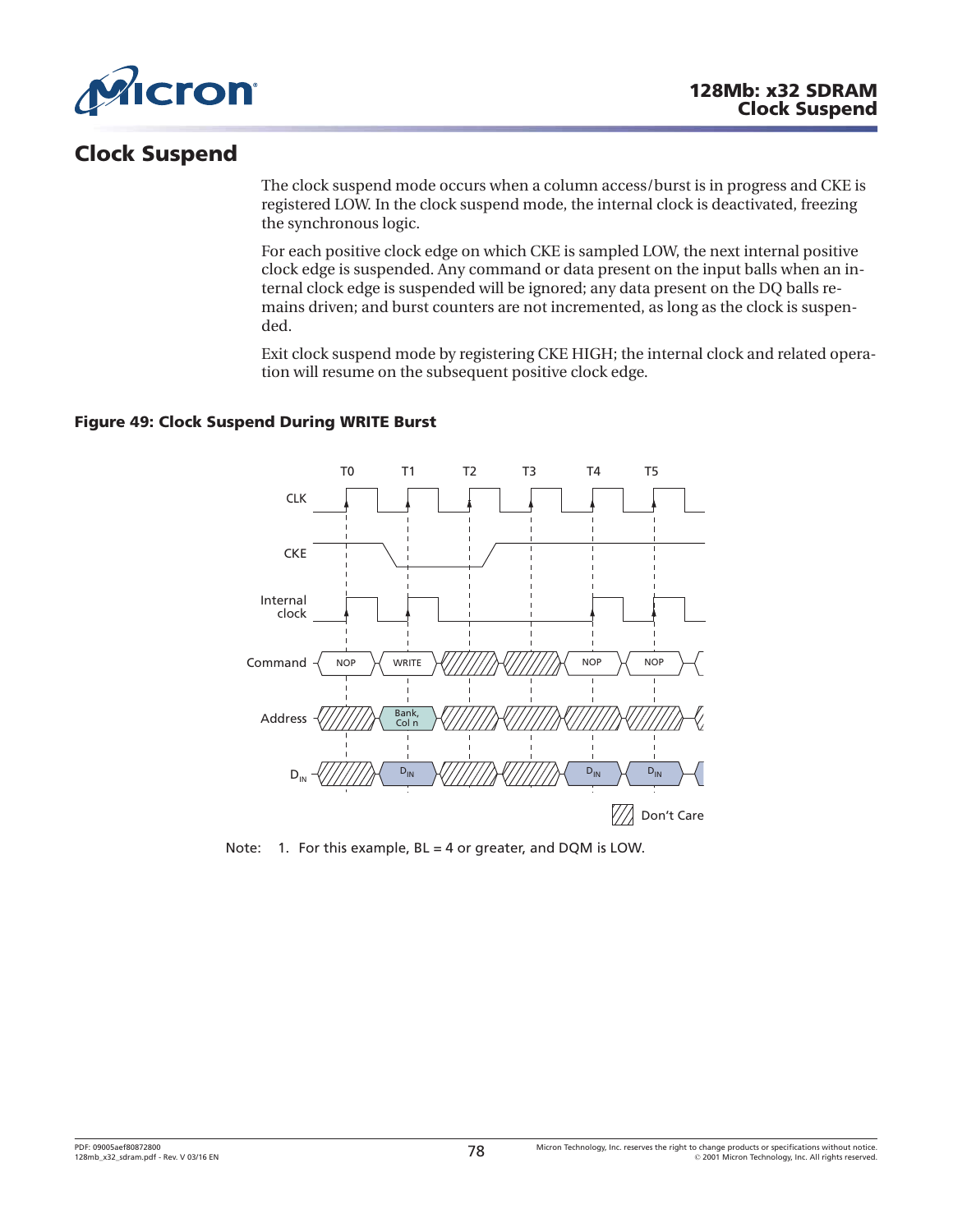

### **Figure 50: Clock Suspend During READ Burst**



Note: 1. For this example,  $CL = 2$ ,  $BL = 4$  or greater, and DQM is LOW.